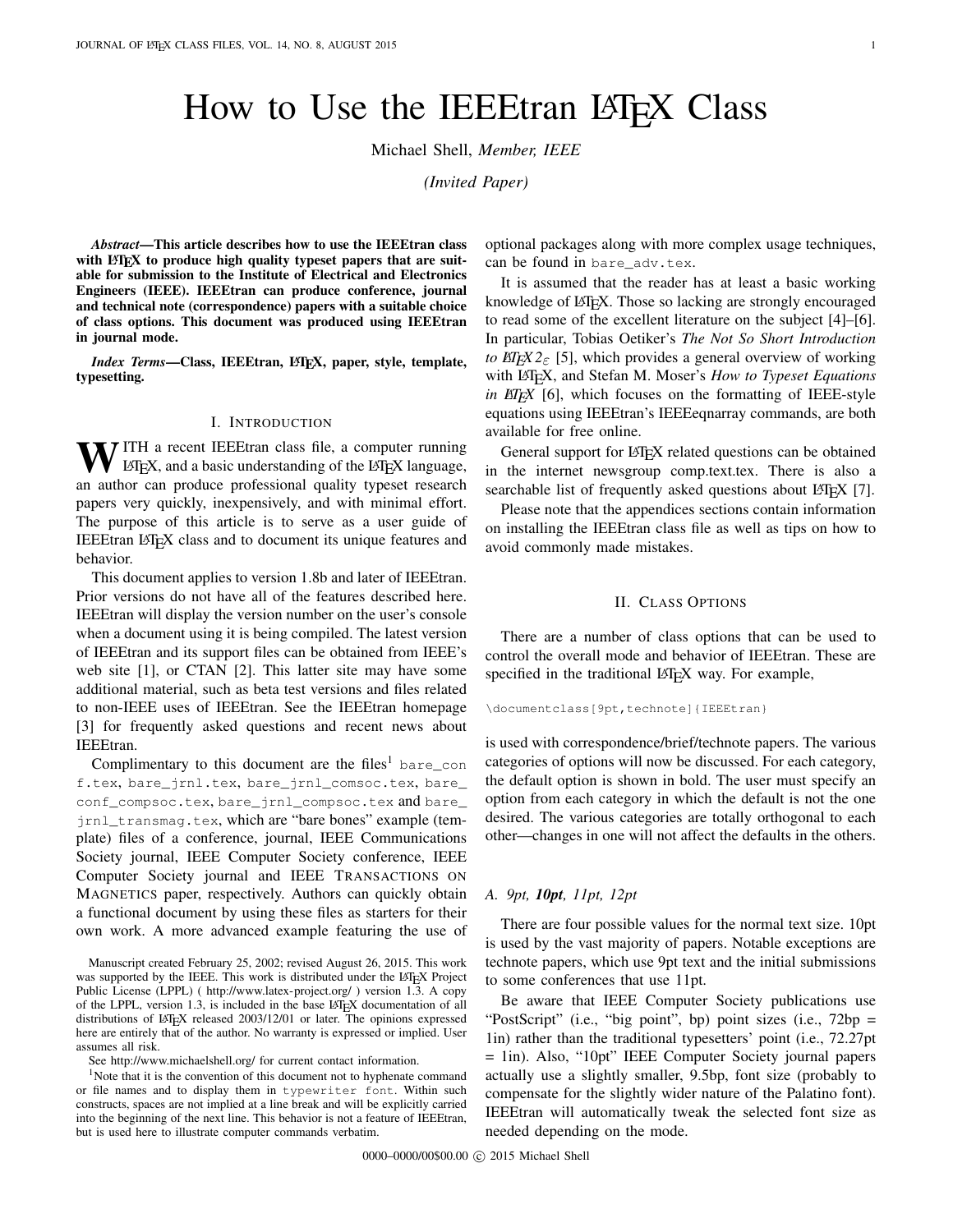## <span id="page-1-1"></span>*B. draft, draftcls, draftclsnofoot, final*

IEEEtran provides for three draft modes as well as the normal final mode. The draft modes provide a larger (double) line spacing to allow for editing comments as well as one inch margins on all four sides of the paper. The standard draft option puts *every* package used in the document into draft mode. With most graphics packages, this has the effect of disabling the rendering of figures. If this is not desired, one can use the draftcls option instead to yield a draft mode that will be confined within the IEEEtran class so that figures will be included as normal. draftclsnofoot is like draftcls, but does not display the word "DRAFT" along with the date at the foot of each page. Both draft and draftclsnofoot modes imply draftcls (which is a subset of the other two). When using one of the draft modes, most users will also want to select the onecolumn option.

## *C. conference, journal, technote, peerreview, peerreviewca*

IEEEtran offers five major modes to encompass conference, journal, correspondence (brief/technote) and peer review papers. Journal and technote modes will produce papers very similar to those that appear in many IEEE TRANSACTIONS journals. When using technote, most users should also select the 9pt option. The peerreview mode is much like the journal mode, but produces a single-column cover page (with the title, author names and abstract) to facilitate anonymous peer review. The title is repeated (without the author names or abstract) on the first page after the cover page.<sup>[2](#page-1-0)</sup> Papers using the peer review options require an \IEEEpeerreviewmaket itle command (in addition to and after the traditional \make title) to be executed at the place the cover page is to end usually just after the abstract. This command will be silently ignored with the non-peerreview modes. See the bare template files for an example of the placement of this command. The peerreviewca mode is like peerreview, but allows the author name information to be entered and formatted as is done in conference mode (see Section [IV-B2](#page-4-0) for details) so that author affiliation and contact information is more visible to the editors.

*1) Conference Mode Details:* Conference mode makes a number of significant changes to the way IEEEtran behaves:

- The margins are increased as the height of the text is reduced to about 9.25in. In particular, the bottom margin will become larger than that of the top as the IEEE wants extra clearance at the bottom. The text height will not be exactly 9.25in, but will vary slightly with the normal font size to ensure an integer number of lines in a column.
- Headings and page numbers are not displayed in the headers or footers. This, coupled with symmetric horizontal margins, means that there will not be a noticeable difference between the one and two sided options.
- The \author text is placed within a tabular environment to allow for multicolumn formatting of author names and

affiliations. Several commands are enabled to facilitate this formatting (see Section [IV-B2](#page-4-0) for details).

- The spacing after the authors' names is reduced. So is the spacing around the section names.
- The special paper notice (if used) will appear *between* the author names and the title (not after as with journals).
- The figure captions are centered.
- The following commands are intentionally disabled:  $\setminus t$ hanks, \IEEEPARstart, \IEEEbiography, \IEEEb iographynophoto, \IEEEpubid, \IEEEpubidadjco l, \IEEEmembership, and \IEEEaftertitletext. If needed, they can be reenabled by issuing the command: \IEEEoverridecommandlockouts.
- Various reminder (related to camera ready work) and warning notices are enabled.

When using conference mode, most users will also want to equalize the columns on the last page (see Section [XIV\)](#page-15-0).

#### *D. comsoc, compsoc, transmag*

These mutually exclusive options invoke special modes by which IEEEtran produces the format of the publications of the IEEE Communications Society, IEEE Computer Society and IEEE TRANSACTIONS ON MAGNETICS, respectively. Neither of these are enabled by default.

*1) Comsoc Mode:* Comsoc mode only affects the math font so that it will more closely match the Times Roman main text. Either Michael Sharpe's freely available newtxmath package [\[8\]](#page-26-7) (version 1.451, July 28, 2015 or later is recommended) or the commercial MathTime [\[9\]](#page-26-8) math fonts (as mtpro2.sty, mt11p.sty or mathtime.sty) are acceptable. Under comsoc mode, if one of these packages has not been loaded by the user at the start of the document, IEEEtran will attempt to enforce their use based on what is available on the system.

The recommended loading procedure and order for newtxmath is:

```
\usepackage[T1]{fontenc} % optional
\usepackage{amsmath}
\usepackage[cmintegrals]{newtxmath}
\usepackage{bm} % optional
```
where the cmintegrals option, which IEEEtran sets as a default upon loading newtxmath, is needed to obtain the specific style of integral symbol used by the IEEE Communications Society. The optional bm package [\[10\]](#page-26-9) provides for selective bold math. Be aware that the AMS Math amssymb.sty package [\[11\]](#page-26-10) is not needed and should not be loaded as that functionality is built into and provided by newtxmath as well as MathTime. Also, do not load the newtxtext.sty package as doing so would alter the main text font.

*a) Comsoc Conference Mode:* Comsoc conference papers are, at present, done the same way as traditional conference papers (bare\_conf.tex) and so no additional example file is required. Unless specifically instructed otherwise by the conference that is being submitting to, do not invoke the comsoc option with conference papers.

*2) Compsoc Mode:* Notable compsoc mode format features include:

<span id="page-1-0"></span><sup>&</sup>lt;sup>2</sup>A blank page may be inserted after the cover page when using the twoside (duplex printing) option so that the beginning of the paper does not appear on the back side of the cover page.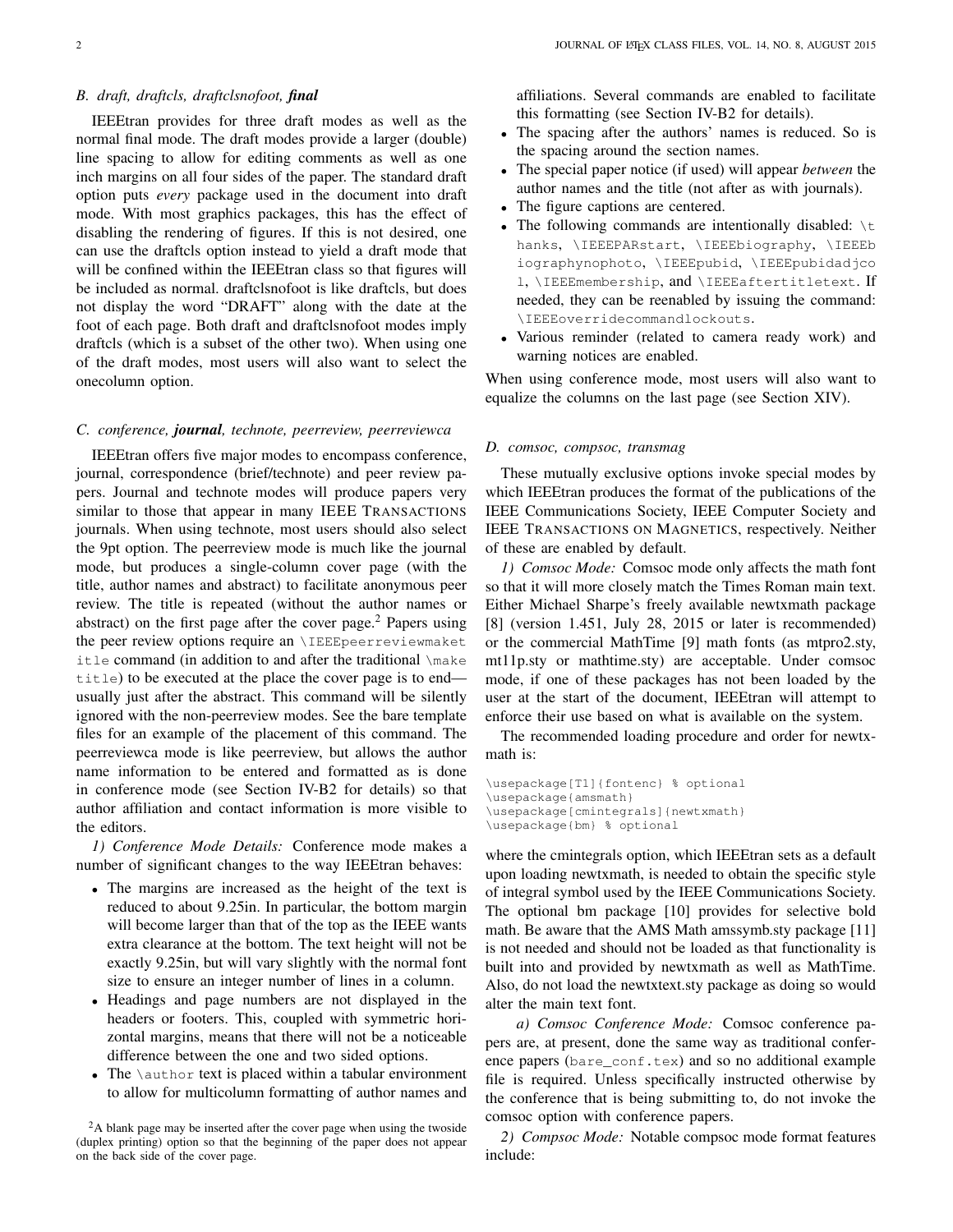- the default text font is changed from Times Roman to Palatino/Palladio (non-conference compsoc modes only);
- revised margins;
- Arabic section numbering;
- enabling of the  $\I{IEEE}$ compsocitemizethanks and  $\I{I}$ EEEcompsocthanksitem commands to provide for the \thanks (first footnote) itemized list used for author affiliations;
- enabling of the \IEEEtitleabstractindextext command to provide for single column abstract and index terms (see Section [V\)](#page-6-0);
- various other styling changes (most of which are only applicable under the non-conference compsoc modes) such as the use of: a sans serif (Helvetica) font for titles, headings, etc.; a ruled line above the first footnote area; left aligned reference labels; etc.

*a) Compsoc Conference Mode:* IEEEtran follows the guidelines for IEEE Computer Society conference papers. Perhaps surprisingly, this format nullifies many of the unique features of compsoc journals and is not so much different from traditional conference mode. However, Arabic section numbering is retained. It should be mentioned that Scott Pakin's IEEEconf LATEX class [\[12\]](#page-26-11) also produces this format. Be aware that many IEEE Computer Society conferences use the traditional conference format and compsoc mode should not be used with them.

*3) Transmag Mode:* For the transmag mode:

- The text within  $\lambda$  author should be entered as the long form under conference mode;
- enabling of the \IEEEtitleabstractindextext command to provide for single column abstract and index terms (see Section [V\)](#page-6-0);
- \IEEEauthorrefmark will produce arabic author affiliation symbols;
- subsection and subsubsection headings and/or their spacings are slightly different;
- a smaller, bold font than normal is used for the title.

The transmag mode (as well as the standard journal mode) is also acceptable for submission to *IEEE Magnetics Letters*. Authors who wish to have their figures and tables appear at the end of the paper can use the endfloat.sty [\[13\]](#page-27-0) package to achieve this.

#### *E. letterpaper, a4paper, cspaper*

IEEEtran fully supports both the US letter  $(8.5in \times 11in)$ and A4 (210mm  $\times$  297mm) paper sizes. Since the IEEE primarily uses US letter, authors should usually select the letterpaper option before submitting their work to the IEEE unless told otherwise (typically by conferences held outside the United States). Changing the paper size in the standard journal and conference modes will *not* alter the typesetting of the document—only the margins will be affected. In particular, documents using the a4paper option will have reduced side margins (A4 is narrower than US letter) and a longer bottom margin (A4 is longer than US letter). For both cases, the top

margins will be the same and the text will be horizontally centered.

For the compsoc conference and draft modes, it is the margins that will remain constant, and thus the text area size will vary, with changes in the paper size.

The cspaper option is the special "trim" paper size (7.875in  $\times$  10.75in) used in the actual publication of IEEE Computer Society journals. Under compsoc journal mode, this option does not alter the typesetting of the document. Authors should invoke this option only if requested to do so by the editors of the specific journal they are submitting to.

Note that authors should ensure that all post-processing (PS, PDF, etc.) uses the same paper specification as the .tex document. Problems here are by far the number one reason for incorrect margins. See Appendix [B](#page-16-0) for more details.

For the special cspaper size, be aware that although IEEEtran will automatically configure the correct paper dimensions for pdfLATEX's PDF mode (which it does for all paper sizes), dvips (the application used for DVI to PS conversion) systems will not recognize the special "ieeecs" paper unless there is such an entry in dvips' config.ps configuration file:

```
% Special paper size for the IEEE Computer Society J
ournals
@ ieeecs 7.875in 10.75in
@+ ! %%DocumentPaperSizes: ieeecs
@+ %%BeginPaperSize: ieeecs
@+ /setpagedevice where
@+ { pop << /PageSize [567 774] >> setpagedevice }
a + i f@+ %%EndPaperSize
```
Most modern PS to PDF conversion software will correctly handle such custom paper sizes if a different specific paper size is not explicitly requested for the conversion process.

#### *F. oneside, twoside*

These options control whether the layout follows that of single sided or two sided (duplex) printing. Because the side margins are normally centered, the main notable difference is in the format of the running headings.

#### *G. onecolumn, twocolumn*

These options allow the user to select between one and two column text formatting. Since the IEEE always uses two column text, the onecolumn option is of interest only with draft papers.

#### *H. romanappendices*

IEEEtran defaults to numbering appendices alphabetically (e.g., A, B, etc.). Invoke this option to get Roman numbering.

#### *I. captionsoff*

Invoking this option will inhibit the display of captions within figures and tables. This is done in a manner that preserves the operation of \label within \caption. This option is intended for journals, such as IEEE TRANSACTIONS ON POWER ELECTRONICS (TPE), that require figures and tables to placed, captionless, on pages of their own at the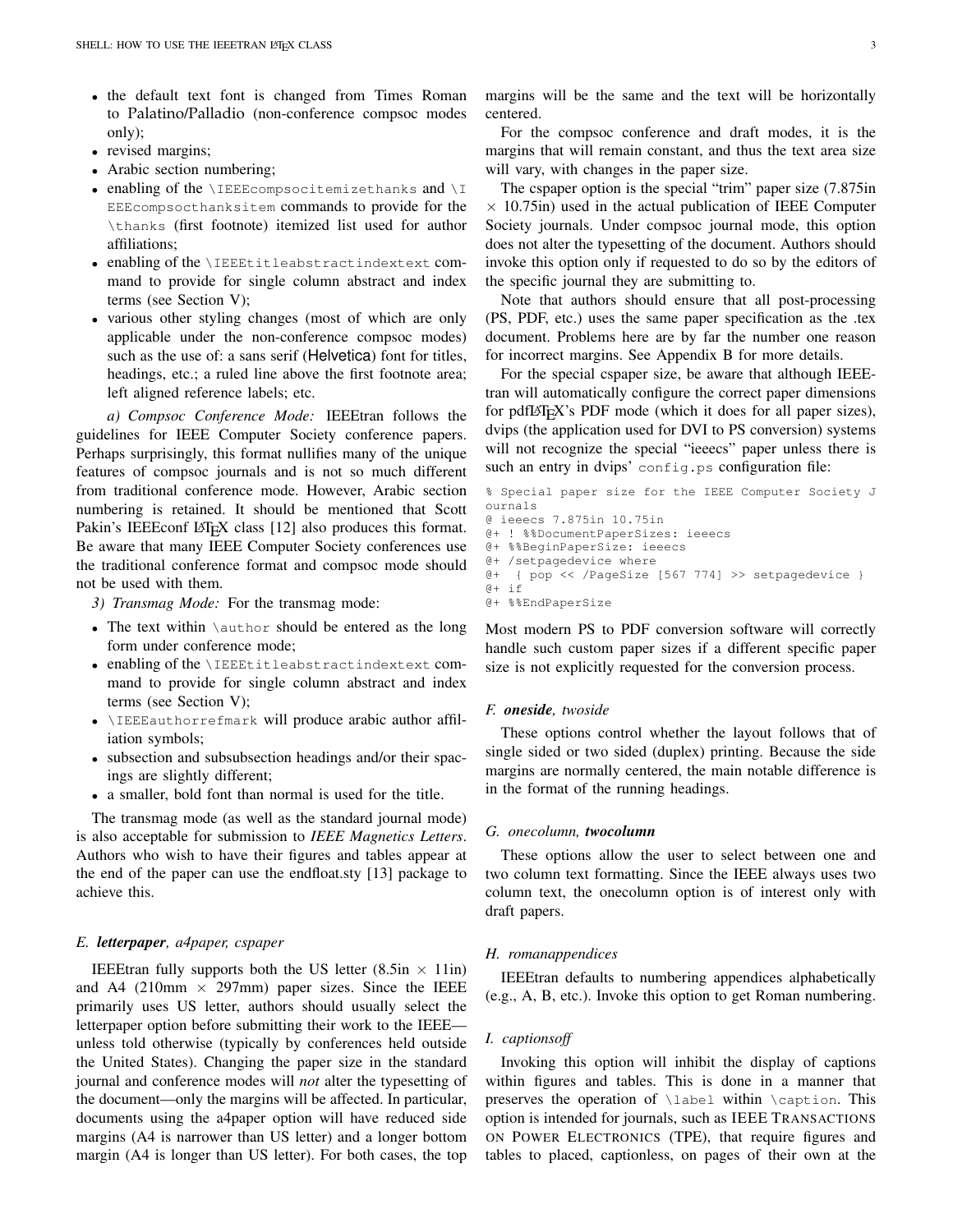end of the document. Such figure placement can be achieved with the help of the endfloat.sty package [\[13\]](#page-27-0):

```
\usepackage[nomarkers]{endfloat}
```
Note that the TPE has other unusual formatting requirements that also require the draftclassnofoot and onecolumn options as well as the insertion of page breaks (\newpage) just prior to the first section as well as the bibliography. Such commands can be enabled conditionally via the \ifCLASSOPTIONcapt ionsoff conditional (Section [III-A\)](#page-3-0).

#### *J. nofonttune*

IEEEtran normally alters the default interword spacing to be like that used in IEEE publications. The result is text that requires less hyphenation and generally looks more pleasant, especially for two column text. The nofonttune option will disable the adjustment of these font parameters. This option should be of interest only to those who are using fonts specifically designed or modified for use with two column work.

## III. THE CLASSINPUT, CLASSOPTION AND CLASSINFO CONTROLS

IEEEtran offers three catagories of special commands that allow information to be passed between the class file and the user's document:

- CLASSINPUTs are inputs that provide a way to customize the operation of IEEEtran by overriding some of the default settings (at the time IEEEtran is loaded);
- CLASSOPTIONs which are outputs that allow for conditional compilation based on which IEEEtran class options have been selected;
- CLASSINFOs which are outputs that allow the user a way to access additional information about the IEEEtran runtime environment.

## <span id="page-3-0"></span>*A. CLASSINPUTs*

The available CLASSINPUTs include: \CLASSINPUTbase linestretch which sets the line spacing of the document; \CLASSINPUTinnersidemargin which sets the margin at the inner (binding) edge; \CLASSINPUToutersidemargin which sets the margin at the outer edge; \CLASSINPUTtopt extmargin which sets the top margin; \CLASSINPUTbotto mtextmargin which sets the bottom margin. Of course, such parameters can be set via the traditional LAT<sub>E</sub>X interface ( $\backslash$ odd sidemargin, \topmargin, etc.). However, the advantage of of using the CLASSINPUT approach is that it allows IEEEtran to adjust other internal parameters and perform any additional calculations as needed. For example, setting the side margins in LAT<sub>E</sub>X requires a careful setting of *\oddsidemargin*, *\e* vensidemargin and \textwidth taking into consideration the paper size and whether or not duplex (two-sided) printing is being used.

To invoke a CLASSINPUT, just define the relavant CLASS-INPUT as desired *prior* to the loading of IEEEtran. For example,

\newcommand{\CLASSINPUTinnersidemargin}{17mm} \documentclass{IEEEtran}

will yield a document that has 17mm side margins—if only one of the innerside/outerside (or toptext/bottomtext) margin pair is specified, IEEEtran will assume the user wants symmetric side (or top/bottom) margins and will set both values of the relavant pair to the (single) user specified value.

IEEEtran uses the fixed values of 12pt and 0.25in for  $\hbar$ eadheight and \headsep, respectively. The position of the header can be altered after IEEEtran is loaded, without changing the margins as long as the sum of  $\to$  expansion, \headheight and \headsep is preserved. For example, the header can be shifted upwards 0.2in using:

```
\addtolength{\headsep}{0.2in}
\addtolength{\topmargin}{-0.2in}
```
Likewise, \footskip, which has a default value of 0.4in, can easily be changed to alter the position of the footer within the bottom margin.

When using \CLASSINPUTbaselinestretch, IEEEtran will automatically "digitize" \textheight so that an integer number of lines will fit on a page (as is done in the draft modes). Digitization is not done when the top or bottom margins are set via CLASSINPUTs. Users are cautioned that using CLASSINPUT controls can result in documents that are not compliant with the IEEE's standards. The intended applications include: (1) conferences or societies that have unusual formatting requirements; (2) producing copies with nonstandard margins such as when binding for personal use; and (3) non-IEEE related work.

#### *B. CLASSOPTIONs*

CLASSOPTIONs are primarily  $T_F X$   $\iota$  f conditionals that are automatically set based on which IEEEtran options are being used. Thus, for example, a construct such as

```
\ifCLASSOPTIONconference
 \typeout{in conference mode}
\else
  \typeout{not in conference mode}
\fi
```
can be used to provide for conditional code execution. Please note that, as mentioned in Section [II-B,](#page-1-1) the draft and draftclsnofoot options imply draftcls. So, most users will want to test \ifCLASSOPTIONdraftcls for detecting the draft modes.

For the document's point size options, \CLASSOPTIONp t is defined as a macro that expands to the numerical part of the selected point value (e.g., 9, 10, 11 or 12). For the paper size options, \CLASSOPTIONpaper will be a macro that contains the paper specification (e.g., letter, a4). To use these as conditionals will require a string macro comparison:

```
\newcommand{\myninestring}{9}
```

```
\ifx\CLASSOPTIONpt\myninestring
```
\typeout{document is 9pt} \fi

Users should treat the CLASSOPTIONs as being "read-only" and not attempt to manually alter their values because IEEEtran uses them internally as flags to determine which options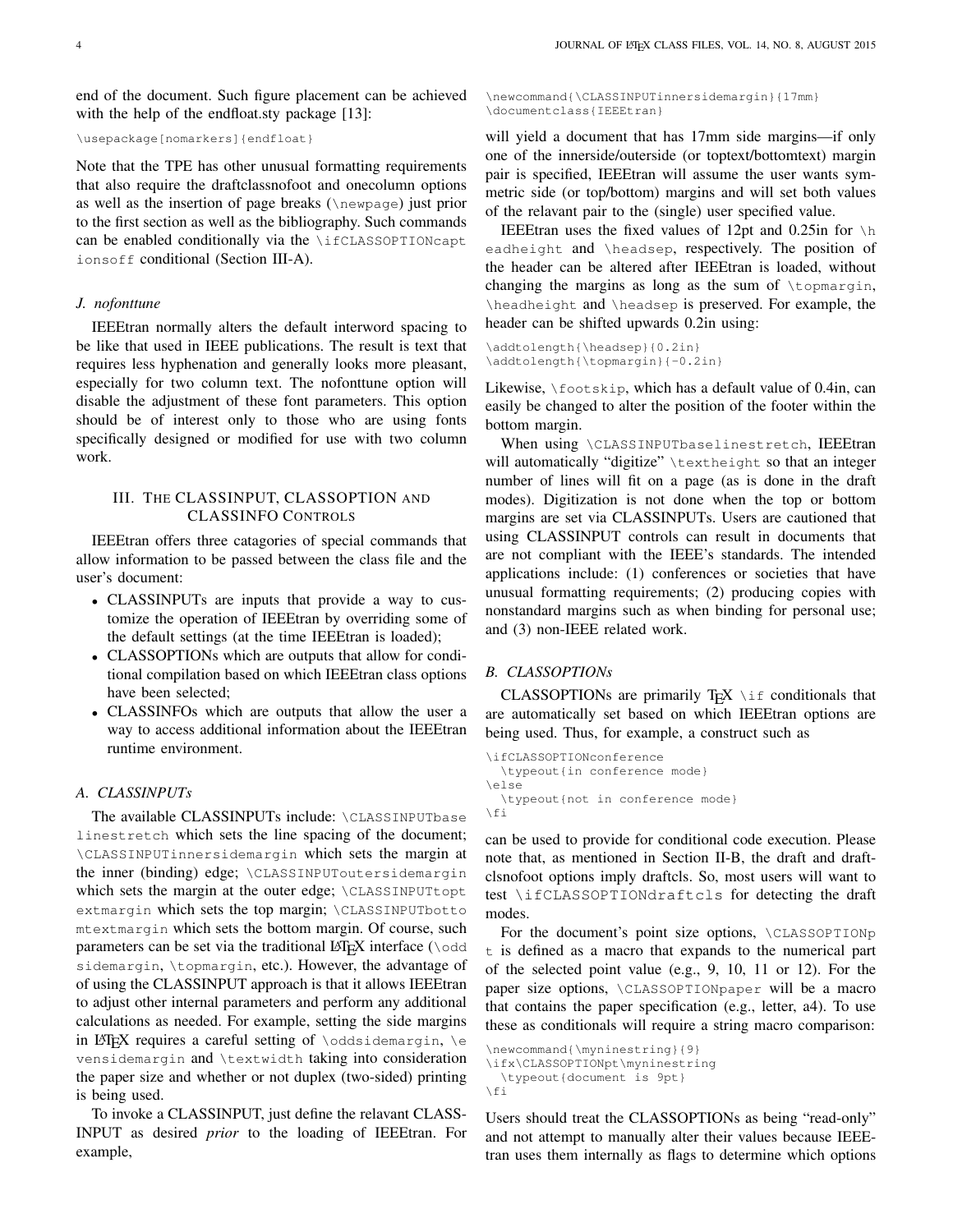have been selected—changing these flags will likely result in improper formatting.

#### *C. CLASSINFOs*

The available CLASSINFOs include the **\ifCLASSINFOp** df conditional which works much like Heiko Oberdiek's if-pdf.sty package [\[14\]](#page-27-1) to indicate if PDF output (from pdfLAT<sub>EX</sub>) is in effect:

```
\ifCLASSINFOpdf
     \typeout{PDF mode}
\left\{ \begin{array}{c} f & f \\ f & g \end{array} \right\}
```
IEEEtran.cls also provides the lengths \CLASSINFOnorma lsizebaselineskip, which is the \baselineskip of the normalsize font, and \CLASSINFOnormalsizeunitybaseli neskip, which is the \baselineskip of the normalsize font under unity \baselinestetch.

Finally, there are the string macros (these are not conditionals or lengths) \CLASSINFOpaperwidth and \CLASSINF Opaperheight which contain the paper dimensions in their native specifications including units (e.g., 8.5in, 22mm, etc.). As with CLASSOPTIONs, users should not attempt to alter the CLASSINFOs.

## IV. THE TITLE PAGE

The parts of the document unique to the title area are created using the standard LATEX command \maketitle. Before this command is called, the author must declared all of the text objects which are to appear in the title area.

#### *A. Paper Title*

The paper title is declared like:

\title{A Heuristic Coconut-based Algorithm}

in the standard LATEX manner. Titles are generally capitalized except for words such as a, an, and, as, at, but, by, for, in, nor, of, on, or, the, to and up, which are usually not capitalized unless they are the first or last word of the title. Line breaks  $(\setminus)$  may be used to equalize the length of the title lines. Do not use math or other special symbols in the title.

#### *B. Author Names*

The name and associated information is declared with the \author command. \author behaves slightly differently depending on the document mode.

<span id="page-4-2"></span>*1) Names in Journal/Technote Mode:* A typical \author command for a journal or technote paper looks something like this:

```
\author{Michael˜Shell,˜\IEEEmembership{Member,˜IEEE,
} John˜Doe,˜\IEEEmembership{Fellow,˜OSA,} and˜Jane˜D
oe,˜\IEEEmembership{Life˜Fellow,˜IEEE}%
```

```
\thanks{Manuscript received January 20, 2002; revise
d August 26, 2015. This work was supported by the IE
EE.}%
```
\thanks{M. Shell was with the Georgia Institute of T echnology.}}

The \IEEEmembership command is used to produce the italic font that indicates the authors' IEEE membership status. The \thanks command produces the "first footnotes." Because the LAT<sub>EX</sub> \thanks was not designed to contain multiple paragraphs<sup>[3](#page-4-1)</sup>, authors will have to use a separate  $\theta$  thanks for each paragraph. However, if needed, regular line breaks  $(\wedge)$  can be used within  $\theta$ shanks. In order to get proper line breaks and spacing, it is important to correctly use and control the spaces within  $\lambda$ uthor. Use nonbreaking spaces ( $\tilde{\ }$ ) to ensure that name/membership pairs remain together. A minor, but easy, mistake to make is to forget to prevent unwanted spaces from getting between commands which use delimited  $(1)$  arguments. Note the two  $\frac{1}{2}$  which serve to prevent the code line break on lines ending in a } from becoming an unwanted space. Such a space would not be ignored as an end-of-line space because, technically, the last \thanks is the final command on the line. "Phantom" spaces like these would append to the end of the last author's name, causing the otherwise centered name line to shift very slightly to the left.

<span id="page-4-0"></span>*2) Names in Conference Mode:* The author name area is more complex when in conference mode because it also contains the authors' affiliations. For this reason, when in conference mode, the contents of \author{} are placed into a modified tabular environment. The commands  $\setminus$ IE EEauthorblockN{} and \IEEEauthorblockA{} are also provided so that it is easy to correctly format the author names and affiliations, respectively. For papers with three or less affiliations, a multicolumn format is preferred:

```
\author{\IEEEauthorblockN{Michael Shell}
\IEEEauthorblockA{School of Electrical and\\
Computer Engineering\\
Georgia Institute of Technology\\
Atlanta, Georgia 30332--0250\\
Email: mshell@ece.gatech.edu}
\and
\IEEEauthorblockN{Homer Simpson}
\IEEEauthorblockA{Twentieth Century Fox\\
Springfield, USA\\
Email: homer@thesimpsons.com}
\and
\IEEEauthorblockN{James Kirk\\
and Montgomery Scott}
\IEEEauthorblockA{Starfleet Academy\\
San Francisco, California 96678-2391\\
Telephone: (800) 555--1212\\
Fax: (888) 555--1212}}
```
Use *\and to separate the affiliation columns*. The columns will automatically be centered with respect to each other and the side margins.

If there are more than three authors and/or the text is too wide to fit across the page, use an alternate long format:

```
\author{\IEEEauthorblockN{Michael Shell\IEEEauthorre
fmark{1}, Homer Simpson\IEEEauthorrefmark{2}, James K
irk\IEEEauthorrefmark{3}, Montgomery Scott\IEEEautho
rrefmark{3} and Eldon Tyrell\IEEEauthorrefmark{4}}
\IEEEauthorblockA{\IEEEauthorrefmark{1}School of Ele
ctrical and Computer Engineering\\
Georgia Institute of Technology, Atlanta, Georgia 30
332--0250\{\}Email: mshell@ece.gatech.edu}
\IEEEauthorblockA{\IEEEauthorrefmark{2}Twentieth Cen
```
tury Fox, Springfield, USA\\ Email: homer@thesimpsons.com}

<span id="page-4-1"></span><sup>3</sup>Although IEEEtran.cls does support it, the standard classes do not.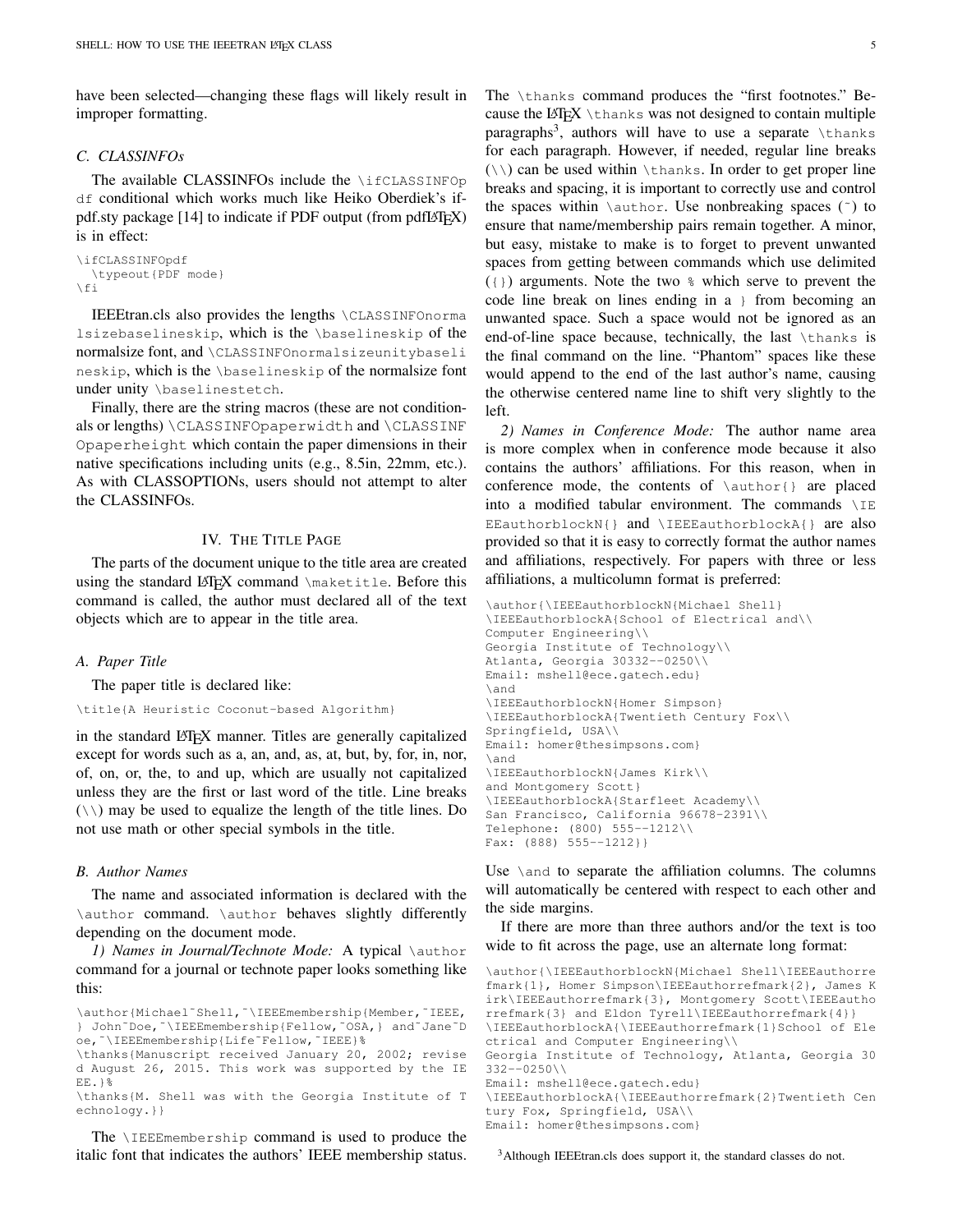```
\IEEEauthorblockA{\IEEEauthorrefmark{3}Starfleet Aca
demy, San Francisco, California 96678-2391\\
Telephone: (800) 555--1212, Fax: (888) 555--1212}
\IEEEauthorblockA{\IEEEauthorrefmark{4}Tyrell Inc.,
```
123 Replicant Street, Los Angeles, California 90210 --4321}}

The \IEEEauthorrefmark{} command will generate a footnote symbol corresponding to the number in its argument. Use this to link the author names to their respective affiliations. It is not necessary prevent spaces from being between the \IEEEa uthorblock's because each block starts a new group of lines and LAT<sub>E</sub>X will ignore spaces at the very end and beginning of lines.

*3) Names in Compsoc Journal Mode:* One unique feature of IEEE Computer Society journals is that author affiliations are formatted in an itemized list within the first  $(\theta)$ footnote. In compsoc mode, IEEEtran provides a special form of \thanks, \IEEEcompsocitemizethanks, to obtain this effect:

\author{Michael˜Shell,˜\IEEEmembership{Member,˜IEEE, } John˜Doe,˜\IEEEmembership{Fellow,˜OSA,} and˜Jane˜D oe,˜\IEEEmembership{Life˜Fellow,˜IEEE}%

\IEEEcompsocitemizethanks{\IEEEcompsocthanksitem M. Shell is with the Georgia Institute of Technology.

\IEEEcompsocthanksitem J. Doe and J. Doe are with An onymous University.}%

\thanks{Manuscript received January 20, 2002; revise d August 26, 2015.}}

Within \IEEEcompsocitemizethanks, \IEEEcompsoctha nksitem works like \item to provide a bulleted affiliation group. To facilitate dual compilation, in non-compsoc mode, IEEEtran treats \IEEEcompsocitemizethanks as \thanks and sets \IEEEcompsocthanksitem to generate a line break with indentation. However, this is not entirely satisfactory as IEEE Computer Society journals place the author affiliations before the "manuscript received" line while traditional IEEE journals use the reverse order. If correct dual compilation is needed, the CLASSOPTION conditionals can be employed to swap the order as needed.

*4) Names in Compsoc Conference Mode:* Names in compsoc conference mode are done in the same way as traditional conference mode.

*5) Names in Transmag Journal Mode:* IEEE TRANSAC-TIONS ON MAGNETICS papers typically use the conference long format for author names, but try to keep each name and address pair on one line and without any email addresses or phone numbers. Also, \thanks is available under transmag journal mode even though the names are entered much like the long format under conference mode. See the file bare\_ jrnl\_transmag.tex for an example of author entry under transmag mode.

#### *C. Running Headings*

The running headings are declared with the \markboth{ }{} command. The first argument contains the journal name information and the second contains the author name and paper title. For example:

Note that because the text in the running headings is automatically capitalized, the \MakeLowercase{} command must be used to obtain lower case text. The second argument is used as a page heading only for the odd number pages after the title page for two sided (duplex) journal papers. This page is such an example. Technote papers do not utilize the second argument. Conference papers do not have running headings, so \markboth{}{} has no effect when in conference mode. Authors should not put any name information in the headings (if used) of anonymous peer review papers.

#### *D. Publication ID Marks*

Publication ID marks can be placed on the title page of journal and technote papers via the \IEEEpubid{} command:

\IEEEpubid{0000--0000/00\\$00.00˜\copyright˜2015 IEEE }

Although authors do not yet have a valid publication ID at the time of paper submission, \IEEEpubid{} is useful because it provides a means to see how much of the title page text area will be unavailable in the final publication. This is especially important in technote papers because, in some journals, the publication ID space can consume more than one text line. If \IEEEpubid{} is used, a second command, \IEEEpubidad jcol must be issued somewhere in the *second* column of the title page. This is needed because LATEX resets the text height at the beginning of each column. \IEEEpubidadjcol "pulls up" the text in the second column to prevent it from blindly running into the publication ID.

Publication IDs are not to be placed by the author on camera ready conference papers so \IEEEpubid{} is disabled in conference mode. Instead the bottom margin is automatically increased by IEEEtran when in conference mode to give the IEEE room for such marks at the time of publication. In draft mode, the publisher ID mark will *not* be printed at the bottom of the titlepage, but room will be cleared for it.

Publication ID marks are perhaps less important with compsoc papers because IEEE Computer Society journals place the publisher ID marks within the bottom margin so as not to affect the amount of page space available for text.

#### *E. Special Paper Notices*

Special paper notices, such as for invited papers, can be declared with:

\IEEEspecialpapernotice{(Invited Paper)}

Special paper notices in journal and technote papers appear between the author names and the main text. The title page of this document has an example. For conference papers, the special paper notice is placed between the title and the author names.

Much more rarely, there is sometimes a need to gain access to the space across both columns just above the main text. For instance, a paper may have a dedication [\[15\]](#page-27-2). IEEEtran provides the command \IEEEaftertitletext{} which can be used to insert text or to alter the spacing between the title area and the main text:

<sup>\</sup>markboth{Journal of Quantum Telecommunications,˜Vol .˜1, No.˜1,˜January˜2025}{Shell \MakeLowercase{\text it{et al.}}: A Novel Tin Can Link}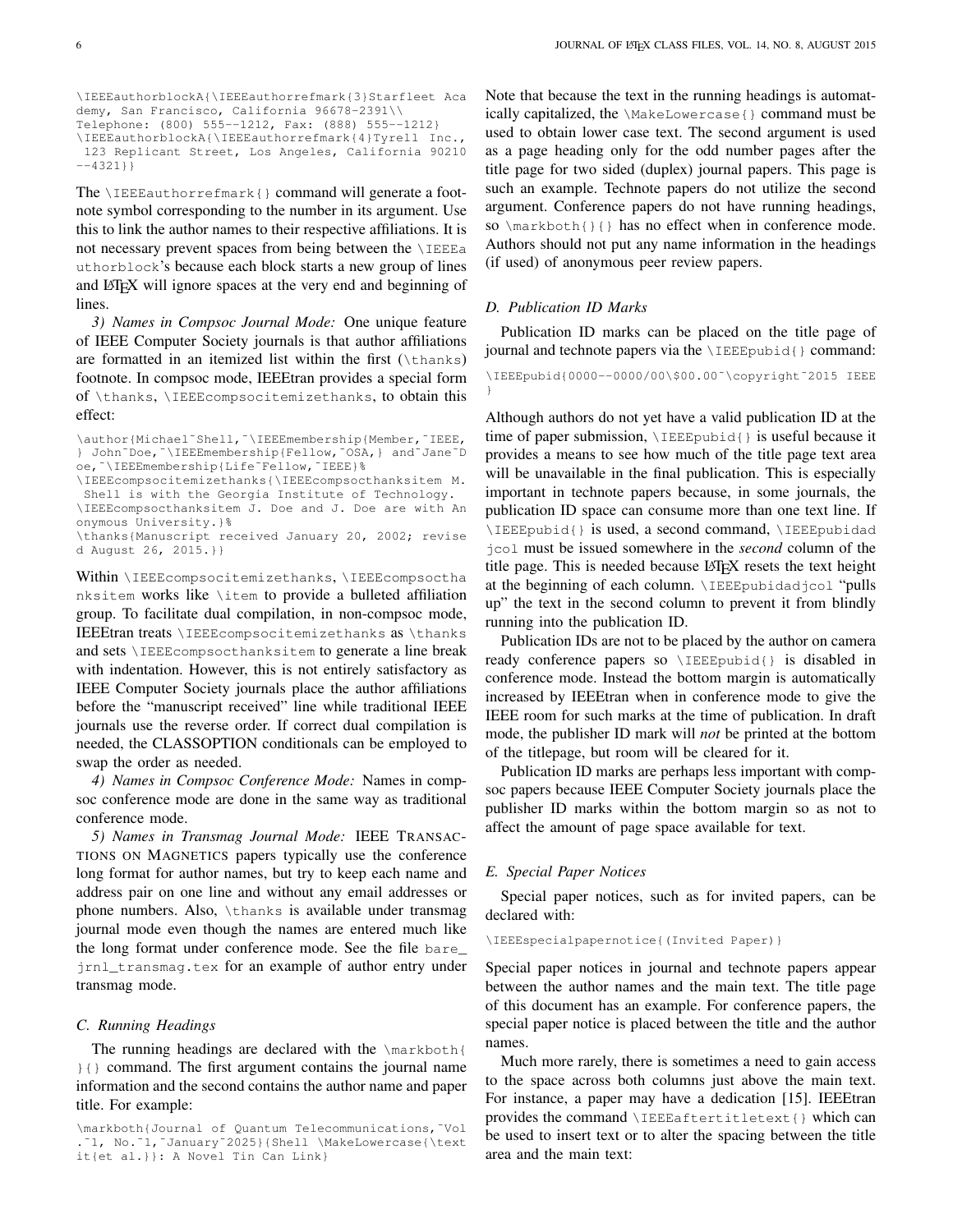\IEEEaftertitletext{\vspace{-1\baselineskip}}

Authors should be aware that IEEEtran carefully calculates the spacing between the title area and main text to ensure that the main text height of the first page always is equal to an integer number of normal sized lines (unless the top or bottom margins have been overridden by CLASSINPUTs). Failure to do this can result in underfull vbox errors and paragraphs being "pulled apart" in the second column of the first page if there isn't any rubber lengths (such as those around section headings) in that column. The contents of \IEEEaftertitle text{} are intentionally allowed to bypass this "dynamically determined title spacing" mechanism, so authors may have to manually tweak the height (by a few points) of the  $\angle$ IEEEa ftertitletext{} contents (if used) to avoid an underfull vbox warning.

#### V. ABSTRACT AND INDEX TERMS

<span id="page-6-0"></span>The abstract is generally the first part of a paper after  $\mathbb{R}^m$ aketitle. The abstract text is placed within the abstract environment:

```
\begin{abstract}
We propose ...
\end{abstract}
```
Math, special symbols and/or citations should generally not be used in abstracts.<sup>[4](#page-6-1)</sup>

Journal and technote papers also have a list of key words (index terms) which can be declared with:

\begin{IEEEkeywords} Broad band networks, quality of service, WDM. \end{IEEEkeywords}

To obtain a list of valid keywords from the IEEE, just send a blank email to keywords@ieee.org. A list of IEEE Computer Society approved keywords can be obtained at [http://www.](http://www.computer.org/mc/keywords/keywords.htm) [computer.org/mc/keywords/keywords.htm.](http://www.computer.org/mc/keywords/keywords.htm) Do not use math or special symbols in the keywords.

The IEEE Computer Society and IEEE TRANSACTIONS ON MAGNETICS formats present a difficulty in that compsoc and transmag journal (but *not* compsoc conference) papers place the abstract and index terms sections in single column format just below the author names, but the other IEEE formats place them in the first column of the main text before the first section. To handle this, IEEEtran offers a command,  $\angle$ IEEEt itleabstractindextext, that is to be declared *before* \ma ketitle, and whose single argument holds the text/sections that are to appear in single column format after the author names:

```
\IEEEtitleabstractindextext{%
\begin{abstract}
We propose ...
\end{abstract}
\begin{IEEEkeywords}
Broad band networks, quality of service, WDM.
\end{IEEEkeywords}}
```
<span id="page-6-1"></span><sup>4</sup>That said, if it is permitted or required, be aware that in order to preserve the distinction between constructs such as vector and scalar forms, IEEEtran defaults to using non-bold math within the abstract. However, bold math better matches the bold text font used for the abstract text. If a bold math font is desired, just issue a \boldmath command at the start of the abstract.

To facilitate dual compilation, IEEEtran provides another command, \IEEEdisplaynontitleabstractindextext, which will "become" whatever was declared in \IEEEtitl eabstractindextext when in non-compsoc, non-transmag or conference mode (as compsoc conferences use the same placement for the abstract and index terms as traditional conferences do). That is to say, the abstract and index terms sections can be automatically "teleported' to the appropriate place they need to be depending on the document mode.  $\angle$ IE EEdisplaynontitleabstractindextext should typically be placed just after \maketitle (and before \IEEEpeerre viewmaketitle if used).

## VI. SECTIONS

Sections and their headings are declared in the usual LATEX fashion via \section, \subsection, \subsubsection, and \paragraph. In the non-compsoc modes, the numbering for these sections is in upper case Roman numerals, upper case letters, Arabic numerals and lower case letters, respectively. In compsoc mode, Arabic numerals are used exclusively for (sub)section numbering.

The \paragraph section is not allowed for technotes or compsoc conferences as these generally are not permitted to have such a deep section nesting depth. If needed, \paragra ph can be restored by issuing the command \setcounter{ secnumdepth}{4} in the document preamble.

Note that IEEE Computer Society journals (but not conferences!) are unusual in that they raise the very first section (the introduction) heading above the start of the text. IEEEtran provides a command to produce this effect:

```
\IEEEraisesectionheading{\section{Introduction}\labe
l{sec:introduction}}
```
This command is not intended for any use other than the introduction section in compsoc journal mode. Note the need to keep any \label that is to refer to the section immediately after \section in the above as \IEEEraisesectionheadi ng puts \section within a raised box.

#### *A. Initial Drop Cap Letter*

The first letter of a journal paper is a large, capital, oversized letter which descends one line below the baseline. Such a letter is called a "drop cap" letter. The other letters in the first word are rendered in upper case. This effect can be accurately produced using the IEEEtran command \IEEEPARstart{}{ }. The first argument is the first letter of the first word, the second argument contains the remaining letters of the first word. The drop cap of this document was produced with:

```
\IEEEPARstart{W}{ith}
```
Note that some journals will also render the second word in upper case—especially if the first word is very short. For more usage examples, see the bare\_jrnl.tex example file.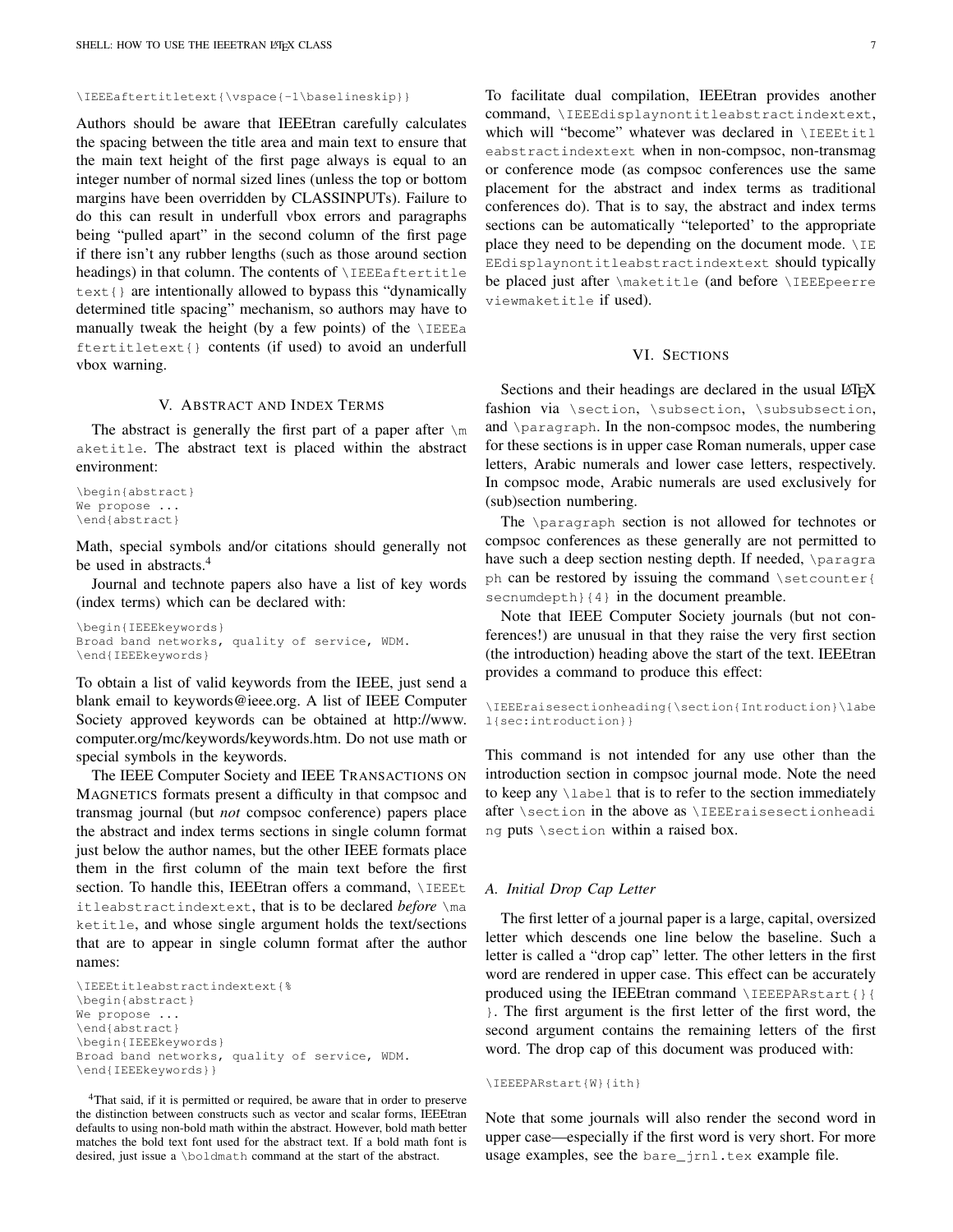## VII. CITATIONS

Citations are made with the \cite command as usual. IEEEtran will produce citation numbers that are individually bracketed in IEEE style. ("[1], [5]" as opposed to the more common "[1, 5]" form.) The base IEEEtran does not sort or produce compressed "ranges" when there are three or more adjacent citation numbers. However, IEEEtran pre-defines some format control macros to facilitate easy use with Donald Arseneau's cite.sty package [\[16\]](#page-27-3). So, all an author has to do is to call cite.sty:

```
\usepackage{cite}
```
and the adjacent citation numbers will automatically be sorted and compressed (ranged) IEEE style. (Of course, multiple adjacent citations should always all be declared within a single \cite, comma separated, for this to work.) Invoke cite.sty's noadjust option to prevent an unwanted leading space from occurring should a citation ever need to be enclosed in parenthesis.

One complication in compsoc mode is that the IEEE Computer Society does not compress, but does sort, adjacent citation numbers. Version 4.0 and later of cite.sty provides a nocompress option that disables compression, but preserves sorting. Thus,

```
\ifCLASSOPTIONcompsoc
  % requires cite.sty v4.0 or later (November 2003)
  \usepackage[nocompress]{cite}
\else
  \usepackage{cite}
\forallfi
```
can be used with universal applicability.

Note that, if needed (e.g., next to a non-punctuation, nonspace character), cite.sty's \cite command will automatically add a leading space. i.e., "(\cite{mshell01})" will become like "( [1])". If this behavior is not desired, use the cite package's noadjust option (cite.sty V3.8 and later) which will turn off the added spaces:

```
\usepackage[noadjust]{cite}
```
\cite also allows for an optional note (e.g., \cite[Th. 7.1]{mshell01}). If the \cite with note has more than one reference, the note will be applied to the last of the listed references. It is generally desirable that if a note is given, only one reference should be listed in that \cite.

#### VIII. EQUATIONS

Equations are created using the traditional equation environment:

```
\begin{equation}
\label{eqn_example}
x = \sum\limits_{i=0}^{n} 2^{i}x\end{equation}
```
which yields

$$
x = \sum_{i=0}^{z} 2^i Q. \tag{1}
$$

Use the displaymath environment instead if no equation number is desired. When referring to equations, articles in IEEE publications do not typically use the word "equation," but rather just enclose the equation number in parentheses, e.g.,

... as can be seen in (\ref{eqn\_example}).

IEEE's two column format puts serious constraints on how wide an equation can be. So, a fair portion of the effort in formatting equations usually has to be devoted to properly breaking them. It is the author's responsibility to ensure that all equations fit into the given column width. In rare circumstances, it is possible to have a few equations that span both columns (see Section [X-D1\)](#page-11-0), but the vast majority of over-length equations have to be broken across multiple lines.

#### IX. MULTI-LINE EQUATIONS

<span id="page-7-0"></span>Perhaps the most convenient and popular way to produce multiline equations is  $\mathbb{E} \mathbb{E} \mathbb{E} \mathbb{E} \mathbb{E} \mathbb{E} \mathbb{E} \mathbb{E} \mathbb{E} \mathbb{E} \mathbb{E} \mathbb{E} \mathbb{E} \mathbb{E} \mathbb{E} \mathbb{E} \mathbb{E} \mathbb{E} \mathbb{E} \mathbb{E} \mathbb{E} \mathbb{E} \mathbb{E} \mathbb{E} \mathbb{E} \mathbb{E} \mathbb{E} \mathbb{E} \mathbb{E} \mathbb{E} \mathbb{E} \mathbb{E}$ However, eqnarray has several serious shortcomings:

- 1) the use of  $2 \times \arrows$  arraycolsep for a column separation space does not provide natural math spacing in the default configuration;
- 2) column definitions cannot be altered;
- 3) it is limited to three alignment columns;
- 4) column alignment cannot be overridden within individual cells.

There are a number of vastly superior packages for formatting multiline mathematics. Perhaps the most popular is the amsmath package [\[11\]](#page-26-10). Amsmath is a comprehensive work which contains many helpful tools besides enhanced multiline alignment environments. So, all authors should give serious consideration to its use—regardless of what they use to generate aligned equations. One thing to be aware of is that, upon loading, amsmath will configure LATEX to disallow page breaks within multiline equations (even within non-amsmath defined environments). The philosophy here is that author should manually insert breaks where desired so as to ensure that breaks occur only at acceptable points. To restore IEEEtran's ability to automatically break within multiline equations, load amsmath like:

```
\usepackage{amsmath}
\interdisplaylinepenalty=2500
```
Another extremely powerful set of alignment tools, one of which is a totally rewritten eqnarray environment, is provided by mathenv.sty which is part of Mark Wooding's MDW Tools [\[17\]](#page-27-4).

Finally, IEEEtran provides a fully integrated custom IEEEeqnarray family of commands (see Appendix [F\)](#page-18-0) that are designed to have almost universal applicability for many different types of alignment situations.

Nevertheless, it is instructive to show a simple example using the standard eqnarray in order to explain some of the fine points of math spacing under LATEX. As shown in Table [I,](#page-8-0) T<sub>E</sub>X normally draws from four different spacings when typesetting mathematics. In order to produce precise (and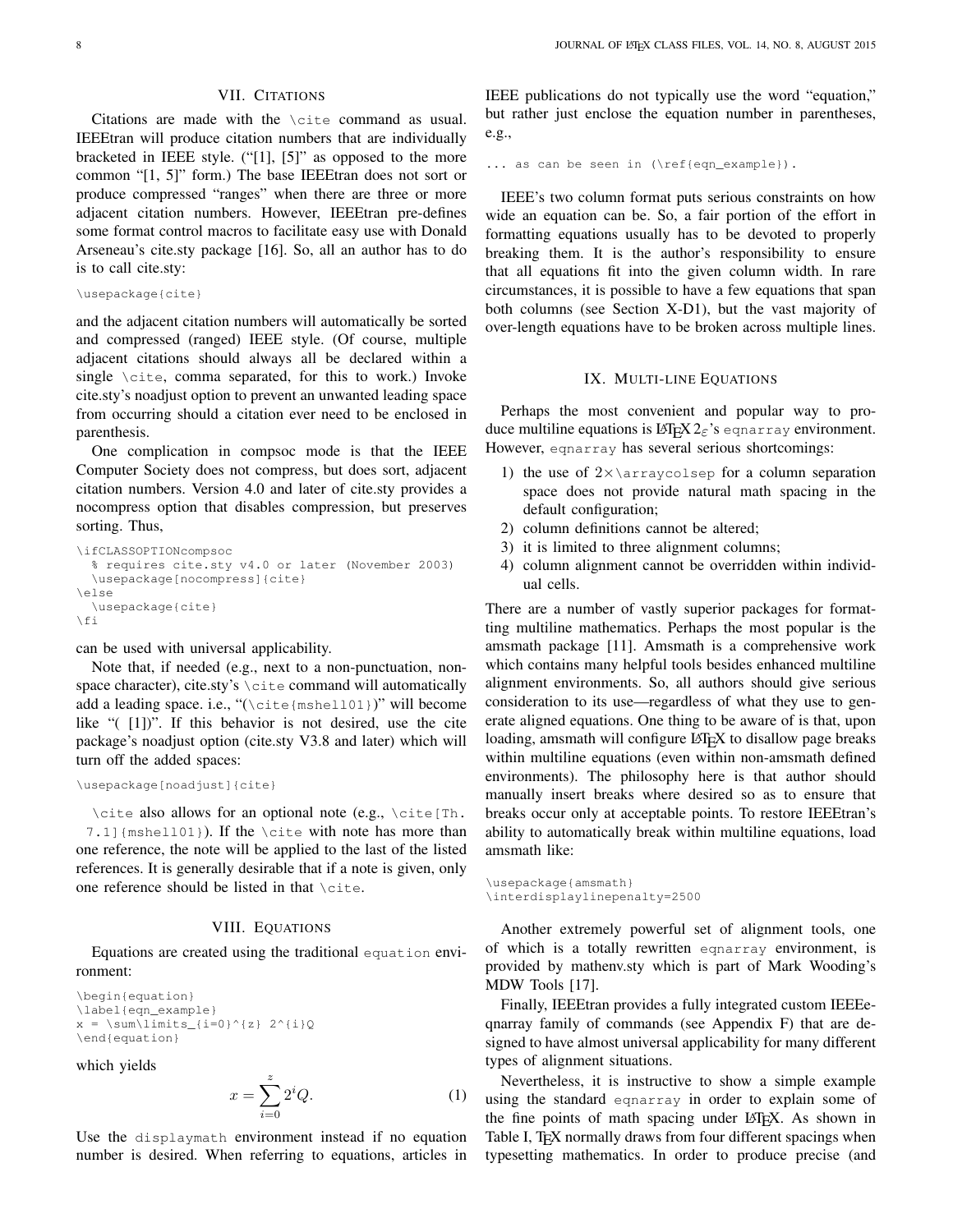TABLE I MATH SPACINGS USED BY LATEX

<span id="page-8-0"></span>

| <b>Size</b>    | Width     | Cmd. | <b>Used for</b>      | <b>Example</b> |
|----------------|-----------|------|----------------------|----------------|
| small          | $1/6$ em  |      | symbols              | a b            |
| medium         | $2/9$ em  | \:   | binary operators     | $a + b$        |
| large          | $5/18$ em | \ :  | relational operators | $a = b$        |
| negative small | $-1/6$ em |      | misc. uses           | æЬ             |

correct) mathematical alignments, it is crucial to understand how to control such spacing. Consider a multiline equation

$$
Z = x_1 + x_2 + x_3 + x_4 + x_5 + x_6
$$

$$
+a+b \tag{1}
$$

 $+a + b$  (2)

$$
+ a + b \tag{3}
$$

$$
+ a + b \tag{4}
$$

(in typical IEEE style) which was produced by

```
\setlength{\arraycolsep}{0.0em}
\begin{eqnarray}
Z_{6}{}={}&x_1 + x_2 + x_3 + x_4 + x_5 + x_6\nonumber\\
&&+a + b\\&\&+{\}a + b\backslash\&\&\{\}+a + b\}\&\&\{+\\}):a + b
\end{eqnarray}
\setlength{\arraycolsep}{5pt}
```
Lines one through four show some possible ways the  $+a+b$ line could be implemented.<sup>[5](#page-8-1)</sup> Only number four is the correct way for most IEEE purposes. In T<sub>E</sub>X's math mode, spacing around operators can be inhibited by enclosing them within braces (e.g.,  $\{=\}$ ) or forced by surrounding them with "empty" ords" (e.g.,  $\{\}=\{\}$ ). It is important to understand that the empty ords do not have width themselves. However, their presence causes T<sub>E</sub>X to place space around the operators as if they were "next to something." With this in mind, the first step in the example is to set \arraycolsep to zero to prevent eq narray from putting in the unwanted, artificial, inter-column spacing. Placing empty ords around the equal sign then forces the correct natural spacing. Alternatively, \arraycolsep could have been set to 0.14 em and the empty ords around the equal sign eliminated.<sup>[6](#page-8-2)</sup> It is important to remember to restore \arraycolsep to its default value of 5 pt after the eqnarr ay is complete as other environments (such as array) depend on it. (Alternatively, the structure could have been enclosed in a group of braces to keep the change local—which has the added advantage of not requiring that the user remember what the correct default value is.)

The first line is incorrect because  $a$  is being indicated as a positive quantity rather than something that must be added to the previous line. (i.e., the  $+$  is being treated as a unary, rather than a binary, operator.) In line two, adding an empty ord to the right side of the plus sign does nothing, except to demonstrate that empty ords have zero width. Adding an empty ord to the left side of the plus sign (line three) does engage binary spacing, but causes an unwanted<sup>[7](#page-8-3)</sup> right shift of the line. Finally, manually adding a medium space to the right side only of the plus sign in line four does the trick. The suppression of automatic spacing around the plus sign  $($ {+}) is unneeded in this case, but may be required in other alignment environments that "expand" such operators by default.

Another way around the spacing problem is to use only two alignment columns (as is done by amsmath.sty's \alig n). e.g., in the previous example, " $Z =$ " would be contained in the first column.

#### <span id="page-8-5"></span>*A. Cases Structures*

Incidentally, the numcases (or subnumcases) environments in Donald Arseneau's cases.sty package [\[18\]](#page-27-5) should be used when "cases" structures in which each branch can be referenced with a different equation (or subequation) number are needed:

$$
|x| = \int x, \qquad \text{for } x \ge 0 \tag{5a}
$$

$$
\begin{array}{ll}\n\left| \begin{array}{c}\n \cdots \\
 \end{array} \right| & -x, \qquad \text{for } x < 0\n\end{array}\n\tag{5b}
$$

because those built from the array or amsmath cases environments will have a single equation number that encompasses both branches.

Be aware that if amsmath (which will be automatically loaded under comsoc mode if the user did not do so) is to be used with cases.sty, the latter should be loaded after the former or else an error "Command \subequations alr eady defined" may occur.

## X. FLOATING STRUCTURES

Authors should keep in mind when choosing an appropriate optional placement argument for the figure/table environments that most IEEE journals strongly favor the positioning of floats to the top of the page and rarely, if ever, use bottom floats. IEEE Computer Society journals also favor top floats, but do occasionally employ bottom floats. Furthermore, IEEE journals never place floats in the first column of the first page and rarely (if ever) do they do so in the second column of the first page. Middle in-text placement ("here") is usually not used for IEEE work with one notable exception—IEEE Computer Society conferences.

Note that  $\mathbb{E} \mathbb{E} \{X \}_{\varepsilon}$ 's float routine places footnotes above bottom floats. To change this so that footnotes appear below the bottom floats (as the IEEE does) invoke the  $\theta$ at command provided by Sigitas Tolušis' stfloats package [\[19\]](#page-27-6) (see Section [X-D](#page-10-0) for more features of the stfloats package).

#### <span id="page-8-4"></span>*A. Figures*

Figures handled in the standard LATEX manner. For example:

```
\begin{figure}[!t]
\centering
\includegraphics[width=2.5in]{myfigure}
\caption{Simulation results for the network.}
```
<span id="page-8-1"></span><sup>&</sup>lt;sup>5</sup>In this example, the equation numbering system is (ab)used to identify lines.

<span id="page-8-2"></span><sup>6</sup>This assumes that 1 em in the text font has the same width as 1 em in the math font. For the standard fonts, this is indeed the case.

<span id="page-8-3"></span><sup>&</sup>lt;sup>7</sup>The IEEE normally wants all of the lines left aligned, but there are cases when such an indention may be desirable.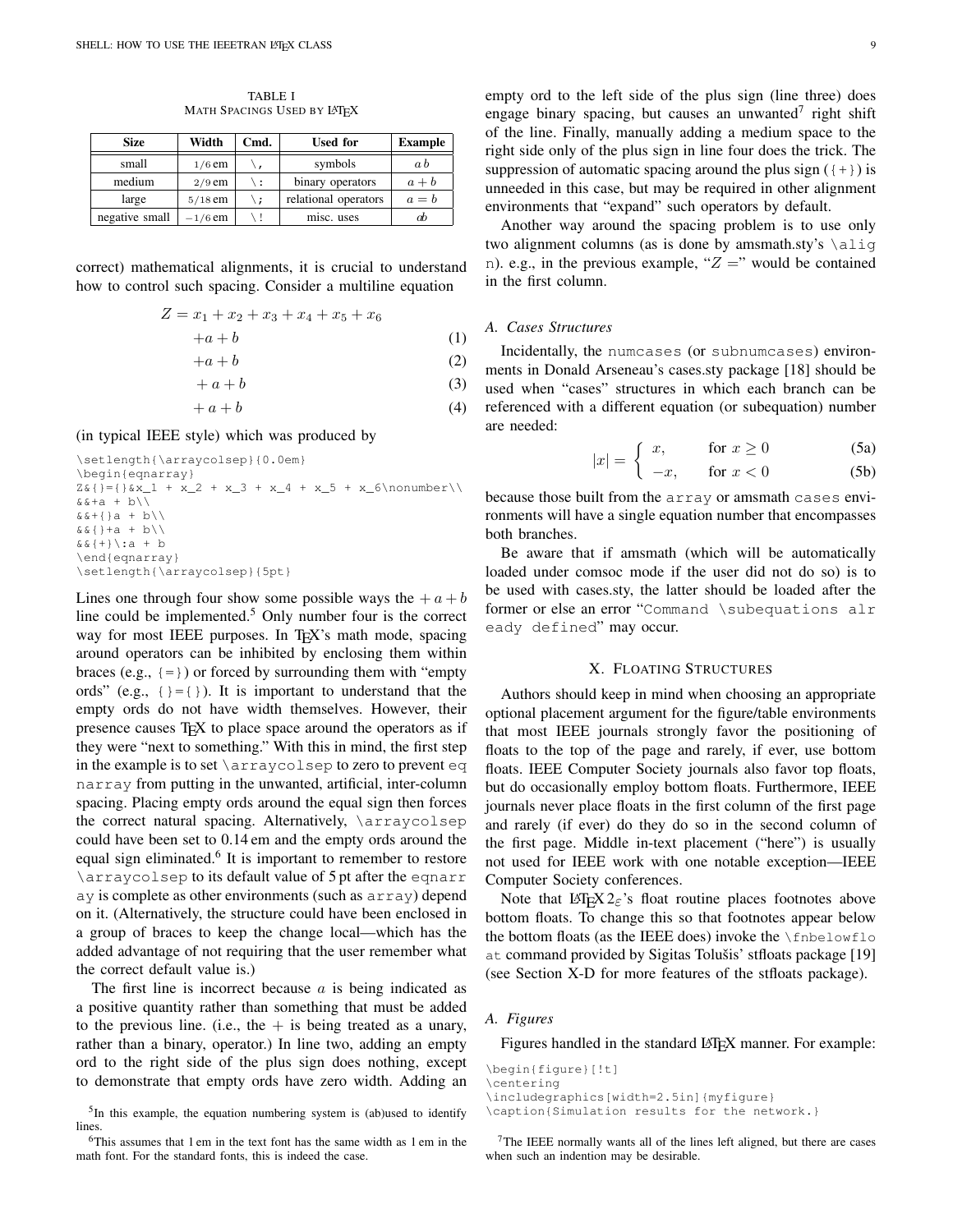```
\label{fig_sim}
\end{figure}
```
Note that (1) figures should be centered via the LAT<sub>EX</sub>  $\setminus$  cent ering command—this is a better approach than using the ce nter environment which adds unwanted vertical spacing; (2) the caption follows the graphic; and (3) any labels must be declared *after* (or within) the caption command.

When referring to figures in typical IEEE papers, authors should use the abbreviation "Fig.", but in IEEE Computer Society *conference* papers they should use the full word "Figure". IEEEtran provides the string macro \figurename which contains the correct name to use for the given formatting mode.

The \includegraphics command is the modern, preferred, way of including images and provides a flexible interface that makes it easy to scale graphics to size. To use it, the graphics or graphicx (the latter is recommended) must first be loaded.

It is strongly recommended that authors be familiar with the graphics package documentation [\[20\]](#page-27-7) as well as Keith Reckdahl's excellent *Using Imported Graphics in LATEX 2*ε [\[21\]](#page-27-8). The reader is reminded that the "draftcls" or "draftclsnofoot", not "draft", class option must be selected in order to get draft papers with visible figures.

As explained in Appendix [D,](#page-17-0) Encapsulated PostScript (EPS) or Portable Document Format (PDF) is the preferred graphics format for LATEX work. Furthermore, the user's drawing/graphing application should be capable of outputing directly in EPS (or PDF) vector form (which will not degrade or pixelize when magnified)—although photos will likely have to be in (EPS/PDF/JPEG/PNG) bitmap form. Be aware that the use of pdfLAT<sub>EX</sub> is required for image formats other than EPS.

The psfrag package [\[22\]](#page-27-9) might also be of interest. Psfrag allows the user to "go into" an EPS graphic and replace text strings contained in it with real LATEX code. In this manner, LATEX's extensive support of mathematical symbols and fonts can be extended to figures made with applications with more modest glyph support. Using psfrag does require the use of the dvips DVI to PostScript conversion step (not pdfLATEX's PDF mode) as some of the features of the PostScript language have to be utilized.<sup>[8](#page-9-0)</sup> pdfL<sub>F</sub>X users can use psfrag by "preprocessing" their figures by importing them into a dummy document using psfrag, running LAT<sub>EX</sub> followed by dvips, then converting the PostScript output to a PDF graphic for direct importation into the main document which is then processed by pdfLATEX. There is additional usage information on psfrag in the *Using Imported Graphics in*  $E/F_X^X2_{\epsilon}$  *guide [\[21\]](#page-27-8).* 

*1) Subfigures:* Subfigures can be obtain via the use of Steven Douglas Cochran's subfigure [\[23\]](#page-27-10) or subfig [\[24\]](#page-27-11) packages. Be forewarned that the former is no longer being maintained and, although self-contained and compatible with IEEEtran, is becoming incompatible with an increasing number of other LATEX packages including fixltx2e.sty. For this reason, subfigure.sty is not recommended for new work and will not be covered here.

<span id="page-9-0"></span><sup>8</sup>PDF is much like a subset of PostScript—the latter is a Turing complete programming language, the former is not.

It is important to note that subfig.sty package options are usually required to obtain IEEE compliant subfigure captions. Furthermore, compsoc format requires a larger sans serif font than the serif footnote size font used in traditional IEEE formatting. There is a further complication with subfig.sty in that this package depends on caption.sty, which, in its default configuration, will overrride IEEEtran's handling of captions resulting in non-IEEE style main captions. To prevent this, be sure to invoke subfig.sty's caption=false option, which has been available since version 1.3 (2005/06/28). Thus, the recommended way to load subfig.sty is:

```
\ifCLASSOPTIONcompsoc
  \usepackage[caption=false,font=normalsize,labelfon
t=sf,textfont=sf]{subfig}
\else
  \usepackage[caption=false,font=footnotesize]{subfi
g}
```
Because multiple subfigures usually require more width than is available in a single column, they are often used within the double column figure environment (Section [X-D\)](#page-10-0):

```
\begin{figure*}[!t]
\centering
\subfloat[Case I]{\includegraphics[width=2.5in]{subf
igcase1}
\label{fig_first_case}}
\hfil
\subfloat[Case II]{\includegraphics[width=2.5in]{sub
figcase2}
\label{fig_second_case}}
\caption{Simulation results for the network.}
\label{fig_sim}
\end{figure*}
```
Note how captions can be tagged to each of the subfigures as well as to the overall figure via an optional argument to the  $\setminus s$ ubfloat command. However, most IEEE authors/journals do not employ subfigure captions, but instead reference/describe all of the subfigures (a), (b), etc., within the main caption. Be aware that for subfig.sty to generate the (a), (b), etc., subfigure labels the optional argument to \subfloat must be present. If a subcaption is not desired, just leave its contents blank (e.g., \subfloat[]). \hfil is used as a subfigure separator to achieve equal spacing around the graphics. More complex implementations are possible. Note that the total width of all the subfigures on a line must be less than the text width or else an unwanted line break will occur. Multiple lines of subfigures can be used within a figure if needed. See the subfig.sty documentation as well as the *Using Imported Graphics in LIFX*  $2\varepsilon$  guide [\[21\]](#page-27-8) for more details.

Axel Sommerfeldt's modern and actively maintained subcaption.sty package [\[25\]](#page-27-12) can not be recommended at this time because it does not provide an option to prevent the underlying caption.sty from taking control of main caption formatting away from IEEEtran.

## *B. Algorithms*

\fi

IEEE publications use the figure environment to contain algorithms that are not to be a part of the main text flow. Peter Williams' and Rogerio Brito's algorithmic.sty package [\[26\]](#page-27-13) or Szász János' algorithmicx.sty package [\[27\]](#page-27-14) (the latter is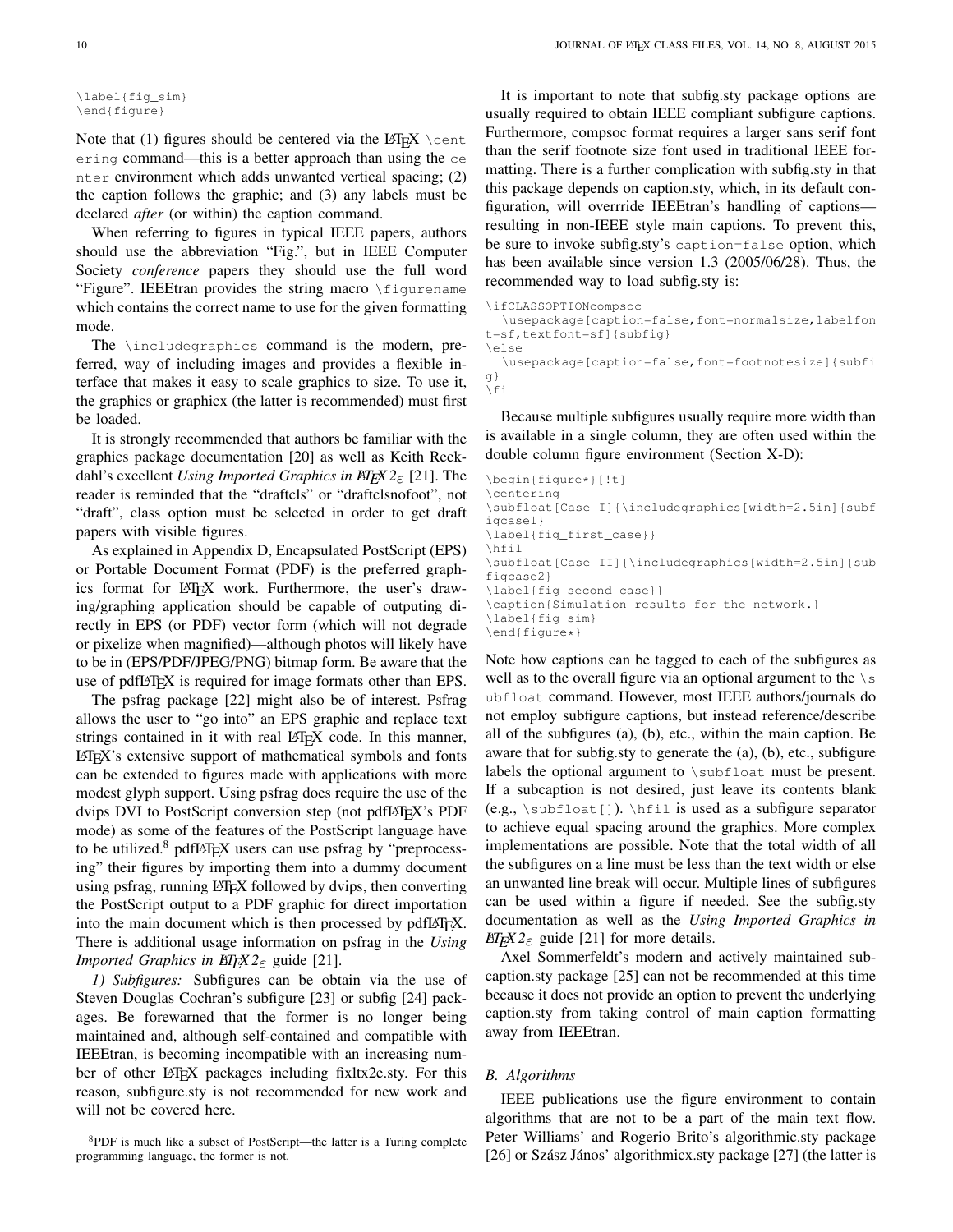TABLE II A SIMPLE EXAMPLE TABLE

| First | ext |
|-------|-----|
|       |     |

<span id="page-10-1"></span>designed to be more customizable than the former) may be of help in producing algorithm-like structures (although authors are of course free to use whatever LATEX commands they are most comfortable with in this regard). However, do *not* use the floating algorithm environment of algorithm.sty (also by Williams and Brito) or algorithm2e.sty (by Christophe Fiorio) as the only floating structures IEEE uses are figures and tables. Furthermore, IEEEtran will not be in control of the (non-IEEE) caption style produced by the algorithm.sty or algorithm2e.sty float environments.

#### *C. Tables*

Tables are handled in a similar fashion, but with a few notable differences. For example, the code

```
\begin{table}[!t]
\renewcommand{\arraystretch}{1.3}
\caption{A Simple Example Table}
\label{table_example}
\centering
\begin{tabular}{c||c}
\hline
\bfseries First & \bfseries Next\\
\hline\hline
1.0 & 2.0\\
\hline
\end{tabular}
\end{table}
```
results in Table [II.](#page-10-1) Note that the IEEE places table captions *before* the tables and, given that they serve much like titles, are usually capitalized except for words such as a, an, and, as, at, but, by, for, in, nor, of, on, or, the, to and up, which are usually not capitalized unless they are the first or last word of the caption.

Be aware that, to prevent a change of meaning that would result from case changes, the IEEE generally uses the standard text font, not the small caps font, when rendering units as well as letters in math in table captions. This can be achieved via the use of \upshape:

```
\caption{Diagnosis of Rotor Faults in a DRFOC Drive U
sing the VCT (Flux Loop Bandwidth (FLB) = 10 {\upshap
e Hz}; 75% Load; 1450 {\upshape r/min})}
```
Thanks to Zhaowen Hou for providing information on this topic as well as the above example.

Within the table environment, the default text size is footnotesize which is what IEEE typically uses for tables. When using the tabular environment to construct tables, it is usually a good idea to increase the value of \arraystretch above unity to "open up" the table rows a tad. Also, IEEE often uses tables with "open sides," (without vertical lines along each side) although the "closed side" form (e.g., Table [I\)](#page-8-0) is more commonly used for the tables within this document.

Unfortunately, the standard LATEX  $2\varepsilon$  tabular environment has a number of shortcomings. Two notable problems are (1)

<span id="page-10-3"></span>TABLE III THE SKEWING ANGLES  $(\beta)$  FOR  $Mu(H) + X_2$ AND  $Mu(H) + HX^a$ 

|              | $H(Mu) + F2$ | $H(Mu) + Cl2$                                                    |
|--------------|--------------|------------------------------------------------------------------|
| $\beta(H)$   | $80.9^\circ$ | $83.2^{\circ}$                                                   |
| $\beta$ (Mu) | $86.7^\circ$ | $87.7^{\circ}$                                                   |
| ---          |              | <sup>a</sup> for the abstraction reaction, Mu + HX $\rightarrow$ |

 $MuH + X$ .

 $^{\rm b}$  1 degree  $=\pi/180$  radians.

the corners where lines meet are improperly formed; and (2) it is not very flexible in terms of user control. For these reasons, authors are urged to look into some of the other packages for making tables. A good one that provides revised "drop-in replacements" for both the tabular and array environments is Frank Mittelbach's and David Carlisle's array package [\[28\]](#page-27-15). Even more powerful (and complex) is the tabular and array environments provided by the mdwtab.sty package which is part of Mark Wooding's MDW Tools [\[17\]](#page-27-4).

As an alternative, IEEEtran offers the IEEEeqnarraybox command which can also be used to produce tables<sup>[9](#page-10-2)</sup> of high quality. See Appendix [F](#page-18-0) for more details.

*1) Footnotes Within Tables:* Footnotes normally cannot be placed directly within some commands and environments such as \parbox, tabular, etc., because they become "trapped" inside. One way around this is to split the place the footnote marker  $(\text{footmorphism})$  is located (within the table) from where the footnote text itself is declared (outside of the table using \footnotetext).

Another approach is to use the footnote.sty package (which is part of Mark Wooding's MDW Tools [\[17\]](#page-27-4)) which allows environments to be configured so as not to trap footnotes:

```
\usepackage{footnote}
\makesavenoteenv{tabular}
```
Note that is probably not a good idea to use footnotes in floating structures (like table) because the position of each can move relative to one another. To put the footnote at the end of a table instead of at the bottom of the page, just enclose tabular, etc., inside a minipage (no footnote package needed). A very good approach for handling footnotes within tables (including those that float) is to use Donald Arseneau's threeparttable package [\[29\]](#page-27-16) which was used to generate Table [III](#page-10-3) (the code of which is an example in the threeparttable.sty file).

#### <span id="page-10-0"></span>*D. Double Column Floats*

LATEX's figure\* and table\* environments produce figures and tables that span both columns. This capability is sometimes needed for structures that are too wide for a single column.

It is a limitation of the LAT<sub>E</sub>X 2<sub>ε</sub> kernel that double column floats cannot be placed at the bottom of pages. That is to say "\begin{figure\*}[!b]" will not normally work as intended. Authors that need this capability should obtain and load Sigitas Tolušis' stfloats package [\[19\]](#page-27-6) which patches the

<span id="page-10-2"></span><sup>9</sup>Table [I](#page-8-0) was made using this command.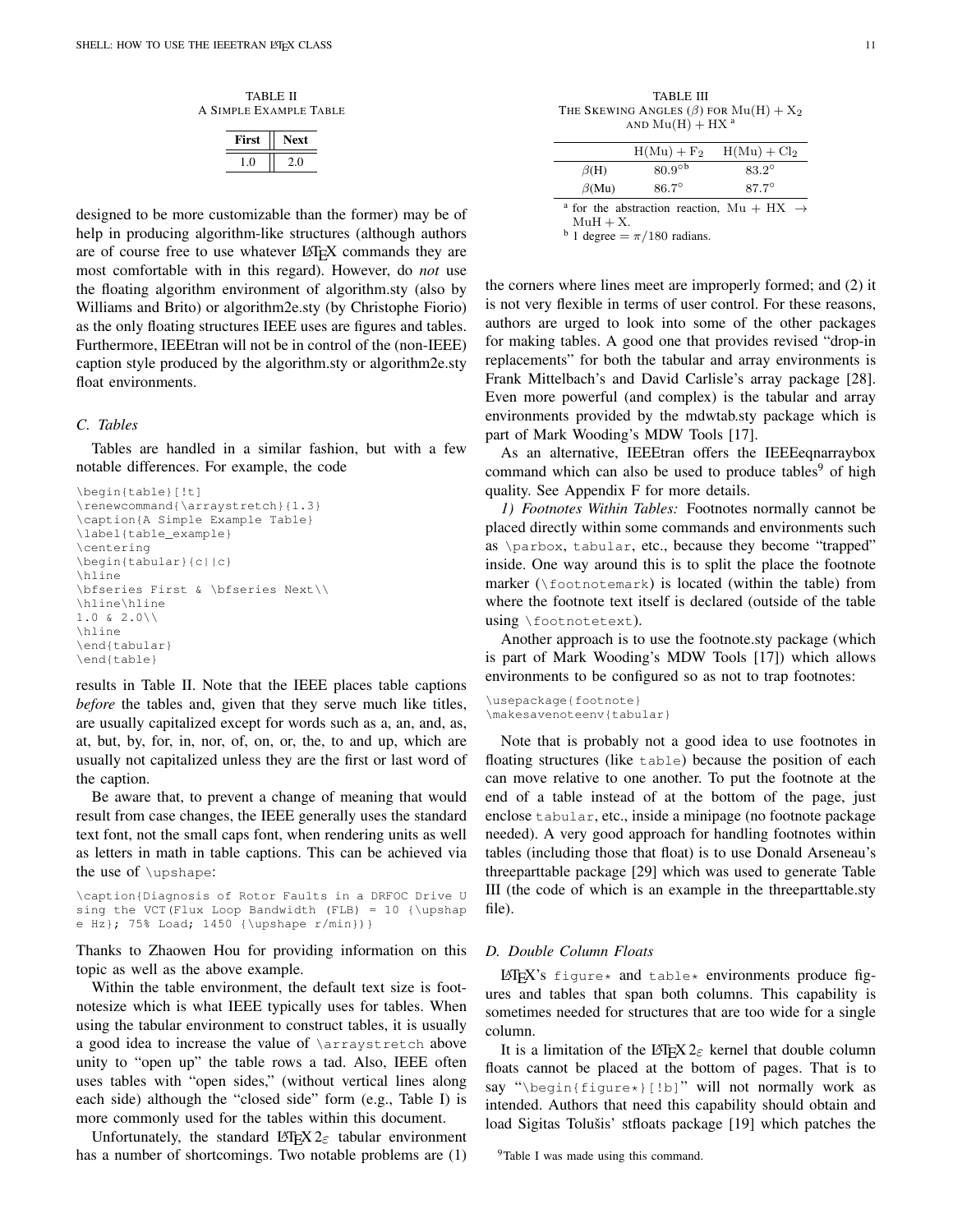LAT<sub>E</sub>X 2<sub>ε</sub> output routine to allow it to handle double column floats at the bottom of pages. Please note that stfloats is a very invasive package which may not work with versions of LAT<sub>EX</sub> other than the standard LAT<sub>EX</sub> 2<sub> $\epsilon$ </sub> release and may cause problems with other packages that modify the output and/or float routines (such as those that balance columns, alter the placement of floating figures, etc.). IEEE authors are warned *not* to use packages that allow material to be placed across the middle of the two text columns (such as cuted.sty, midfloat.sty, etc.) as the IEEE does not do this.

Another L<sub>4</sub>T<sub>E</sub>X 2<sub> $\epsilon$ </sub> limitation (patched with stfloats or not) is that double column floats will not appear on the same page where they are defined. So, the user will have to define such things prior to the page on which they are to (possibly) appear.

LAT<sub>E</sub>X 2<sub>ε</sub> (patched with stfloats or not) does not attempt to keep double and single column floats in sequence with each other. This can be fixed by loading Frank Mittelbach, David Carlisle and Chris Rowley's fixltx2e package (already installed on most  $\text{LATEX}$  systems) [\[30\]](#page-27-17). Note that fixltx2e.sty is the replacement (and superset) of the older fix2col.sty [\[30\]](#page-27-17). However, fixltx2e/fix2col should not be used with the stfloats package as they both modify some of the same float routines in different ways.

Be aware that LAT<sub>EX</sub>  $2 \epsilon$  kernels dated 2015 and later have fixltx2e.sty's corrections already built into the system in which case a warning will be issued if an attempt is made to load fixltx2e.sty as it is no longer needed.

Morten Høgholm's dblfloatfix package [\[31\]](#page-27-18) provides the combined functionality of both the fixltx2e and stfloats packages and is now the recommended way to obtain these features.

Finally, authors should also be aware that the LATEX  $2\varepsilon$  kernel (patched with stfloats or not) has a long standing limitation in that it will not allow rubber space that spans both columns to stretch or shrink as needed for each of the two main text columns. Therefore, it is possible for double column floats to cause underfull vbox errors because the remaining text height may not be equal to an integer number of normal size lines. The problem can occur in main text columns (on pages with double column floats) that do not have vertical rubber spacing (such as that around section headings, equations, etc.) and results in underfull vbox warnings coupled with paragraphs that are "pulled apart" from each other. To correct this, users can manually tweak the amount of space between the double column structure and main text by inserting a command like

#### \vspace\*{-3pt}

(adjusted as needed) within the double column structure. Incidentally, IEEEtran automatically compensates for this problem when forming the paper title.

<span id="page-11-0"></span>*1) Double Column Equations:* It is possible, but not pleasant, to use  $f_{\text{figure}} \star$  to obtain double column equations. The IEEE rarely uses double column equations because they can waste space, so this capability is easy to abuse. Authors who are considering the use of a double column equation should verify that there are a few examples of such in papers previously published in the journal they plan to submit to.

There are complications. Although the IEEE does not place constraints on the order of the double column equations relative to the equations of the main text (that is to say a set of double column equations can be at the top or bottom of a page in which they would normally appear in the middle had they been regular equations), the double column equation numbers must increase as one progresses down the page (i.e., double column equations at the bottom of a page must be of higher number than those at the top). Furthermore, double column equations should appear on the same page where they are referenced (on the page they would have appeared had they been regular equations). Compounding the difficulty even further is the fact that  $L^{\text{H}}E_{\text{E}} \times 2_{\varepsilon}$  will not place double column equations on the same page on which they are defined. Finally, the IEEE does not generally allow other figures or tables to come between the double column equations and the main text (which are separated from each other by a rule). All of this means that the place where a double column equation must be defined has to be "disconnected" from the place where it will eventually be referred to in the text—and the user will have to manually intervene in the equation numbering system.

Therefore, users have to (1) define double column equations on the page *prior* to the one that they are to appear; (2) reset the equation counter when the double column equations are defined so as not to disturb the regular equation numbers; (3) manually set the double column equation numbers and (4) increment the equation counter at the point the double column equations are referenced in the text so that they are accounted for in the numbering of the regular equations after that point.

To do all of this, it is convenient to have a "scratch pad" counter to temporarily save equation numbers. This can be done via a command such as

#### \newcounter{MYtempeqncnt}

in the preamble of the document. Now, the double column equations are defined on the page *prior* to the one in which they are to appear (and in this example supposed that they are to be equation numbers six and seven):

```
\begin{figure*}[!t]
% ensure that we have normalsize text
\normalsize
% Store the current equation number.
\setcounter{MYtempeqncnt}{\value{equation}}
% Set the equation number to one less than the one
% desired for the first equation here.
% The value here will have to changed if equations
% are added or removed prior to the place these
% equations are referenced in the main text.
\setcounter{equation}{5}
\begin{equation}
\label{eqn_dbl_x}
x = 5 + 7 + 9 + 11 + 13 + 15 + 17 + 19 + 21 + 23 + 25+ 27 + 29 + 31
\end{equation}
\begin{equation}
\label{eqn_dbl_y}
y = 4 + 6 + 8 + 10 + 12 + 14 + 16 + 18 + 20 + 22 + 24+ 26 + 28 + 30
\end{equation}
% Restore the current equation number.
\setcounter{equation}{\value{MYtempeqncnt}}
% The IEEE uses as a separator
\hrulefill
% The spacer can be tweaked to stop underfull vboxes.
\vspace*{4pt}
\end{figure*}
```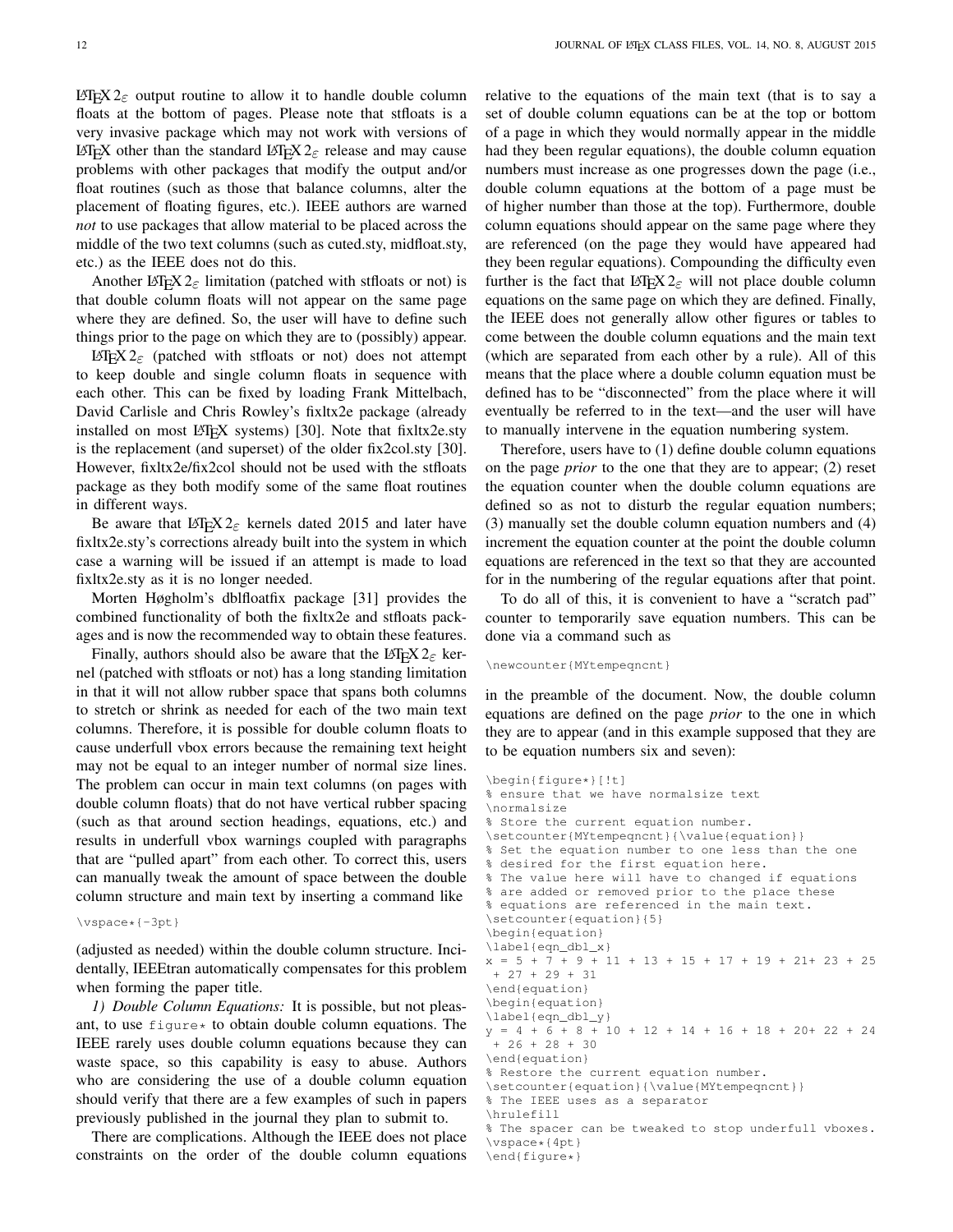$$
x = 5 + 7 + 9 + 11 + 13 + 15 + 17 + 19 + 21 + 23 + 25 + 27 + 29 + 31
$$
\n
$$
(6)
$$

$$
y = 4 + 6 + 8 + 10 + 12 + 14 + 16 + 18 + 20 + 22 + 24 + 26 + 28 + 30\tag{7}
$$

The result of which is shown at the top of this page. This technique allows the definition of the equations to be positioned arbitrarily as needed so that the (floating) equations will appear where desired. The "[!t]" option forces  $\mathbb{E} \mathbb{E} \mathbb{E} \mathbb{E} \mathbb{E} \mathbb{E} \mathbb{E} \mathbb{E} \mathbb{E} \mathbb{E} \mathbb{E} \mathbb{E} \mathbb{E} \mathbb{E} \mathbb{E} \mathbb{E} \mathbb{E} \mathbb{E} \mathbb{E} \mathbb{E} \mathbb{E} \mathbb{E} \mathbb{E} \mathbb{E} \mathbb{E} \mathbb{E} \mathbb{E} \mathbb{E}$ do its best to place the equations at the top of the next page. Had it been "[!b]" instead, then the stfloats (or even better, dblfloatfix) package would need to be loaded and the  $\vee$ spac e command, followed by the \hrulefill command, would have to occur *before* the equations in the figure.

The double column equations can then been referenced in the main text like:

% The previous equation was number five. % Account for the double column equations here. \addtocounter{equation}{2} As can be seen in (\ref{eqn\_dbl\_x}) and (\ref{eqn\_dbl\_y}) at the top of the page ...

Thankfully, double column equations are rare.

## XI. LISTS

<span id="page-12-0"></span>The traditional LAT<sub>E</sub>X itemize, enumerate and description (IED) list environments are ill-suited for producing the style of lists used in IEEE publications. The main problem is that they do not provide the user a means for controlling the parameters of the resultant list. Furthermore, making global changes to the parameters of the underlying \list will result (often unexpectedly to a user) in the improper behavior of other commands that depend on it, such as  $\quotimes$ . Finally,  $\Delta E[X]$ 's  $\langle$  list considers the left margin of the list text to be the reference point that determines how the list is positioned relative to the left margin of the main text:



This contrasts with IEEE lists which use the label box as the reference point for the list structure. i.e., for a given circumstance, the list labels will be indented by a certain amount, the list text block will be indented from the label boxes by a given amount and these spacings will determine the position of the list text.

For these reasons, IEEEtran provides enhanced IED list environments that make it much easier to produce IEEE style lists. The underlying  $\text{list}$  remains the same as in traditional LATEX so as not to break code that depends upon it. IEEEtran uses a new length variable, \IEEElabelindent, so that users can specify IED list structures directly in IEEE fashion:



The IEEEtran IED lists ignore all "external" changes to the list length parameters. Instead, IED lists are controlled exclusively via two interfaces:

- 1) "global" control via the \IEEEiedlistdecl command; and
- 2) "local" control via an *optional* argument that can be provided to \itemize, \enumerate, and \descrip tion.

#### For example, declaring

\renewcommand{\IEEEiedlistdecl}{\settowidth{\labelwi dth}{Hello}}

in an IEEEtran document will set the default width of the label boxes in *all* later IED lists to be equal to the width of "Hello". Note: Because setting a \labelwidth is so commonly performed, IEEEtran provides a command: \IEEE setlabelwidth{X} which is a shorter form of: \settowid th{\labelwidth}{X}.

The local control is used if the parameters are to apply only to an individual IED list:

\beqin{itemize}[\IEEEsetlabelwidth{\$\gamma\$}]

Within an IED list, the local control is executed just after the global control and therefore, the commands in the local control can both augment and countermand those in the global control. Please note that the code in the local and global controls are executed in the same manner as normal LAT<sub>EX</sub> code. Therefore, the user should ensure that unwanted blank spaces do not appear in the controls. If a control definition is too long to fit on one line, shield the end of lines with "%" to prevent them from being interpreted as blanks (Section [IV-B1](#page-4-2) has some information on this topic). Also, note that the LATEX parser requires that braces be placed around commands with optional arguments that are placed directly within the optional arguments of other commands:

\begin{itemize}[{\mycmd[1]{example}}]

This IEEEtran IED implementation makes it easy to control IED lists, even when they are deeply nested.

The default spacings the IED lists use are stored in various length (not macro) commands. Changes to these "master" defaults are rarely needed and should be done only at the beginning of the document, *not in the IED list controls*. These constants will now be briefly explained.

**\IEEEilabelindent**: This length is the default amount the itemized list label boxes are indented from the left margin. The IEEE seems to use at least two different values. For example, in the IEEE/OSA JOURNAL OF LIGHTWAVE TECHNOLOGY and the IEEE JOURNAL ON SELECTED AR-EAS IN COMMUNICATIONS, they tend to use an indention equal to \parindent, while for IEEE TRANSACTIONS ON COMMUNICATIONS they tend to indent itemized lists a little more (1.3\parindent). The shorter length is stored as  $\Ipsilon$ E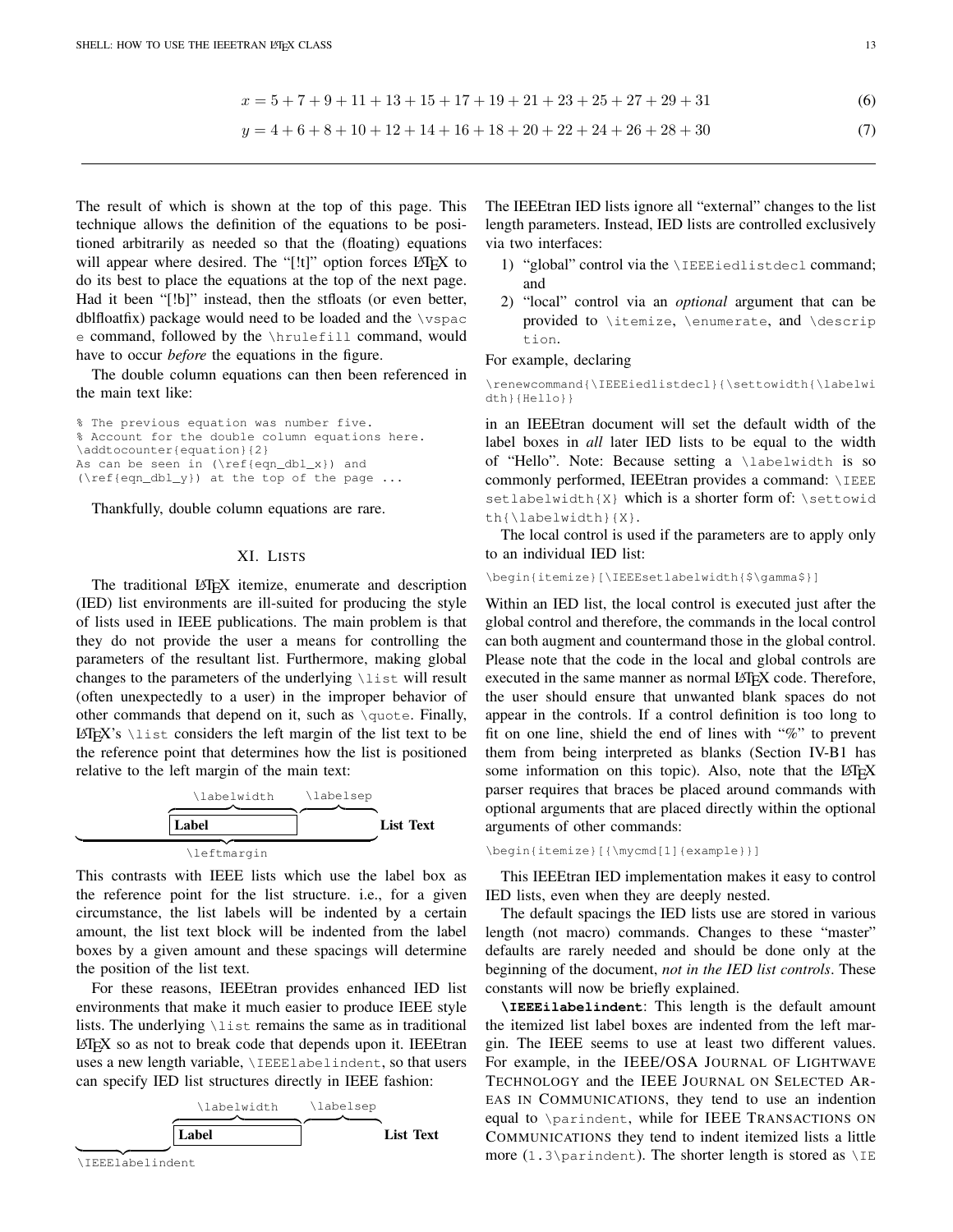EEilabelindentA and the longer as \IEEEilabelindent B. The default is to use the shorter version. To use the longer version do a

\setlength{\IEEEilabelindent}{\IEEEilabelindentB}

at the beginning of the document.

**\IEEEelabelindent**: This length is the default amount the enumerated list label boxes are indented from the left margin. Normally, the same as \parindent.

**\IEEEdlabelindent**: Ditto for description list labels. Normally, the same as \parindent.

**\IEEEiednormlabelsep**: This length is the normal default spacing between the IED list label boxes and the list text.

**\IEEEiedmathlabelsep**: For nomenclature description lists (a list of math symbols and their explanations), the IEEE usually increases the separation between the terms and the definitions. This length is set to the longer than normal length. To invoke its use, just issue the command \IEEEusemathla belsep in a list control.

**\IEEEiedtopsep**: This length is the extra vertical separation put above and below each IED list. The IEEE usually puts a little extra spacing around each list. However, this extra spacing is barely noticeable.

**\IEEElabelindentfactori** through **\IEEElabelin dentfactorvi**: These contain the factors by which the effective \IEEElabelindent is reduced as the list nesting depth increases. The IEEE normally decreases the amount of indention as the list nesting level increases because there isn't much room to indent with two column text. IEEEtran has an "automatic indention cut-back" feature that provides this behavior. The actual amount the label boxes will be indented is \IEEElabelindent multiplied by the \IEEElabelinden tfactorX corresponding to the level of nesting depth (where "X" is the nesting depth in roman numerals). This provides a means by which the user can alter the effective \IEEElabel indent for deeper levels. There may not be such a thing as correct "standard IEEE" values. What the IEEE actually does may depend on the specific circumstances. The first list level almost always has full indention. The second levels usually have only 75% of the normal indentation. Third level and greater nestings are very rare, and probably don't use any indentation. These factors are not lengths, but rather constant macros like \baselinestretch so \renewcommand should be used if they need to be changed. The default values are

```
\IEEElabelindentfactori 1.0
\IEEElabelindentfactorii 0.75
\IEEElabelindentfactoriii 0.0
\IEEElabelindentfactoriv 0.0
\IEEElabelindentfactorv 0.0
\IEEElabelindentfactorvi 0.0
```
The use of these factors in IED lists may be suspended by issuing the command \IEEEnolabelindentfactortrue in a list control (which has the same effect as setting all the indent factors to 1.0).

Normally, IEEEtran automatically calculates \leftmargin based upon the current values of \IEEElabelindent, \labe lwidth and \labelsep. To stop this auto-calculation so that a manually specified value of \leftmargin is used instead, just use \IEEEnocalcleftmargintrue in a list control. This feature should not be needed during the course of normal IEEE related work.

IEEEtran provides a means to manually specify the justification within the IED list label boxes. The commands \IEEEied labeljustifyl, \IEEEiedlabeljustifyc and \IEEEied label justifyr can be used in a list control to justify the list labels to the left, center, and right sides, respectively. Itemize and enumerate lists automatically default to right justification, while description defaults to left justification. The justification commands should not be needed during the course of normal IEEE related work.

In addition to modifying the behavior of itemize, enumer ate and description, IEEEtran also provides the respective aliases IEEEitemize, IEEEenumerate and IEEEdescript ion, which provides a way for the user to access the IEEE style list environments even in the event another package is loaded that overrides the IED list environments. For specialized applications, the original LAT<sub>EX</sub> IED list environments are retained as LaTeXitemize, LaTeXenumerate and LaTeXde scription.

## *A. Itemize*

The itemized lists will normally automatically calculate the width of whatever symbol the current list level is using so that a user can just call \begin{itemize}...\end{itemize} without doing anything special. Furthermore, the auto-labelwidth feature will work properly even if \labelitemX has been redefined (where "X" indicates "i,ii, .. iv", whichever is appropriate) *before* the list begins. However, if any item symbols are to be specified via  $\text{time}[X]$  (this is rare and may well be nonstandard as far as IEEE related work is concerned), then the following form can be used:

```
\begin{itemize}[\IEEEsetlabelwidth{Z}]
\item[X] blah
\item[Y] blah
.
.
\end{itemize}
```
## where "Z" is the longest label in the list.

## *B. Enumerate*

The important thing to note about enumerated lists is that the  $\lambda$ labelwidth will default to the length of "9)" in the normal size and style. Therefore, the width of the longest label will have to be manually specified if *any* of the following conditions are true:

- 1) a top level list has more than 9 items;
- 2) a relevant \labelenumX or \theenumX has been redefined;
- 3)  $\text{time}[X]$  has been used to manually specify labels;
- 4) the labels are using a font that is not the normal size and style;
- 5) the enumerated list is nested (i.e., not at the top level) and is therefore not using Arabic digits as labels.

For example: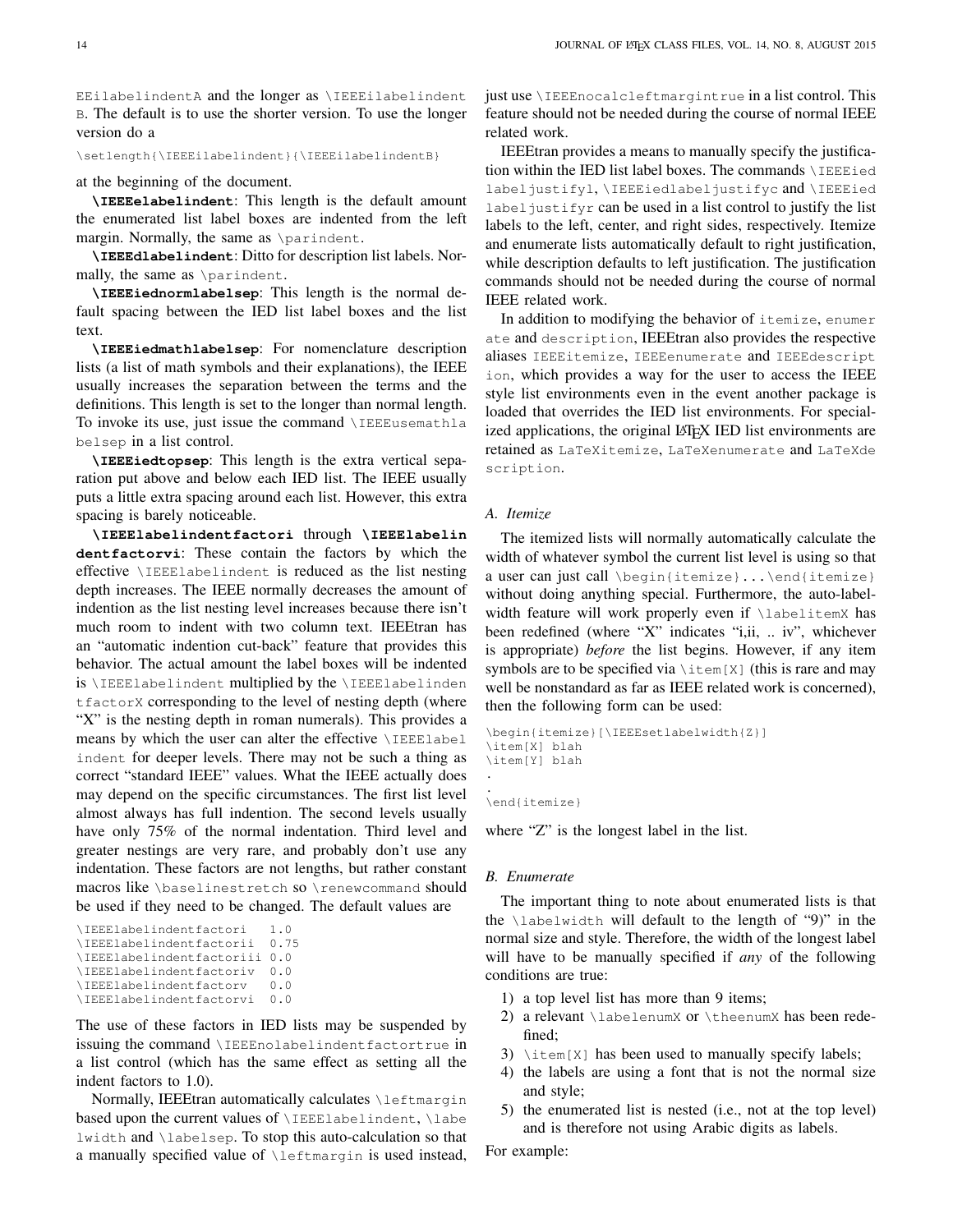```
\begin{enumerate}[\IEEEsetlabelwidth{12)}]
\item blah
\item blah
.
.
% 12 items total
\end{enumerate}
```
#### *C. Description*

Generally speaking, the longest label width will always have to be specified for description lists. Furthermore, the author may wish to use \IEEEmathlabelsep for \labelsep when building a math symbol list. For example:

```
\begin{description}[\IEEEsetlabelwidth{$\alpha\omega
\pi\theta\mu$}\IEEEusemathlabelsep]
\item[$\qamma\delta\beta$] Is the index of..
\item[$\alpha\omega\pi\theta\mu$] Gives the..
.
.
```
\end{description}

Sometimes it can be difficult to ascertain from inspection which of the labels is the longest. For such cases, a little diagnostic code may be helpful to measure a length and then to display the result on the console:

```
\newlength{\mydiaglen} % put in preamble
.
.
\settowidth{\mydiaglen}{$\alpha\beta\gamma$}
\showthe\mydiaglen
```
## XII. THEOREMS AND PROOFS

Theorems and related structures such as axioms, corollaries and lemmas, are handled in the traditional LATEX fashion. The user must first declare the structure name via the

\newtheorem{struct\_type}{struct\_title}[in\_counter]

command where struct\_type is the user chosen identifier for the structure,  $struct \text{title}$  is the heading that is used for the structure and  $in\_counter$  is an optional name of a counter whose number will be displayed with the structure number and whose update will reset the structure counter. Most IEEE papers use sequential theorem numbering throughout the entire work, so an *in\_counter* is usually not specified. However, those papers that do use in\_counter usually use "section" such that the section number is the first part of each theorem number. After the structure is defined it can be used via

```
\begin{struct_type}[extra_title]
.
.
\end{struct_type}
```
where extra\_title is an optional name that is displayed with the structure.

For example, the most common way to do theorems would be to use

\newtheorem{theorem}{Theorem}

## followed as needed by environments like

\begin{theorem}[Einstein-Podolsky-Rosenberg]

Sometimes it is desirable that a structure share its counter with another structure. This can be accomplished by using the alternate form of \newtheorem

\newtheorem{struct\_type}[num\_like]{struct\_title}

where  $num\_like$  is the name of an existing structure.

IEEE theorem numbers are prefixed by the section number they were defined in (e.g., 2.5). This presents a difficulty with appendices (especially when numbered with Roman numerals) because the theorem numbers will not be unique. To remedy this, within Roman numbered appendices, IEEEtran will add an "A" prefix (e.g., A2.5). For Alpha number appendices, theorem numbering is more straightforward (e.g., A.5, B.5, etc.). For a single appendix, a constant "A" prefix is used (e.g., A.5).

## *A. Proofs*

. .

Proofs are easily handled by the predefined IEEEproof environment:

```
\begin{IEEEproof}
```
#### \end{IEEEproof}

The Q.E.D. symbol " $\blacksquare$ " is automatically placed at the end of each proof. If needed, the symbol can be manually accessed via the  $\I_{\text{IEEE QED}}$  command. Both the closed (default) " $\blacksquare$ " and open " $\square$ " forms are provided as  $\IEEEQEDclosed$  and \IEEEQEDopen, respectively. To change the default from closed to open (some journals and/or authors prefer the open form), just redefine \IEEEQED as desired:

\renewcommand{\IEEEQED}{\IEEEQEDopen}

IEEEproof also supports an optional argument which allows the default string "Proof" to be overridden:

\begin{IEEEproof}[Proof of Theorem \ref{thm:my}]

## XIII. END SECTIONS

#### *A. Appendices*

The  $\alpha$  is command is used to start a single appendix. An optional argument can be used to specify a title:

\appendix[Proof of the Zonklar Equations]

After issuing \appendix, the \section command will be disabled and any attempt to use \section will be ignored and will cause a warning message to be generated. (The single appendix marks the end of the enumerated sections and the section counter is fixed at zero—one does not state "see Appendix A" when there is only one appendix, instead "see the Appendix" is used.) However, all lower \subsecti on commands and the \section\* form will work as normal as these may still be needed for things like acknowledgments.

\appendices is used when there is more than one appendix section. \section is then used to declare each appendix:

\section{Proof of the First Zonklar Equation}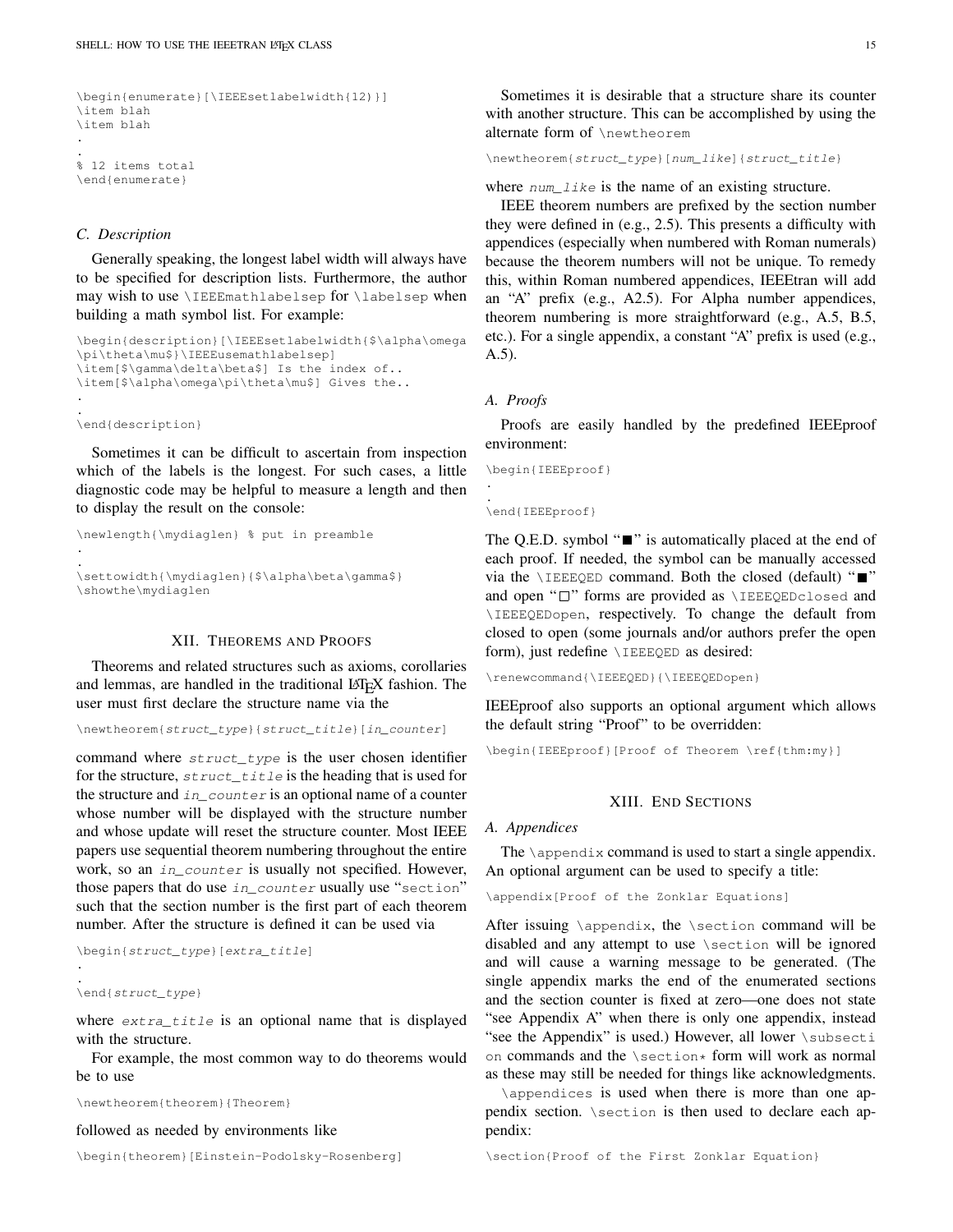The mandatory argument to section can be left blank ( $\text{Sect}$  $i$ on $\{ \}$ ) if no title is desired. It is important to remember to declare a section before any additional subsections or labels that refer to section (or subsection, etc.) numbers. As with  $\setminus a$ ppendix, the  $\setminus$ section\* command and the lower  $\setminus$ subsec tion commands will still work as usual.

There are two appendix numbering conventions used by IEEE. Capital letters (e.g., "Appendix B") and Roman numerals (e.g., "Appendix II"). The former appears to be more popular and is the IEEEtran default. Use the IEEEtran class option romanappendices to get Roman numbered appendices.

Some authors prefer to have the appendix number to be part of equation numbers for equations that appear in an appendix. This can be accomplished by redefining the equation numbers as

\renewcommand{\theequation}{\thesection.\arabic{equa tion}}

before the first appendix equation. For a single appendix, the constant "A" should be used in place of \thesection.

#### *B. Acknowledgments*

Acknowledgments and other unnumbered sections are created using the  $\setminus$  section  $*$  command:

```
\section*{Acknowledgment}
\addcontentsline{toc}{section}{Acknowledgment}
```
The second, optional, command is needed to manually add such sections to the table of contents (which is rarely used, but some authors may do so with draft papers) as well as the document's PDF bookmarks (if using hyperref.sty).

Note that IEEE Computer Society papers typically use the plural form "Acknowledgments".

#### *C. Bibliographies*

Bibliographies are most easily (and correctly) generated using the IEEEtran BIBT<sub>E</sub>X package  $[32]$  which is easily invoked via

```
\bibliographystyle{IEEEtran}
\bibliography{IEEEabrv,mybibfile}
```
See the IEEEtran BIBTEX package documentation for more information.

When submitting the document source (.tex) file to external parties, it is strongly recommended that the  $BIBT<sub>E</sub>X$ .bbl file be manually copied into the document (within the traditional LATEX bibliography environment) so as not to depend on external files to generate the bibliography and to prevent the possibility of changes occurring therein.

## *D. Biographies*

Biographies for journal articles are created using the IEEEbiography environment which supports an optional argument for the inclusion of a photo:

#### \end{IEEEbiography}

.

Note the extra set of braces that are required to prevent the LATEX parser from becoming confused when commands with optional arguments are used within an optional argument of another command. Alternatively, a LAT<sub>E</sub>X macro (command) could be defined to facilitate a shorthand notation for the author photos. If the optional argument is not used, space will be reserved for a photo and the message "PLACE PHOTO HERE" will be displayed in place of a photo.

IEEEtran is a tad overly cautious about preventing the IEEEbiography photo area from being broken across pages. If it looks as though a IEEEbiography should be able to be "squeezed" at the end of a page, but instead it begins on a new page, try inserting

\vspace\*{-2\baselineskip}

or so before the IEEEbiography and see if it can fit.

IEEE's algorithm for spacing around biographies can be a tad complex because esthetics must be considered. IEEEtran places  $\forall$ ril above biographies. This allows the user to shove biographies down or up as desired by placing the infinitely more stretchable \vfill before or after the biographies.

The photo area is 1 in wide and 1.25 in long. The IEEE recommends that author photo images should be of 220 dpi (dots per inch) resolution and in gray scale with 8 bits/sample.

If no photo is available, the *\IEEEbiographynophoto* environment, which does not support an optional argument or reserve space for a photo, can be used instead.

## XIV. LAST PAGE COLUMN EQUALIZATION

<span id="page-15-0"></span>The IEEE (coarsely) equalizes the lengths of the columns on the last page. The balance is coarse in the sense that reference or IEEEbiography entries are not usually broken—so the column lengths are not usually perfectly equal.

Balancing the last two columns is especially important for camera ready work. It is recommended that authors use the manual approach by putting in \newpage at the appropriate point or \enlargethispage{-X.Yin} somewhere at the top of the first column of the last page where "X.Yin" is the amount to effectively shorten the text height of the given page.

Sometimes such a command has to be located between bibliography entries. This can be a problem because, although the command can be placed within the .bbl file, it will get overwritten the next time  $BIBT<sub>F</sub>X$  is run. For this situation, IEEEtran offers a way to invoke commands just before a given reference number via the \IEEEtriggeratref{} command. For instance, issuing the command

#### \IEEEtriggeratref{10}

before the bibliography will insert a page break just before reference number ten. The command that is executed defaults to \newpage. However, this can be changed via the \IEEE triggercmd command:

\IEEEtriggercmd{\enlargethispage{-5.35in}}

Note that manually set break points or page sizes will have to be readjusted if the document content ever changes.

<sup>\</sup>begin{IEEEbiography}[{\includegraphics[width=1in,he ight=1.25in,clip,keepaspectratio]{./shell}}]{Michael Shell} .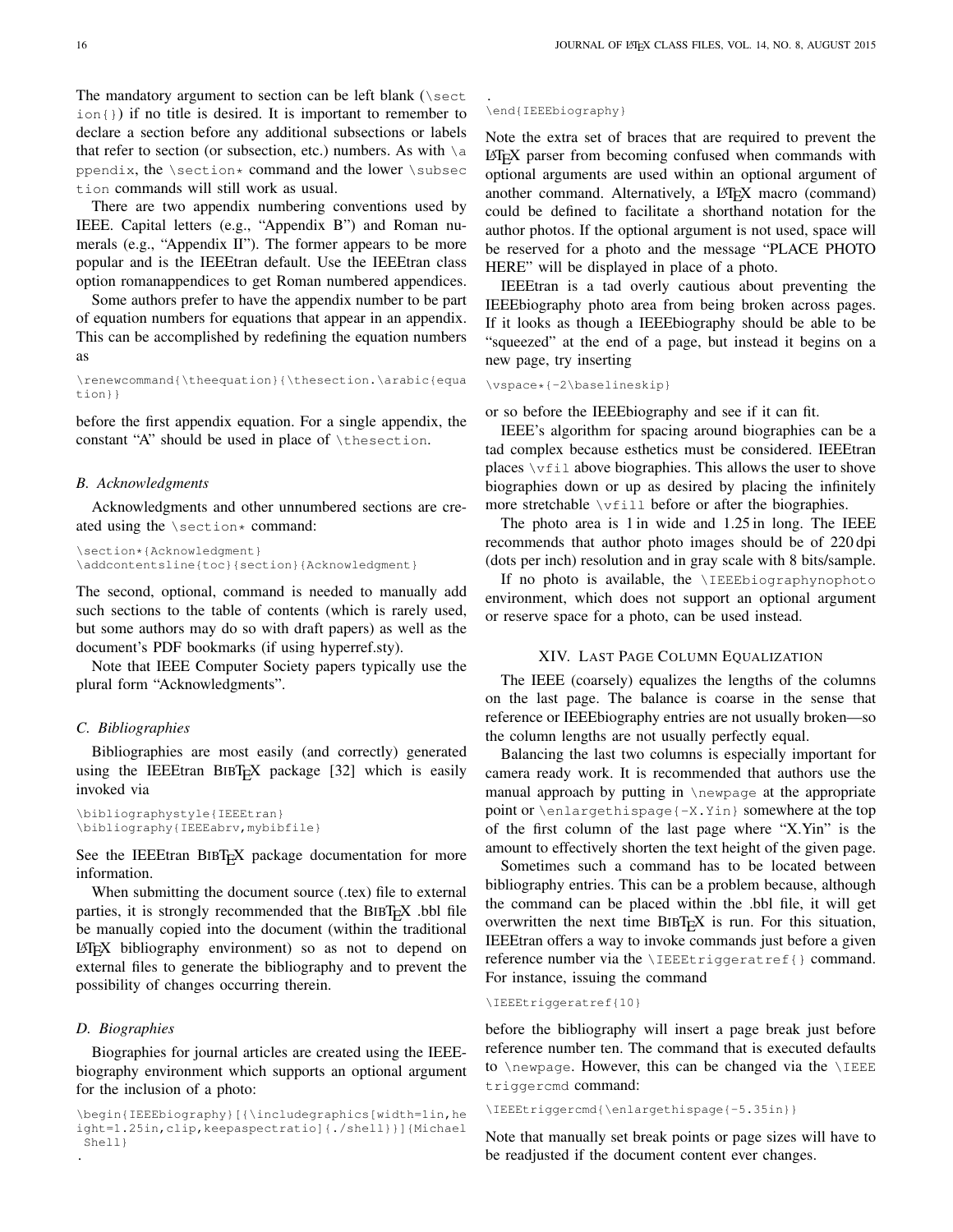There are LATEX packages, such as balance.sty [\[33\]](#page-27-20) and flushend.sty [\[34\]](#page-27-21), that are designed to automatically balance the columns on the last page. Flushend does not require the placement of any special command in the first column of the last page, balance.sty may. However, the use of these packages is not recommended because they are known to be less than perfectly reliable in their operation. The author of balance.sty does not guarantee that it will work with every possible type of page, especially pages with figures. Under certain circumstances, flushend.sty will cause a spacing anomaly between two lines within a reference in the second column of the last page (becomes larger than the space between references). This problem seems to result because the bibliography in IEEEtran is a list with zero space between the list items which are in footnotesize. The problem can also occur under article.cls for the same type of list. It may be possible to manually correct the flushend anomaly by tweaking the spacer at the column break via a flushend command such as "\atColsBreak{\vs  $kip-2pt$  ;", but having to do so partially defeats the purpose of using the package in the first place. If using flushend.sty or balance.sty, be sure to check the document carefully for any spacing problems—especially on the last page.

## APPENDIX A INSTALLING IEEETRAN

First of all, users should be aware that, depending on the target operating system of the IEEEtran archive packaging (e.g., .tar.gz for Unix, or .zip for MS Windows), the plain text based IEEEtran files (.bst, .cls, .sty, .tex, etc.) may use one of two different types of end-of-line character conventions. Unix (including Mac OS X) systems use line feed  $\langle$ 1f> (0x0A), while MS Windows systems use carriage return/line feed pairs  $\langle c \rangle \langle c \rangle$  (0x0D 0x0A) to signal the end of lines.<sup>[10](#page-16-1)</sup> Most modern LAT<sub>EX</sub> systems are tolerant of differing end-of-line conventions, but some text editors aren't. (Symptoms here include text appearing all on one long line, double spacing, etc.)

LATEX .cls files can be accessed system-wide when they are placed in the <texmf>/tex/latex directory, where <tex mf> is the root directory of the user's TEX installation. On systems that have a local texmf tree (<texmflocal>), which may be named "texmf-local" or "localtexmf", it may be advisable to install packages in <texmflocal>, rather than <texmf> as the contents of the former, unlike that of the latter, are preserved after the LATEX system is reinstalled and/or upgraded.

It is recommended that the user create a subdirectory  $\lt t$ exmf or texmflocal>/tex/latex/IEEE for all IEEE related LATEX class and package files. On some LATEX systems, the directory look-up tables will need to be refreshed after making additions or deletions to the system files. For T<sub>E</sub>X Live systems this is accomplished via executing

#### texhash

#### as root. MiKT<sub>E</sub>X users can run

#### initexmf -u

to accomplish the same thing.

Users not willing or able to install the files system-wide can install them in their personal directories, but will then have to provide the path (full or relative) in addition to the filename when referring to them in LAT<sub>EX</sub>.

## <span id="page-16-0"></span>APPENDIX B POSTSCRIPT/PDF OUTPUT

Some LATEX systems are not properly configured to produce quality PostScript and/or PDF output. This has historically been more of a problem with IEEE-related work because the unique font combination the IEEE uses has been known to trigger problems with some LAT<sub>EX</sub> setups. Fortunately, these types of problems are now relatively uncommon on modern LAT<sub>E</sub>X systems.

To assist IEEE authors in detecting and correcting problems with LAT<sub>EX</sub> PostScript/PDF generation, the "Testflow" diagnostic suite was developed [\[35\]](#page-27-22). Authors are encouraged to take the time to go through the testflow diagnostic and identify and correct potential problems *before* their LATEX systems have to be relied on for production work. Papers with problems such as incorrect margins, font types, PDF format errors and/or improper font embedding can incur delays during the manuscript acceptance process.

#### APPENDIX C

OTHER USEFUL OR RELATED EXTERNAL PACKAGES

### *A. The acronym.sty Package*

Tobias Oetiker's acronym.sty [\[36\]](#page-27-23) may be useful with papers that have a lot of acronyms. However, beware of a compatibility issue between the acronym environment and the IEEEtran description lists (see Appendix [E\)](#page-17-1).

#### *B. The url.sty Package*

Papers that contain URLs, email address, etc., can likely benefit from the use of Donald Arseneau's url.sty LATEX package [\[37\]](#page-27-24) which provides for more intelligent line breaking within such structures. Note that IEEEtran.cls automatically sets the url font style of url.sty to "same" (that is, URLs will be rendered in the same font as the text they appear in) as IEEE journals do. To override this, the author must place the \urlstyle after \begin{document}.

#### <span id="page-16-2"></span>*C. The IEEEtrantools Package*

Some of the unique commands provided by the IEEEtran  $LATEX$  class may be of use in non-IEEE related work using other class files (e.g., dissertations, technical reports, etc.). The IEEEtrantools.sty package [\[38\]](#page-27-25) provides several popular IEEEtran commands including \IEEEPARstart, the IEEE style IED list environments, the IEEEeqnarray family of commands, the IEEEproof environment and \IEEEauthor refmark. The IEEEtrantools package is not needed under, and should not be loaded with, the IEEEtran class. See the IEEEtrantools documentation for more details.

<span id="page-16-1"></span><sup>10</sup>The fact that different conventions exist for plain text is, of course, an absurdity in itself. See the Wikipedia article "Newline" at [http://en.wikipedia.](http://en.wikipedia.org/wiki/Newline) [org/wiki/Newline](http://en.wikipedia.org/wiki/Newline) for the history and details.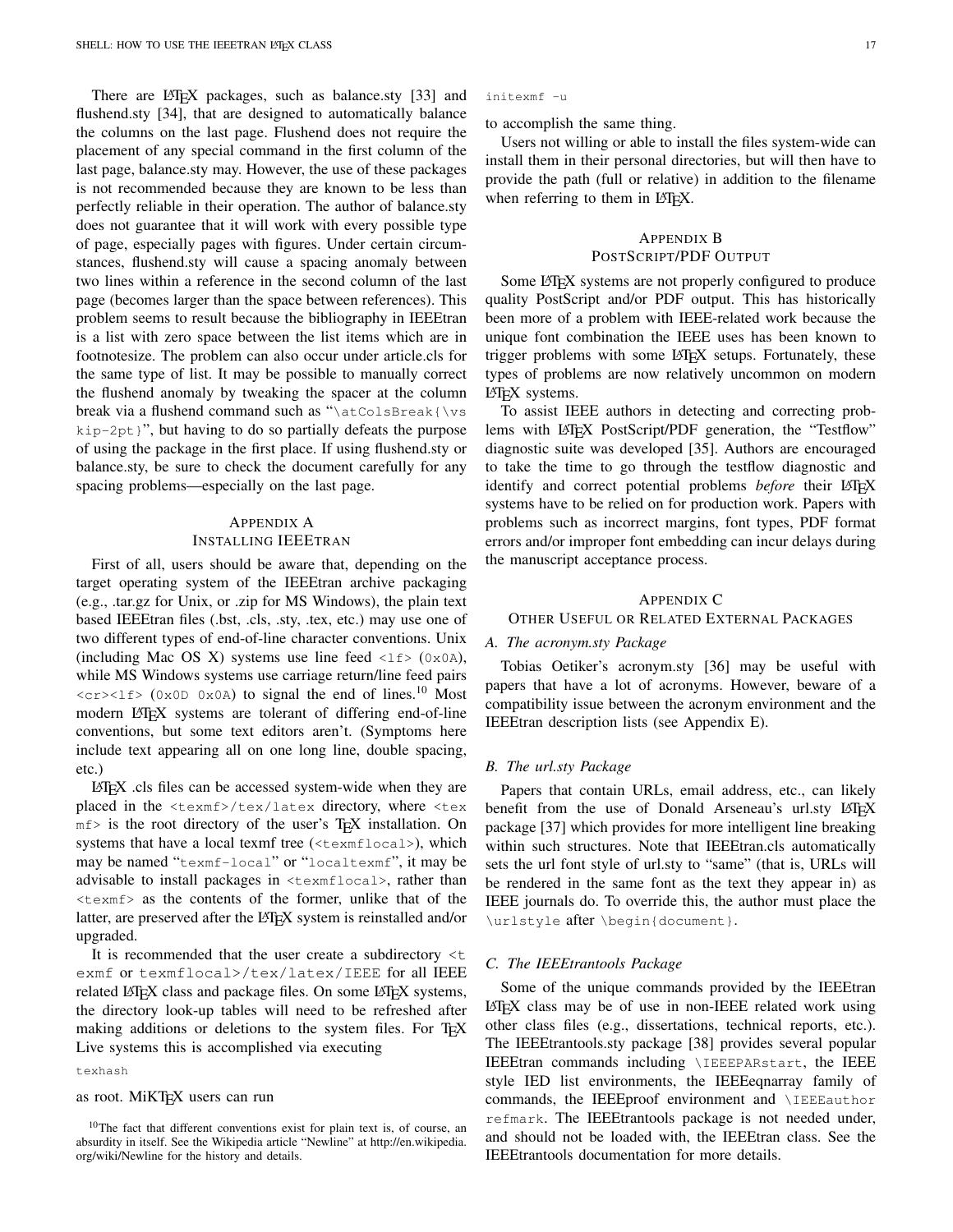## <span id="page-17-0"></span>APPENDIX D COMMON USER MISTAKES

Many user mistakes with IEEEtran involve doing too much rather than too little. Older class files may have required hacks in order to get the formatting closer to that of the IEEE. These tweaks are no longer needed. Users should carefully check all the loaded packages to ensure that they are still useful under the latest version of IEEEtran. Don't load packages just because "this is the way it always has been done." The same is true for manually adjusted spacing, margins, paper sizes, etc.

Below are a few of the more commonly encountered mistakes to avoid.

Placing labels before captions: This is considered to be one of the most frequent mistakes made in LATEX of all time. Remember that \label must be placed after or within \cap tion to be able to reference figures/tables properly. As it is \caption that actually sets up the reference counter, \labe  $\mathbf{l}$ 's placed prior to  $\setminus$  caption will refer to the section number, instead of the desired figure/table number.

Altering the default fonts: Authors should allow IEEEtran to manage the fonts. Unless specifically instructed otherwise, such as under comsoc mode or in the author instructions of the specific conference/journal being submitted to, do not attempt to use packages that override the default fonts such as pslatex, mathptm, etc.

Altering the default spacings, section heading styles, margins or column style: Authors should not attempt to manually alter the margins, paper size (except as provided in IEEEtran class options) or use packages that do so (geometry.sty, etc.). There should be no need to add spacing around figures, equations, etc., (except possibly for double column floats as described in Section [X-D\)](#page-10-0).

Using bitmapped graphics for line art:  $\mathbb{F}[\mathbb{F}X]$  has always favored the use of Encapsulated PostScript (EPS) or under pdfl $\Delta T$ <sub>F</sub>X, Portable Document Format (PDF), (which can be considered to be a type of subset of PostScript), for graphics (see Section [X-A](#page-8-4) for more information), and for good reason. EPS/PDF supports both vector (that is, containing objects such as lines, circles, etc., that are mathematically described) and bitmap (that is, containing only samples in the form of pixels) images. The former should always be used for drawings, graphs, charts, etc., while the latter usually has to be employed with photos (because their contents usually cannot be easily described mathematically). The drawing and graphing tools used by the author should be capable of outputting *directly*[11](#page-17-2) in vector (EPS or PDF) format. Vector EPS/PDF images can be scaled, rotated and magnified without undergoing degradation such as pixelization or becoming gray or "jaggedy." For photos, the IEEE recommends the use of EPS/PDF (which is easy to directly import into  $\left(\frac{\partial f}{\partial x}\right)$  in a portable manner), PNG or TIFF. For author photos JPEG (JPG) is usually acceptable. The use of other graphic formats such as BMP, EMF, VSD, etc., is unacceptable for IEEE journals.

<span id="page-17-2"></span><sup>11</sup>Once an image in EPS/PDF vector form is converted to a bitmap form (GIF, PNG, TIFF, JPEG, etc.) it will almost always be irretrievably locked into bitmap form even if it is later converted back into EPS/PDF.

Some IEEE conferences may be more liberal with regard to the types of graphics formats they accept.

Using bitmapped fonts and/or not embedding and subsetting all document fonts: Authors should check their system with the testflow diagnostic [\[35\]](#page-27-22) to ensure that only vector (Type 1) fonts are being used and that all fonts are embedded and subsetted. A document that uses bitmapped fonts and/or fails to contain all (and only) the needed font glyphs may be rejected by the IEEE. Watch out for graphical drawing applications that produce output with these problems (suspect this if the problem goes away when the figures are not included).

Using older graphics packages: Authors should not use anything other than the graphics and/or graphicx (preferred) package for figures. Older interfaces such as psfig, epsf, etc., have been obsolete for many years.

Failing to properly divide long equations: It is the author's responsibility to ensure that all equations fit within the width of their columns. Admittedly, breaking an equation is not always easy to do and two column formatting places serious constraints on allowed equation width. However, only the author can divide his/her equation without unintentionally altering its meaning or affecting readability. Using subfunctions is a valid way to reduce to width of an equation, but altering the math font size is not.

Manually formatting references: Not only is this error prone, but requires a lot of work as well. It is better to use the IEEEtran BIBT<sub>E</sub>X style [\[32\]](#page-27-19).

## <span id="page-17-1"></span>APPENDIX E KNOWN ISSUES

acronym.sty: The acronym environment will have a problem with IEEEtran because of the modified IEEE style description list environment. The optional argument of the acronym environment cannot be used to set the width of the longest label. A workaround is to use \IEEEiedlistdecl to accomplish the same thing:

\renewcommand{\IEEEiedlistdecl}{\IEEEsetlabelwidth{S ONET}} \begin{acronym}

. \end{acronym} \renewcommand{\IEEEiedlistdecl}{\relax}% reset back

.

cite.sty: Versions prior to 5.0 (2009-03-20) will not hyperlink citation numbers under hyperref.sty.

hyperref.sty: Versions prior to 6.72u will interfere with the optional argument to \appendix.

Small caps font variations: The small caps font used in the free LAT<sub>E</sub>X systems have about 80% the height of normal sized letters. However, the small caps font the IEEE uses in the journals is slightly smaller with a ratio of around 75%. So, the widths of the section headings produced under the free LATEX systems will be slightly wider than that used in actual journals. The small caps font used in many commercial LATEX systems (such as those from YandY) has a ratio of about 65%. So, those systems will produce section headings that are narrower than those in IEEE publications. Such variations should not be cause for concern.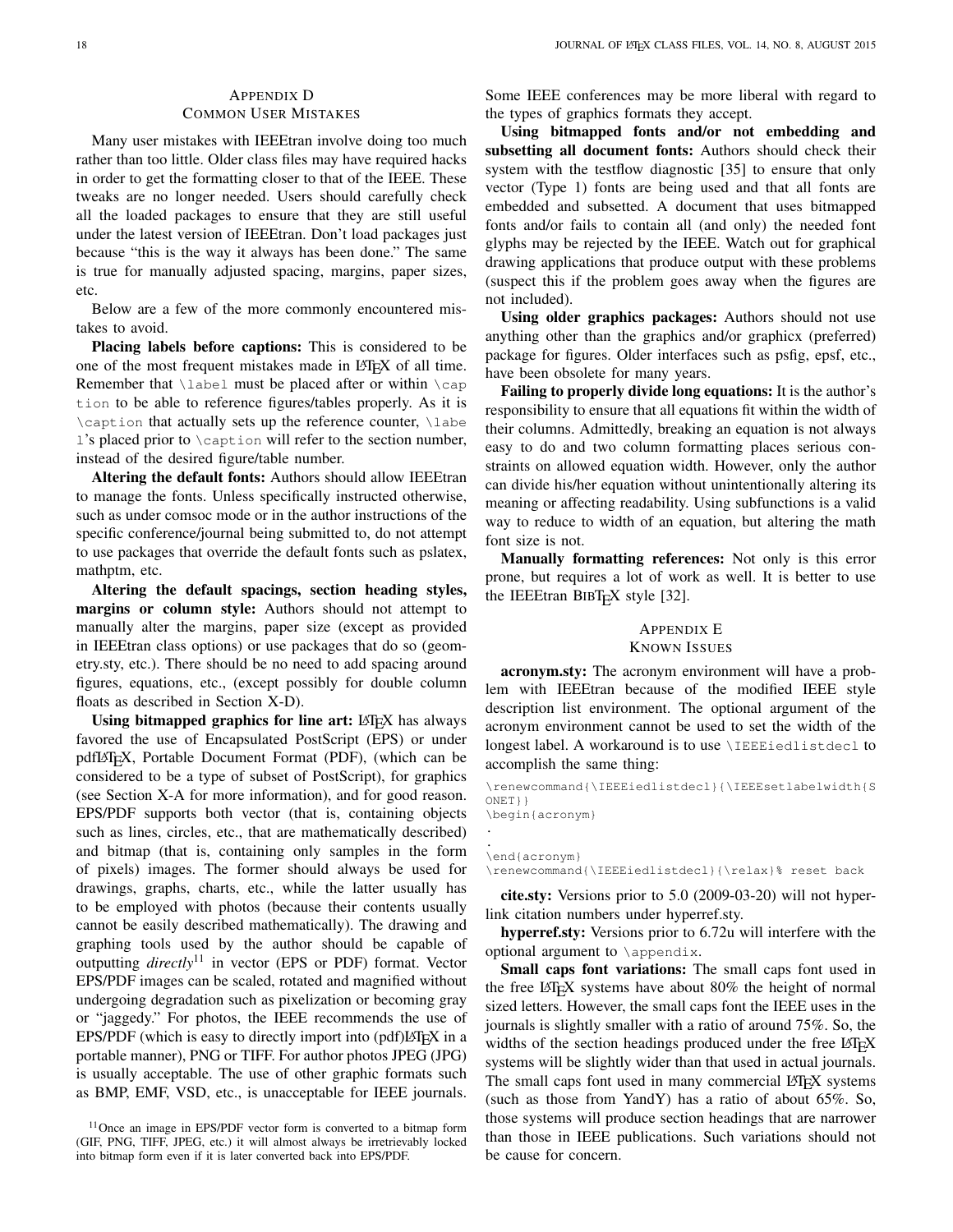## APPENDIX F THE IEEEEQNARRAY COMMANDS

<span id="page-18-0"></span>(*Optional—for advanced users*)

Virtually all LAT<sub>EX</sub> alignment commands such as  $\equiv$ ay,  $\arctan$  and  $\tanh$  are based on the T<sub>E</sub>X command \halign. LATEX's goal of simplifying the use of \halign is noble. However, in hiding much of the lower level interface, a fair degree of flexibility is lost. This has resulted in the development of several packages such as amsmath [\[11\]](#page-26-10), array.sty [\[28\]](#page-27-15), and the MDW tools [\[17\]](#page-27-4), each of which provides much more powerful alignment structures.

IEEEtran also provides its own unique set of alignment tools which are known as the IEEEeqnarray family. The design philosophy of the IEEEeqnarray family is to provide a LATEX alignment interface that is based more closely on the underlying \halign, but to couple this with high level column definition management and automated preamble building mechanisms (which are tedious to do in T<sub>E</sub>X). As a result, the IEEEeqnarray family of commands are flexible enough to be almost universal replacements for all the other LATEX commands for producing multiline equations and aligned box structures such as matrices and tables of text and/or mathematics. Because the user is shielded less from the  $\hbar$ underpinnings, the rules of operation are more involved. So, the IEEEeqnarray commands are aimed primarily toward the more advanced LAT<sub>EX</sub> users.

The use of the IEEEeqnarray family of tools described in this section is totally *optional*. The IEEEeqnarray code is self-contained and does not depend on other alignment packages—which can be used along side, or in place of, it. The IEEEtrantools.sty package (See Appendix [C-C\)](#page-16-2) is available for those who wish to use the IEEEeqnarray family outside of IEEEtran.cls.

Recommended sources of information on the use of IEEEeqnarray include Stefan M. Moser's *How to Typeset Equations in LATEX* [\[6\]](#page-26-4) and Tobias Oetiker's *The Not So Short Introduction to*  $E/FX$   $2\varepsilon$  [\[5\]](#page-26-5).

#### *A. IEEEeqnarray*

The IEEEeqnarray environment is for multiline equations that occupy the entire column. It is used in much the same way as \eqnarray, but with two additional arguments, one of which is mandatory and the other is optional:

```
\begin{IEEEeqnarray}[decl]{cols}
```
#### \end{IEEEeqnarray}

.

The optional argument is for commands that are to be executed within the environment, but before the alignment actually begins. This is just like the local control of the IEEEtran IED list environments. There is also a global control, **\IEEEeqnarray** decl, which is executed just prior to the local control. By default, *\IEEEeqnarraydecl* is defined to be *\relax*. As mentioned in Section [XI,](#page-12-0) users should be careful not to allow unwanted spaces to occur in these controls because such things will appear just before the IEEEeqnarray structure. Furthermore, remember that, to prevent the LAT<sub>E</sub>X parser from

TABLE IV IEEEEQNARRAY PREDEFINED COLUMN TYPES

<span id="page-18-1"></span>

| I.D.          | <b>Description</b>      | I.D.      | <b>Description</b>        |
|---------------|-------------------------|-----------|---------------------------|
| 1             | left math               | V         | vertical rule             |
| $\mathcal{C}$ | centered math           | <b>VV</b> | two vertical rules        |
| r             | right math              | V         | double vertical rule      |
| T.            | left math with ords     | VV        | two double vertical rules |
| C             | centered math with ords | h         | horizontal rule           |
| R             | right math with ords    | H         | double horizontal rule    |
| S             | left text               | X         | empty                     |
| t             | centered text           | X         | empty math                |
| u             | right text              |           |                           |

Note: S, T, U, p, and P are likely to be used in future versions.

<span id="page-18-2"></span>TABLE V IEEEEQNARRAY PREDEFINED COLUMN SEPARATION (GLUE) TYPES

| I.D.                                                | Width*    | I.D.    | Width               |
|-----------------------------------------------------|-----------|---------|---------------------|
|                                                     | $-1/6$ em |         | 0.5\arraycolsep     |
|                                                     | $1/6$ em  |         | 1.0\arraycolsep     |
| $\ddot{\phantom{a}}$                                | $2/9$ em  | ?       | 2.0\arraycolsep     |
| ;                                                   | $5/18$ em | $\star$ | Opt plus 1fil       |
| ,                                                   | 1 em      |         | 1000pt minus 1000pt |
| $\mathbf{u}$                                        | 2 em      |         | 0 <sub>pt</sub>     |
| $*$ All and realized and noten and to the moth fant |           |         |                     |

All em values are referenced to the math font.  $1 \text{ cm} = \text{quad}, 2 \text{ cm} = \qquad \text{quad}$ 

becoming confused, the contents of an optional argument must be enclosed in braces if the argument contains commands with optional arguments.

The mandatory argument  $\cos$  contains the column and inter-column separator spacing ("inter-column tabskip glue" in TEXspeak) type specifiers. Column types are identified by letters. Several predefined column types are available as shown in Table [IV.](#page-18-1) There are two kinds of glue types. Predefined glue types are indicated by various punctuation marks as shown in Table [V.](#page-18-2) User defined glue types are indicated by numbers.

The rules for placing these specifiers are as follows: (1) no two glue specifiers can appear next to each other—they are not additive and must be separated from each other by at least one column specifier; (2) zero inter-column spacing will be assumed between back-to-back column specifiers; (3) because of rule one, back-to-back numerals will be considered as being a single glue specified by the numerical value represented by all the digits; (4) a multiletter column specifier can be accessed by enclosing the letters within braces (otherwise it would be interpreted as being several single letter column specifiers). Because of rule three, braces are not needed around multidigit glue specifiers; (5) there must be at least one column specifier, but there is no fixed upper limit of how many columns can be supported; and (6) for \IEEEeqnarray, "+" centering glue will be assumed at each end of the cols specification if no column glue is specified there. This results in a centered structure like \eqnarray (the 1000pt minus 1000pt glue on each side "compresses" as needed from each side of the main text column to center that which is between). Also, **\IEEE** eqnarray automatically adds a hidden column for equation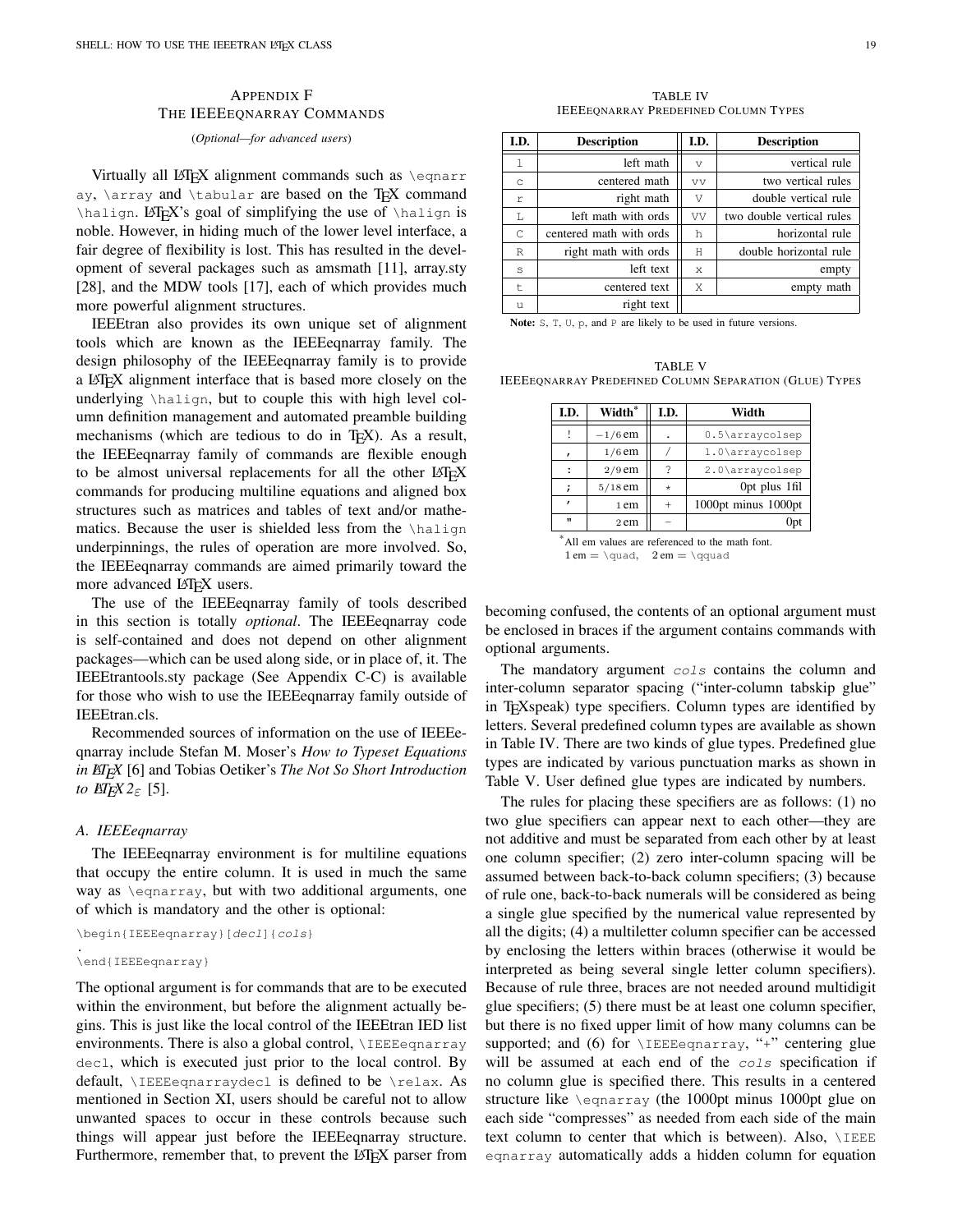numbers to the right of the last specified column. Currently, there is no support for equation numbers on the left side.<sup>[12](#page-19-0)</sup>

## <span id="page-19-2"></span>*B. Defining Column Types*

New column types are defined with the

\IEEEeqnarraydefcol{col\_id}{predef}{postdef}

command. The col\_id argument contains the name of the column specifier which should consist only of one or more letters. A given column specifier, even the predefined ones, can be redefined at will without warning or error.<sup>[13](#page-19-1)</sup> The  $predef$ argument contains the commands that will be inserted before each cell in the column. The *postdef* argument contains the commands that will be inserted after each cell in the column. For example,

\IEEEeqnarraydefcol{g}{\hfil\$\clubsuit\$}{\$\diamondsu it\$\hfil}

Will define a "g" text column which will place club and diamond suit symbols on either side of a cell's contents and center the respective structure within the cell. e.g.,

 $\bigtriangleup$ Hello $\diamondsuit$ 

Using \hfil to control cell alignment allows the user to override the column alignment on a cell-by-cell basis by placing the infinitely more stretchable \hfill on one or both sides of a cell's contents. \hfill can even be placed between items in a cell to force them apart and against the "cell walls." The IEEEeqnarray predefined columns are designed to allow user overrides via \hfill whenever possible (even for the math mode cells).

Please note that T<sub>E</sub>X will not allow unmatched braces within the arguments of commands. If braces are needed, such as for the argument of a command, they will have to be provided within the cells themselves. For example,

```
\IEEEeqnarraydefcol{myp}{\parbox[c]{0.5in}}{}
\begin{IEEEeqnarraybox}{{myp}c}
{first\\second}&\alpha\\
&\beta%
\end{IEEEeqnarraybox}
```
defines a column type named "myp" that will place text within a 0.5 inch wide parbox which is centered on the cell's baseline. Note that because the column type name consists of more than one letter, it has to be enclosed within an extra set of braces in the column specifications or else it would be interpreted as three adjacent columns "m", "y" and "p". Also, the contents of the cell must be enclosed within braces so that (1) the  $\gamma$ box command sees the entire contents as its argument; and (2) the newline within the parbox will not be interpreted as being the end of the alignment row. Be aware that it can happen that a column is given an empty cell, such as in the second row in the example, or when entering blank separator rows. When this happens, a  $\text{relax}$  will appear in the column which will be acquired as the command's argument. Therefore, commands in column definitions that acquire arguments from the cells should not choke if fed \relax.

## For reference, the definitions of the predefined column types are shown here:

#### % math

\IEEEeqnarraydefcol{l}{\$\IEEEeqnarraymathstyle}{\$\hfil}

```
\IEEEeqnarraydefcol{c}{\hfil$\IEEEeqnarraymathstyle}{$\hfil}
```

```
\IEEEeqnarraydefcol{r}{\hfil$\IEEEeqnarraymathstyle}{$}
```

```
\IEEEeqnarraydefcol{L}{$\IEEEeqnarraymathstyle{}}{{}$\hfil}
```
\IEEEeqnarraydefcol{C}{\hfil\$\IEEEeqnarraymathstyle{}}{{}\$\h fil}

\IEEEeqnarraydefcol{R}{\hfil\$\IEEEeqnarraymathstyle{}}{{}\$} % text

\IEEEeqnarraydefcol{s}{\IEEEeqnarraytextstyle}{\hfil}

\IEEEeqnarraydefcol{t}{\hfil\IEEEeqnarraytextstyle}{\hfil}

\IEEEeqnarraydefcol{u}{\hfil\IEEEeqnarraytextstyle}{}

% vertical rules

\IEEEeqnarraydefcol{v}{}{\vrule width\arrayrulewidth}

\IEEEeqnarraydefcol{vv}{\vrule width\arrayrulewidth\hfil}{\h fil\vrule width\arrayrulewidth}

\IEEEeqnarraydefcol{V}{}{\vrule width\arrayrulewidth\hskip\d oublerulesep\vrule width\arrayrulewidth}

\IEEEeqnarraydefcol{VV}{\vrule width\arrayrulewidth\hskip\do ublerulesep\vrule width\arrayrulewidth\hfil}%

{\hfil\vrule width\arrayrulewidth\hskip\doublerulesep\vrule width\arrayrulewidth}

```
% horizontal rules
```
\IEEEeqnarraydefcol{h}{}{\leaders\hrule height\arrayrulewidt h\hfil}

\IEEEeqnarraydefcol{H}{}{\leaders\vbox{\hrule width\arrayrul ewidth\vskip\doublerulesep\hrule width\arrayrulewidth}\hfil} % plain

\IEEEeqnarraydefcol{x}{}{}

\IEEEeqnarraydefcol{X}{\$}{\$}

Note the inclusion of the commands \IEEEeqnarraymat hstyle and \IEEEeqnarraytextstyle in the math and text columns, respectively. These commands allow the user to control the style of all of the math and text columns. However, because the changes apply to all the columns, the user will have to define new column types if different styles are needed in the same alignment (or different styles can be manually specified in each cell). The default definitions for these commands are

\newcommand{\IEEEeqnarraymathstyle}{\displaystyle} \newcommand{\IEEEeqnarraytextstyle}{\relax}

which allows the text columns to be in whatever style was in effect when the alignment was started and the default math style will be in display style, but can be easily changed as needed. e.g.,

\begin{IEEEeqnarray}[\renewcommand{\IEEEeqnarraymath style}{\scriptstyle}]{rCl}

will result in script style math columns.

The columns relating to vertical and horizontal lines will be discussed in Appendix [F-K](#page-23-0) as they are typically used only when producing tables.

The "x" and "X" columns are basic empty text and math mode columns without any formatting or style controls.

#### *C. Defining Glue Types*

New column separation glue types are defined with the

\IEEEeqnarraydefcolsep{colsep\_id}{def}

command. The colsep\_id argument contains the number of the column separation glue specifier which should consist only of numerals. Different glue type names must have different numerical values. (Don't get too cute—"007" is identical to "7".) User defined column glue specifiers can be redefined at will without warning or error. The  $d \in \mathbf{f}$  argument contains

<span id="page-19-0"></span> $12$ This is not to say that its impossible with the existing capability, just ugly.

<span id="page-19-1"></span><sup>&</sup>lt;sup>13</sup>Thus allowing new predefined column types to be added without breaking existing code.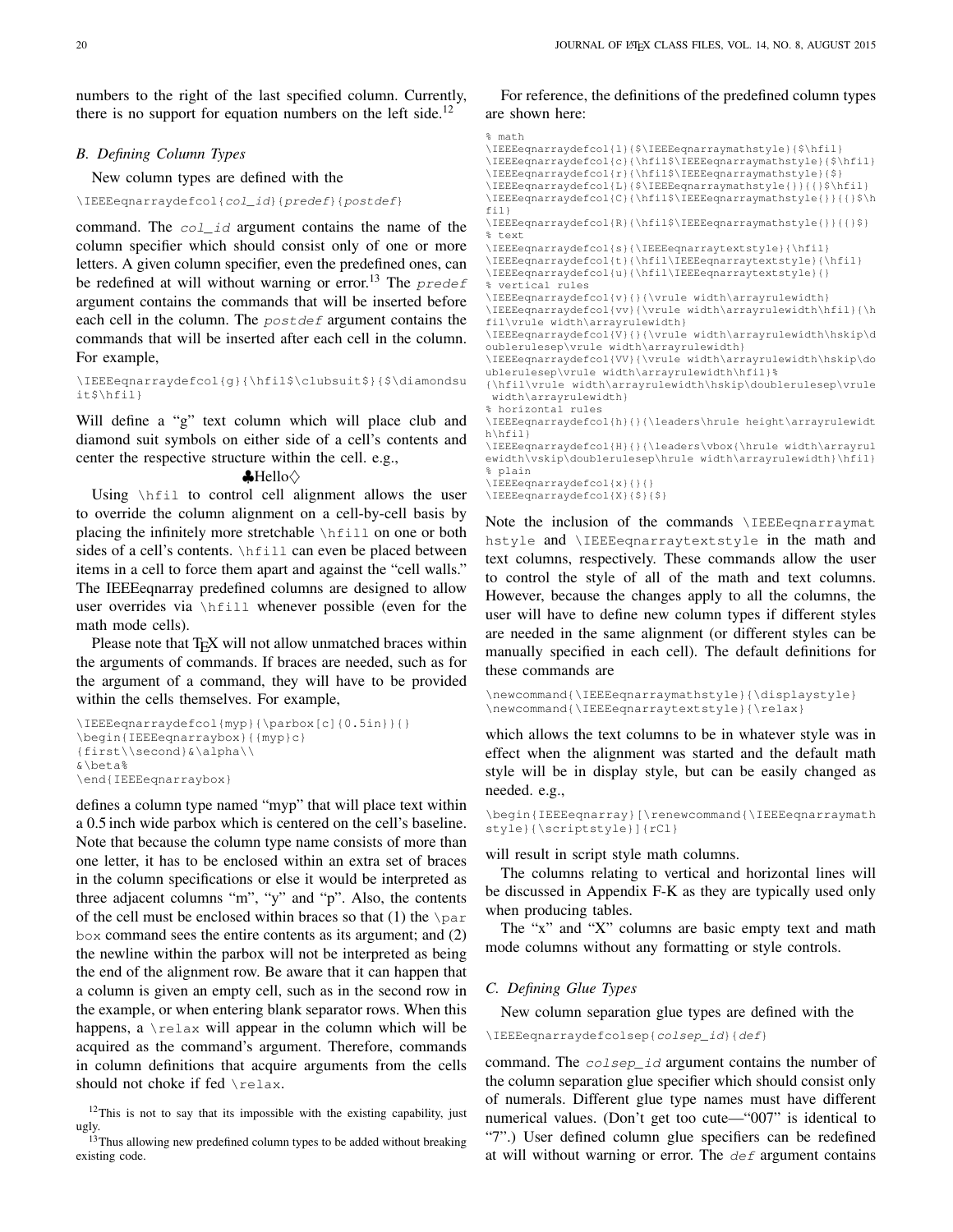the width of the given glue type. Widths may be specified as absolute values or reference length commands:

```
\IEEEeqnarraydefcolsep{9}{10pt}
\IEEEeqnarraydefcolsep{11}{2\tabcolsep}
```
The glue type widths are *not* evaluated when defined, but are evaluated each time they are actually referenced as IEEEeqnarray column specifiers. Thus, for the second definition in the example above, if \tabcolsep were to be revised after the glue type was defined, the revised value would be what is used.

Rubber lengths are allowed too. The fact that the centering glue "+" is a known value can be exploited to achieve some interesting effects. For example,

\IEEEeqnarraydefcolsep{17}{200pt minus 200pt}

will produce a column separation glue that is always  $1/5$  of the width of the distance from the equation sides to the ends of the main text columns. And, of course, "+" can be used as needed to produce groups of equally spaced equations as in amsmath's \align:

```
\begin{IEEEeqnarray}{Rl+Rl+Rl}
```
#### *D. A Simple Example of Use*

The example in Section [IX](#page-7-0) can be implemented using \IEEEeqnarray via

```
\begin{IEEEeqnarray}{rCl}
Z&=&x_1 + x_2 + x_3 + x_4 + x_5 + x_6\IEEEnonumber\\
&\&+ :a + h<sup>2</sup>
\end{IEEEeqnarray}
```
As shown in Table [IV](#page-18-1) the "C" column type is a centered math mode column with empty ords  $("{};")$  on either side. So, there is no need to place empty ords around the equal sign. As with \eqnarray, the & separate the column cells and are where the inter-column separation glue will appear (when nonzero).

Note the presence of the % at the end of the second row. TEX does *not* ignore spaces that occur *before* commands or & column delimiters, but does ignore those that occur *after*. Most LATEX alignment implementations shield the user from this behavior by removing all spacing previous to  $\infty$ ,  $\setminus \setminus$  and \end. The IEEEeqnarray family does not do this! So, it is important to prevent spaces (including implied ones at the end of lines) from occurring before such commands unless they are wanted. Suspect this problem if there is an unexplained offset within a column. In the given example, unwanted spacing is not an issue because end spacing is ignored in math mode anyway. However, it would be an issue if the columns used text mode instead.

Alternatively, one could use a two column form:

```
\begin{IEEEeqnarray}{Rl}
Z=&x_1 + x_2 + x_3 + x_4 + x_5 + x_6\IEEEnonumber\\x + \iota : a + b%
\end{IEEEeqnarray}
```
#### *E. Equation Numbering*

Like \eqnarray, \IEEEeqnarray, has a "star form," \IE EEeqnarray\*, which does not place equation numbers at the end of each row by default. The default behavior of individual rows can be overridden by placing the commands \IEEEye snumber or **\IEEEnonumber** as needed in the last column. \IEEEeqnarray also provides \IEEEyessubnumber and \I EEEnosubnumber which can be used to enable or disable a subequation number for the given row. To support this feature, IEEEtran defines its own IEEEsubequation counter (reset with changes to equation) and \theIEEEsubequati on command.<sup>[14](#page-20-0)</sup>

As of version 1.8 of IEEEtran, the star forms \IEEEyesn umber\*, \IEEEnonumber\*, \IEEEyessubnumber\* and \I EEEnosubnumber\* are available which persist across rows until countermanded by another star command. The behavior of later individual rows can be selectively overridden with the use of the non-star forms as needed.

Despite there being four numbering commands, it is useful to remember that there are only three IEEEeqnarray numbering modes:

- 1) Display nothing and do not alter the counters  $(\Pi)$ EEEn onumber);
- 2) Increment the equation counter and display an equation number without a subequation part ( $\I$ EEEyesnumber);
- 3) Increment the subequation counter and display an equation number with a subequation number (\IEEEyessu bnumber).

\IEEEnosubnumber is not really needed and behaves much like \IEEEyesnumber except that the former does not also enable equation numbering if it isn't already on (and does not alter the numbering properties of the current row if equation numbering is off).

Generally speaking, only one numbering command should be used per row. In particular, mixing yes and no commands on a single row could result in unintended operation. However, a notable exception is the very useful \IEEEyesnumber\IEE Eyessubnumber combination which starts a new subequation sequence. For example,

```
\begin{IEEEeqnarray}{c}
x1\IEEEyesnumber\IEEEyessubnumber*\\
```

```
x2\backslash
```

```
x3\IEEEyesnumber\IEEEyessubnumber\label{eqn:expl}\\
```

```
x4\setminusx5\IEEEyesnumber*\\
```

```
x6
```
\end{IEEEeqnarray}

## yields:

| x1 | (8a) |
|----|------|
| x2 | (8b) |
| x3 | (9a) |
| x4 | (9b) |
| x5 | (10) |
| x6 | (11) |
|    |      |

<span id="page-20-0"></span><sup>14</sup>What is actually displayed is the \theIEEEsubequationdis command.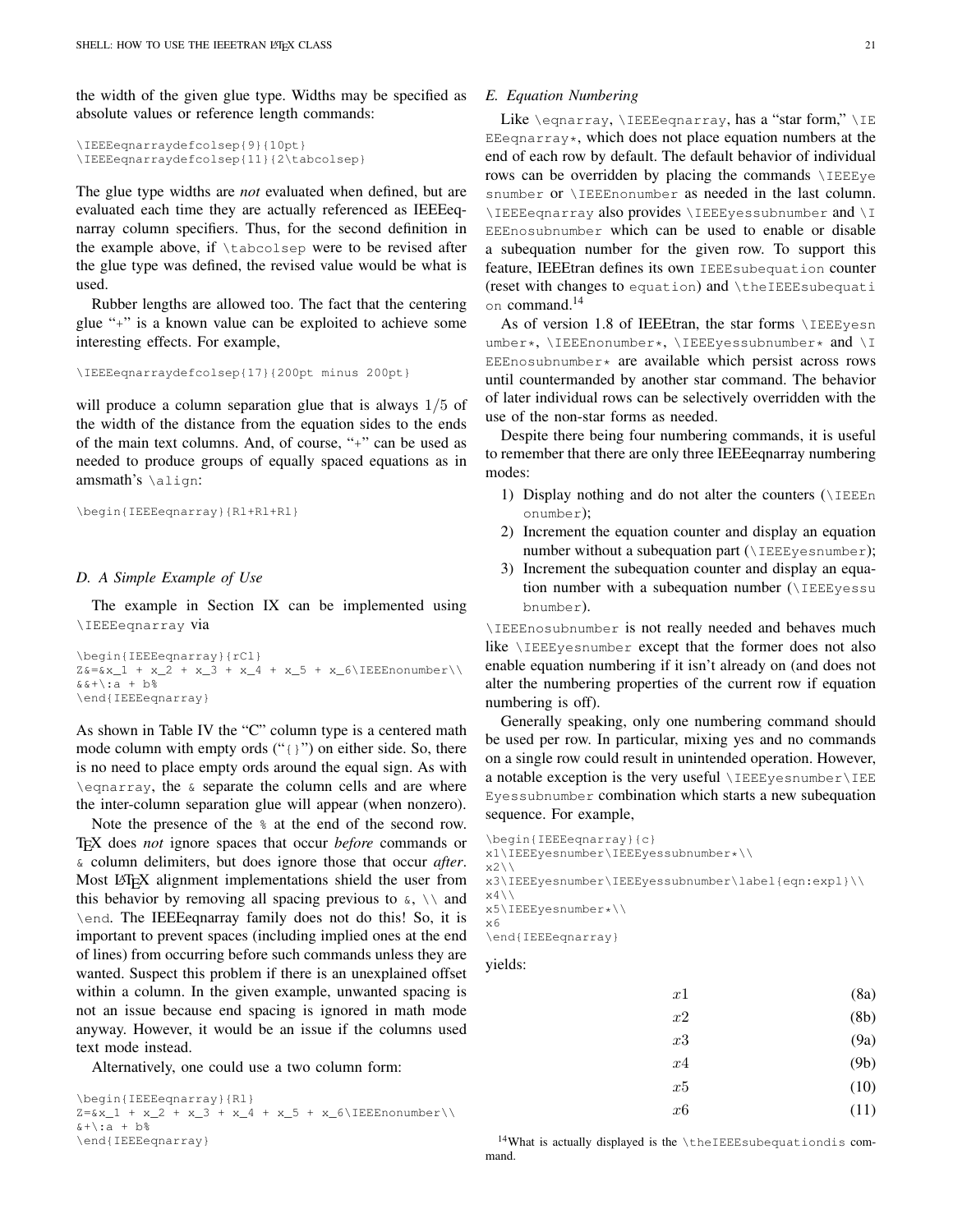The \IEEEyesnumber command increments the equation counter of what would otherwise have been a subequation row, resets the subequation counter and turns off subequation numbering. The following \IEEEyessubnumber then increments the subequation counter by one and restores subequation numbering.<sup>[15](#page-21-0)</sup>

Note that any labels for (sub)equations must be placed *after* any numbering control command(s) because, prior to that point, the label will reference the equation number *that would have been used* if there had not been any numbering control commands.

Please be aware that \IEEEeqnarray, like \eqnarray, will, if the equation is long enough, overwrite the equation number without warning!<sup>[16](#page-21-1)</sup> For cases when this happens, users can insert a \IEEEeqnarraynumspace command at the end of the line (after any \IEEEyessubnumber if used) which will insert a space equal in width to the displayed equation number:

· · · + x\_z \IEEEyessubnumber\IEEEeqnarraynumspace\\

As a result, the entire multiline equation will be slightly shifted to the left. The IEEE often does the same thing in its journals when confronted by this situation. If an overfull hbox results, the offending equation line will have to be further divided.

#### <span id="page-21-3"></span>*F. Extra Vertical Spacing and Page Breaks*

Like  $\equiv \sum_{\text{eqnarray}'s \ \mathrm{command}$ a star form which inhibits page breaks at the given line as well as an optional extra vertical spacing argument:

## $x + \iota : a + b \\\backslash \star [5pt]$

Users are reminded from Section [IX](#page-7-0) that amsmath will configure LAT<sub>EX</sub> to disallow page breaks within multiline equations—including those made by **\IEEEeqnarray** because it also honors the value of \interdisplaylinepen alty.

Also like \eqnarray, \IEEEeqnarray normally places a small amount of extra spacing (as specified by the length command  $\setminus \exists$ ot) between lines to "open up" equations as well as to prevent large symbols from coming to close to the lines above them.

#### *G. IEEEeqnarraybox*

\IEEEeqnarray is not suitable for producing structures such as matrices and tables because it must have exclusive access to the main text column and cannot be nested within other structures. For these applications, the \IEEEeqnarray box command is provided. \IEEEeqnarraybox differs from \IEEEeqnarray in the following ways:

- 1) the entire contents are wrapped within a box and therefore, can be nested within other display or alignment structures (such as \equation, \IEEEeqnarray or even another \IEEEeqnarraybox). Note that, like all box structures, page breaks are *not* allowed between the rows of an *\IEEEeqnarraybox*;
- 2) the default glue at the outer ends of the first and last columns is 0 pt ("-"), not "+" centering glue as with  $\setminus I$ EEEeqnarray;
- 3) no automatic (hidden) equation number column is provided;
- 4) the star form " $\I{IEEE}eqnarraybox*" turns off the extra$ \jot vertical spacing after each row;
- 5) \IEEEeqnarrayboxdecl is the global control.

There are two subforms: \IEEEeqnarrayboxm which is for use within math modes and is analogous to  $\arrow$  array; and  $\setminus$ IE EEeqnarrayboxt which is for use within text modes and is analogous to  $\tau$ . If called via  $\I$ EEEeqnarraybox the current math/text mode will be auto-detected and the proper subform will automatically be selected. Therefore, **\IEEEeqn** arraybox can replace \array as well as \tabular.

The syntax for  $\I{IEEE eqnarraybox is similar to \I{IEEE eq}}$ narray, but with two additional optional arguments:

\begin{IEEEeqnarraybox}[decl][pos][width]{cols}

#### \end{IEEEeqnarraybox}

.

The  $pos$  argument can be one of  $t, c,$  or  $b$  to control where the box will be vertically aligned relative to the current baseline: t at the top row; c at the center;<sup>[17](#page-21-2)</sup> b at the bottom row. The default is b.

The  $width$  argument specifies the width the box. **Warning:** if a width is specified, there *must* be one or more rubber lengths in the inter-column glue specifiers (such as that of " $\star$ " or "+") so that the box can be sized as needed. If there is no such glue, or the glue provided cannot stretch/shrink enough as needed, the box cannot be sized to width and an underfull or overfull hbox error will result. If no width argument is provided, the box will be set to its natural width (and the use of rubber inter-column glue will not be required).

\IEEEeqnarraybox uses the same column and glue type specifiers/definitions as *\IEEEeqnarray*.

#### *H. Line Spacing in ETEX*

Before discussing some of the more advanced aspects of vertical spacing control in the IEEEeqnarray family, it is important to review the details of LAT<sub>EX</sub>'s line spacing algorithm. Normally, baselines are separated by the amount given by the length command \baselineskip. With each change in font size, \baselineskip is reset to the default value for that font size (multiplied by \baselinestretch). Then the value of \baselineskip is saved to the length variable \normalbas

<span id="page-21-0"></span> $15$ Invoking only a \IEEEyessubnumber following a normal equation number line will result in a sequence like 14, 14a. The IEEE does not typically use normal equation numbers followed by subequations carrying that same base equation number, but the capability is there if you ever need it. IEEEtran versions prior to v1.8 differed here in that they automatically advanced the equation number on the "first" call to \IEEEyessubnumber and so did not have this degree of flexibility.

<span id="page-21-1"></span><sup>16</sup>This behavior is extremely difficult to avoid if the equation line is to remain centered irrespective of the width of the equation number—without even considering the subjective question of how close is too close for any given case!

<span id="page-21-2"></span><sup>&</sup>lt;sup>17</sup>Centering is actually done along the "math axis" (not exactly on the text baseline, but quite close to it). Many LATEX users are not aware of this minor distinction.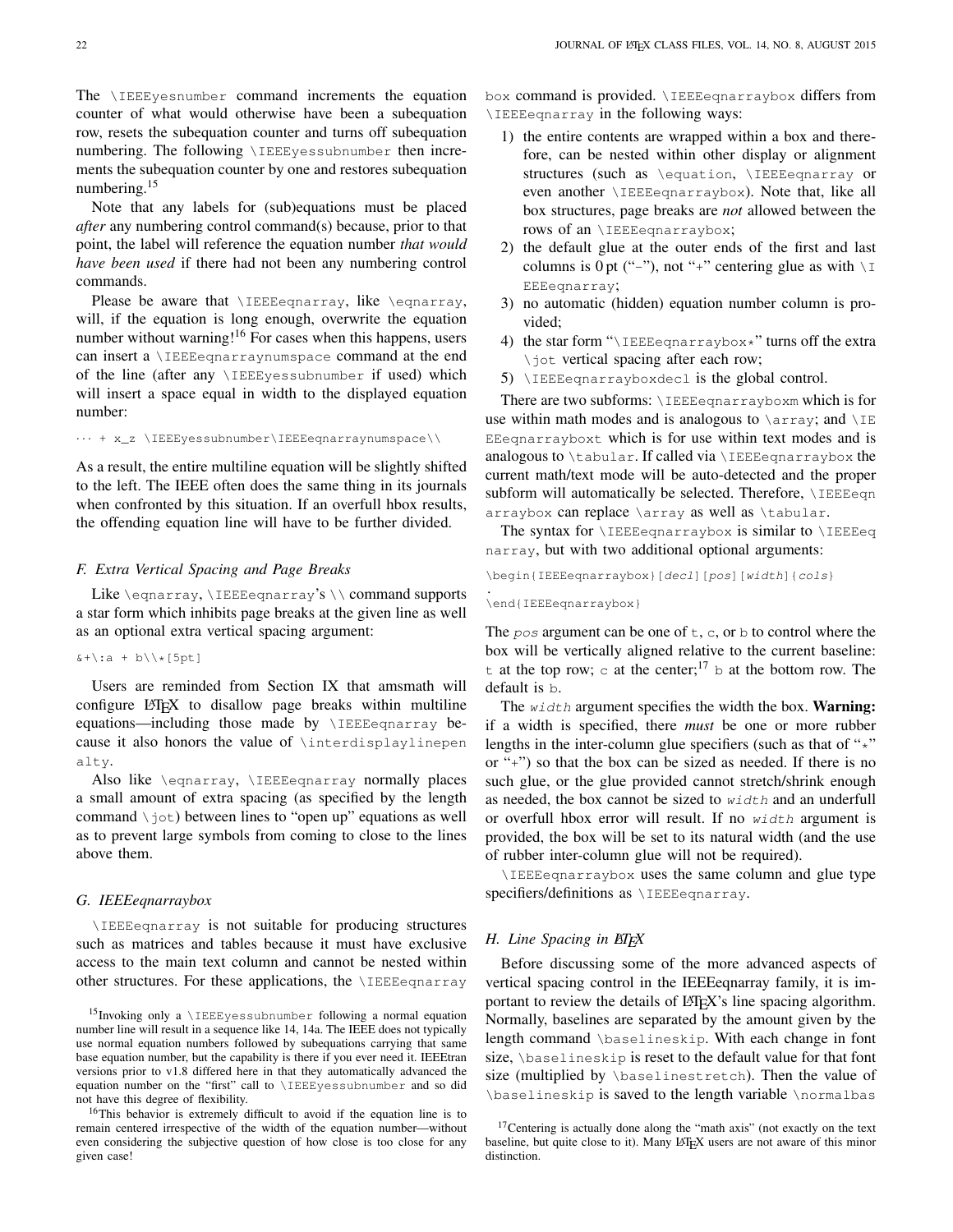elineskip (so that the normal value can be later referenced even if \baselineskip is set to another value by the user). However, if the top of a line ever gets closer than \lineski plimit to the bottom of the line above it, the use of \basel ineskip will be suspended and \lineskip spacing will be placed between the two lines.<sup>[18](#page-22-0)</sup>

This system works well for text. However, for mathematics, whose symbols have a much higher dynamic range of heights and depths, it is usually better to go ahead and always add an extra fixed amount of space  $(\nabla \phi)$  as mentioned in Appendix [F-F.](#page-21-3)

When the IEEEeqnarray family is loaded, a new length command is defined, \IEEEnormaljot, which stores the nominal value of  $\setminus$  jot<sup>[19](#page-22-1)</sup>, so that this can be always be referred to even if other values are currently being used.

At the start of \IEEEeqnarray/box, but before the local or global controls, the following initialization takes place:

```
\lineskip=0pt
\lineskiplimit=0pt
\baselineskip=\normalbaselineskip
\jot=\IEEEnormaljot
```
Thus, \baselineskip is set to the normal value for the current font,  $\iota$  is restored to its nominal value and the \lineskiplimit system is disabled.[20](#page-22-2)

This system is designed to better facilitate nested IEEEeqnarraybox structures as well as to help prevent the user from encountering seemingly uncontrollable spacing behavior (e.g., "How *do* I get rid of that unwanted space?!").

#### *I. The IEEEeqnarray Strut System*

When creating tables, especially tables with vertical rules, vertical space between the rows of the table is not generally desirable because such space will suspend the column cell definitions and "cut across" any vertical rules that may be present. Yet, there must be a way to keep rows adequately spaced apart. To solve this problem, the IEEEeqnarray/box commands provide an integrated system to manage struts<sup>[21](#page-22-3)</sup> contained in a hidden column on the right end of each IEEEeqnarray/box structure.

The struts in each row will be set to a default strut height and depth. Normally, the default strut height and depth are initialized to zero, so the struts will effectively not be present. The user can set the default strut values via the

\IEEEeqnarraystrutsize{height}{depth}[decl]

command which can be placed in a local or global control. The optional argument is for commands that will be executed prior to the evaluation of the height and depth arguments. Thus,

\IEEEeqnarraystrutsize{0.5\baselineskip}{}[\large]

will set the default strut height to half the baselineskip used by the large font size, even if the current baselineskip (and/or font

<span id="page-22-1"></span><sup>19</sup>Within IEEEtran.cls, the nominal value of  $\iota$  jot is 25% of the baselineskip for the normalsize font.

<span id="page-22-3"></span><sup>21</sup>"Struts" are vertical rules of zero width, but of finite height.

size) is different. The commands which are executed within the optional argument are contained within their own environment so as not to have any effects outside of the \IEEEeqnarra ystrutsize command. For mimicking the action of \bas elineskip, the typically recommended height and depth of struts is 70% and 30%, respectively, of \normalbaselines kip<sup>[22](#page-22-4)</sup>. \IEEEeqnarraystrutsize will assume these values if its height and/or depth arguments are left blank. e.g., in the previous example, the strut *depth* will be set to 30% of \nor malbaselineskip for the large font size.

There is also a

\IEEEeqnarraystrutsizeadd{height}{depth}[decl]

command which will *add* to the current default strut values and can be used much like the \extrarowheight parameter of the array.sty package. Empty arguments are assumed to be  $0pt.$ 

\IEEEeqnarraystrutsize and \IEEEeqnarraystruts izeadd can also be used at the *end of the last* column to alter the strut size used for a particular row (the default strut values of the other rows will not be affected).

There is also a

\IEEEstrut[height][depth][decl]

which produces a strut. It can be used whenever a "manual" strut is needed—even outside the \IEEEeqnarray/box environments. If a height or depth argument is not provided (or empty) then these will be assumed in the same way as  $\angle$ IEEE eqnarraystrutsize does.

For diagnostic purposes (in order to see if any row objects exceed the height of the struts), the command \IEEEvisibl estrutstrue can be placed with an *\IEEEeqnarray/box* or \IEEEstrut control to make the struts visible.

When using **\IEEEeqnarraybox** to produce tables that contain vertical lines, it is usually desirable to shutdown the \baselineskip system and switch over to pure strut spacing. The following command sequence, placed within a local or global control, will serve this purpose:

```
\IEEEeqnarraystrutsize{0.7\normalbaselineskip}{0.3\n
ormalbaselineskip}[\relax]
\setlength{\baselineskip}{0pt}%
\setlength{\lineskip}{0pt}%
\setlength{\lineskiplimit}{0pt}%
\setlength{\jot}{0pt}%
```
Note the use of "%" to prevent the ends of the lines that end in braces from being interpreted as unwanted spaces. Because of the frequent need to call this sequence, the IEEEeqnarray family provides the **\IEEEeqnarraystrutmode** command which does the same thing.

#### *J. Overriding Column Types*

Within a row, one or more column types can be overridden by placing the command

```
\IEEEeqnarraymulticol{num_cols}{col_type}{text}
```
<span id="page-22-0"></span><sup>18</sup>Within IEEEtran.cls, \lineskiplimit and \lineskip are zero—if things get too close it is the author's responsibility to correct the problem without having IEEEtran.cls second guessing the author's intent.

<span id="page-22-2"></span><sup>20</sup>As long as rows cannot be of negative height.

<span id="page-22-4"></span><sup>22</sup>Note that this *not* the normalsize baselineskip, but the normal baselineskip for the current font size.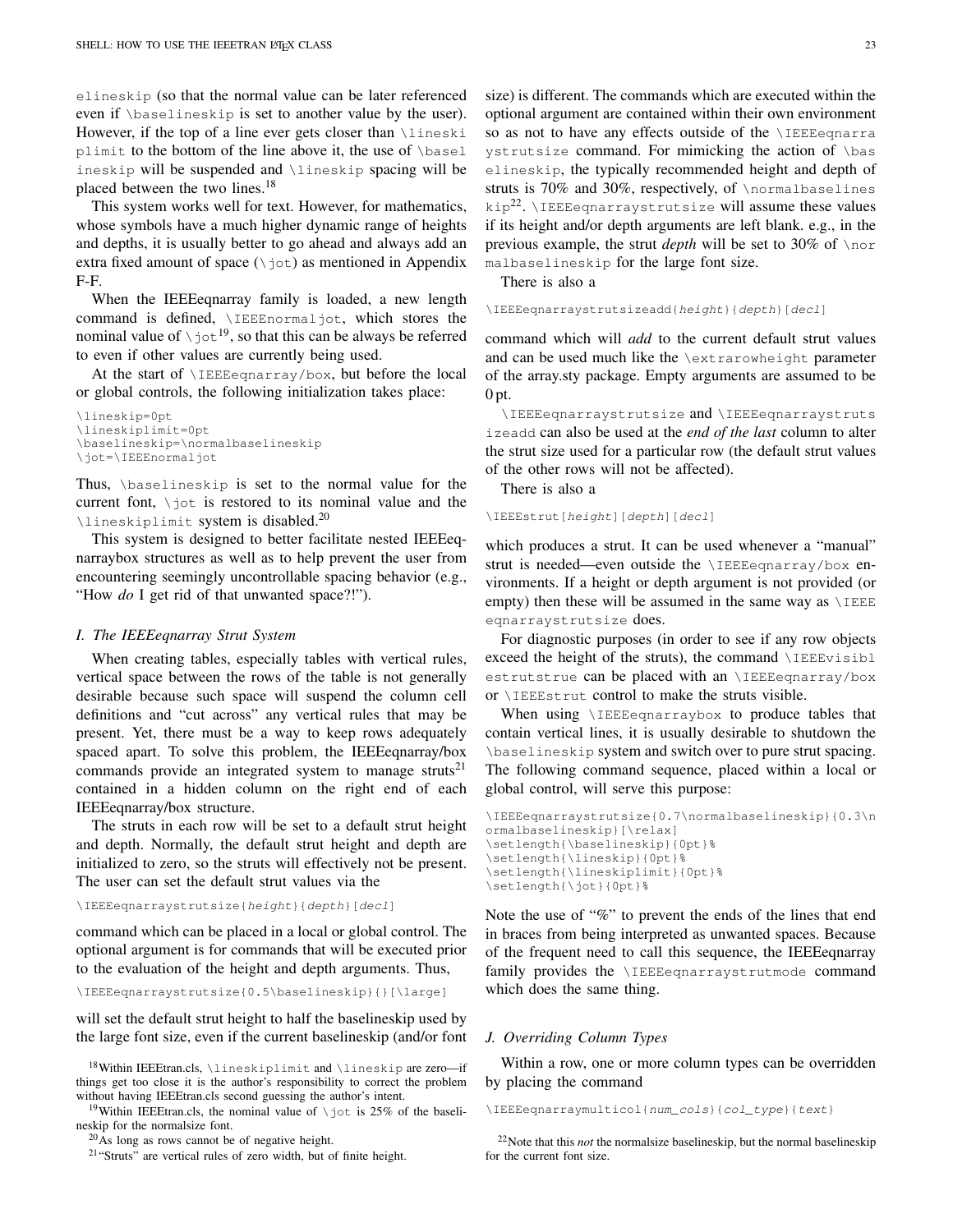as the *very first* command in a cell. This command is the IEEEeqnarray equivalent of \multicolumn. The first argument is the number of columns to override (cutting through any inter-column glues as needed). The second argument is the column type specifier to use. The third argument contains the cell text. The third argument will have to be enclosed within an extra set of braces if the column type is to acquire it as an argument—as was done with the "myp" parbox column type in the example earlier (Appendix [F-B\)](#page-19-2).

There is also the **\IEEEeqnarrayomit** command which, when used as the very first command in a cell, will suspend the use of the normal column type for that cell. This is somewhat like a quicker version of  $\IEEEegnarraymulticol{1}{x}$ {}.

Users are cautioned not to use commands like these (e.g., \multicolumn) that are designed for other alignment environments.[23](#page-23-1)

#### <span id="page-23-0"></span>*K. Predefined Column Types for Rules*

Several of the predefined column types produce vertical or horizontal lines. Note that, in the IEEE equarray family, rules are declared and treated as normal column types—they are not hidden. Although this approach may increase the number of columns the user has to keep track of, especially when creating tables, it does offer a great deal of flexibility by allowing the user to override, or otherwise manipulate, any column type (including those that produce rules) at will.

All of the predefined rule column types use the *\arrayru* lewidth length to determine the line thickness and \doubl erulesep for the spacing of double rules.

The "v" column type produces a vertical rule, "vv" produces two back-to-back vertical rules which will appear as one rule of twice the normal thickness. "V" produces a double vertical rule with \doublerulesep spacing between its two lines. "VV" produces two back-to-back double vertical rules which will appear to be three vertical rules, the middle one of which being twice as thick as the other two. It is possible to "spread apart" the " $vv$ " and " $VV$ " types by placing a spacer within their columns—thus they can be used to generate two single, or double, vertical rules whose separation distance is programmable.

The "h" and "H" types produce single and double horizontal rules, respectively. Horizontal rule types are not normally used in the column specifications, but rather with the  $\I$ EEEeqna rraymulticol command in order to draw a horizontal rule across one or more column(s).

Please be aware that the line commands of other alignment environments may not work properly within the IEEEeqnarray family which provides its own ways of doing these types of things. In particular, \cline is totally incompatible—users should use the  $\left\{\n \begin{array}{cc}\n \text{IEEEegnarraymulticol}\n \text{num}_\text{cols}\n \end{array}\n \right\}$ {} command instead. However, \vline and \hline should work—unless another LATEX package redefines them in some incompatible way. The IEEEeqnarray family provides its own version of \vline:

\IEEEeqnarrayvrule[rule\_thickness]

that produces a vertical rule extending from the top to bottom of a cell without overriding the column type. The optional argument is for specifying the rule thickness which defaults to \arrayrulewidth if no argument is provided.

The IEEEeqnarray row commands (discussed in the next section) provide some alternatives to \hline.

#### *L. Row Commands*

The IEEEeqnarray family has several commands which can be used to produce special rows that span all the columns. Unless otherwise noted, the commands described here must issued as the very first command in a given row.

To produce a spacer row that relies on the strut system, use

\IEEEeqnarrayseprow[height][decl]

The first argument specifies the height of the strut row, if left blank or empty, the default value of 0.25\normalbaseli neskip will be assumed. The second optional argument is for commands which will be executed prior to the evaluation of the first argument as is done with \IEEEeqnarraystrut size. \IEEEeqnarrayseprow will *not* interrupt the column definitions, so it will not cut vertical lines. If column definition suspension is desired, use the cutting form which will override all the column types in the entire row:

\IEEEeqnarrayseprowcut[height][decl]

To produce a horizontal rule row, use:

\IEEEeqnarrayrulerow[rule\_thickness]

which will override all the column definitions with one that produces a horizontal rule. If the optional rule thickness is not specified, the value of \arrayrulewidth will be used.

To produce a double rule row, use:

\IEEEeqnarraydblrulerow[rule\_thickness][spacing]

which will produce a rule row, a (noncutting) separation row, followed by another rule row. If the optional rule thickness is not specified, the value of \arrayrulewidth will be used when producing each of the two rule rows. If the optional separation distance is not specified, the value of **\doubleru** lesep will be used. There is also a cutting form:

\IEEEeqnarraydblrulerowcut[rule\_thickness][spacing]

which works the same way except that the separation row will override all the column definitions. (Vertical rule columns will not appear inside the double rule row produced by this command.)

#### *M. Useful Low Level TEX Commands*

Although the use of lower level T<sub>E</sub>X commands is generally frowned upon in LATEX, some of them are just too helpful to ignore.

\phantom{} produces an invisible box with the width, height and depth of its contents, but the contents themselves

<span id="page-23-1"></span><sup>&</sup>lt;sup>23</sup>Those who are familiar with T<sub>E</sub>X may be interested in the fact that T<sub>E</sub>X's \omit, \span and \multispan should work in \IEEEeqnarraybox, but not in \IEEEeqnarray because of the need to track column usage with a hidden counter in the latter.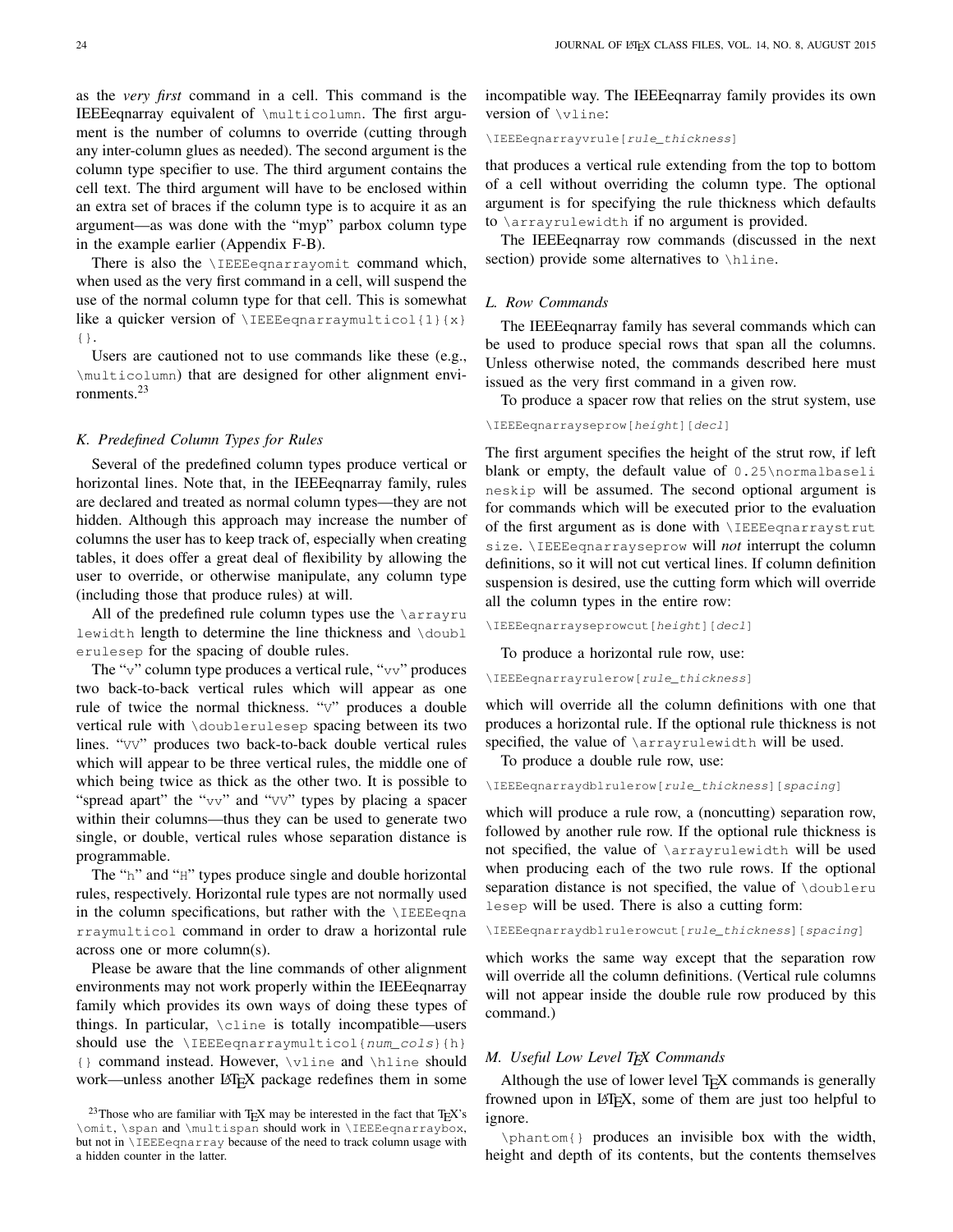will not appear in the output. There is also the *\hphantom* {} and \vphantom{} forms which retain only the contents' width, or its height and depth, respectively. As an example, look carefully at the footnotes at the bottom of Table [V.](#page-18-2) This table was produced using the \IEEEeqnarraybox command. The footnotes are actually contained within the last two rows of the table. Note how the left sides of the footnotes line up, even though the first one has a superscript asterisk for a footnote symbol. The reason that the second row lines up is because, at its left side, it employs a horizontal phantom of the very same symbol:

```
\hphantom{\textsuperscript{*}}
```
Vertical phantoms can be used to equalize row height or spacing—such as to get matrices that fit within brackets of the same size even though one has "tall" symbols and the other not.

The opposite of  $\hbar$  \hphantom{ } is  $\rln$  which displays its contents, but with zero width. There is also an  $\langle \text{llap}\rangle$ which does the same thing, but the contained object will appear just to the left of the given point, rather than after as with \rlap. For example, look closely at the first "Width" column heading in Table [V.](#page-18-2) The word "Width" is centered irrespective of the asterisk. That is because the width of the asterisk was zeroed:

```
Width\rlap{\textsuperscript{*}}
```
The vertical analog of  $\lceil \cdot \rceil$  is  $\sceil \cdot \frac{1}{\rceil}$  which reduces the apparent height and depth of its contents to zero. (LATEX's \raisebox{0pt}[0pt][0pt]{} does about the same thing, and also provides an adjustable vertical offset.) \smash can be used when space is already reserved for an object, but that LATEX does not "know" this and would allocate unwanted additional vertical space. One good use of smash for table objects that are to be "slipped" into a hidden row of zero height, or into a row which is to be no higher than the "short" things, such as horizontal rules, that are in its other columns.

The T<sub>EX</sub> \noalign{} command can be used within IEEEeqnarray family to inject text which is outside of the alignment structure. For example,

\begin{IEEEeqnarray}{rCl} A\_1&=&7\IEEEyesnumber\IEEEyessubnumber\\ A\_2&=&b+1\IEEEyessubnumber\\ \noalign{\noindent and\vspace{\jot}}A\_3&=&d+2\IEEEye ssubnumber% \end{IEEEeqnarray}

produces

and

$$
A_1 = 7 \tag{12a}
$$

$$
A_2 = b + 1 \tag{12b}
$$

$$
A_3 = d + 2 \tag{12c}
$$

When employed, \noalign must be the *very* first command in a row—even before any \IEEEeqnarraymulticol, \IEEEeqnarrayomit, or row commands.

Be forewarned that the proper use of \noalign can be tricky. There are three potential issues. (1) Remember that \noalign will place its contents outside of the alignment. in the previous example). (2) Furthermore,  $\n$ noalign does *not* automatically place its contents within a box. However, nonaligned material *must* be placed within a *horizontal* box when within the vertical box produced by the **\IEEEeqnarr** aybox command. Therefore, when using \noalign within a \IEEEeqnarraybox, be sure to wrap things up in an  $\hbox{\hbox{hbox1}}$ :<sup>[24](#page-24-0)</sup>

```
\noalign{\hbox{and therefore}}
```
(3) Finally, there may be some issues related to how easily page breaks occur around the \noalign lines. This is an issue only with \IEEEeqnarray because page breaks cannot occur within the box produced by *\IEEEeqnarraybox*. If needed, page break desirability can be altered by manually entering \pagebreak, or \nopagebreak, etc., at the end of the \no align contents.

#### *N. More Practical Examples of Use*

The use of the IEEEeqnarray is somewhat complicated. However, once the building blocks and core concepts are understood, the user may find that is easier to use the IEEEeqnarray family for just about every alignment situation rather than to have to remember all the interfaces and unique behaviors of many different tools.

A few "real world" examples will now be demonstrated.

*1) IEEEeqnarray Cases Structures:* Cases structures can be obtained using \IEEEeqnarraybox:

$$
|x| = \begin{cases} x, & \text{for } x \ge 0 \\ -x, & \text{for } x < 0 \end{cases} \tag{13}
$$

which was produced using the code:

```
\begin{equation}
\setlength{\nulldelimiterspace}{0pt}
|x|=\left\{\begin{IEEEeqnarraybox}[\relax][c]{l's}
x,&for $x \geq 0$\\
-x, & for *x < 0$%
\end{IEEEeqnarraybox}\right.
\end{equation}
```
Note the use of the large  $\qquad$  (1 em) spacing before the conditional statements. The zeroing of \nulldelimiterspa ce, an optional step, eliminates the width of the nonvisible closing brace "\right." in order to perfectly center the visible portion of the equation.<sup>[25](#page-24-1)</sup>

Note that both branches share a common equation number. If an equation (sub)number is wanted for each branch, the preferred solution is to use the cases.sty package as discussed in Section [IX-A.](#page-8-5) However, it is possible to use  $\iota$ IEEEeqnar ray to build such a thing—although it takes extra work and a few tricks to do so. For example,

$$
|x| = \begin{cases} x, & \text{for } x \ge 0 \\ 0, & \text{otherwise} \end{cases}
$$
 (14a)

$$
|x| = \begin{cases} -x, & \text{for } x < 0 \end{cases} \tag{14b}
$$

<span id="page-24-1"></span><span id="page-24-0"></span> $^{24}$ LAT<sub>E</sub>X's \mbox will *not* work!

<sup>25</sup>The width of null delimiters is typically only 1.2 pt, and so can usually be safely ignored.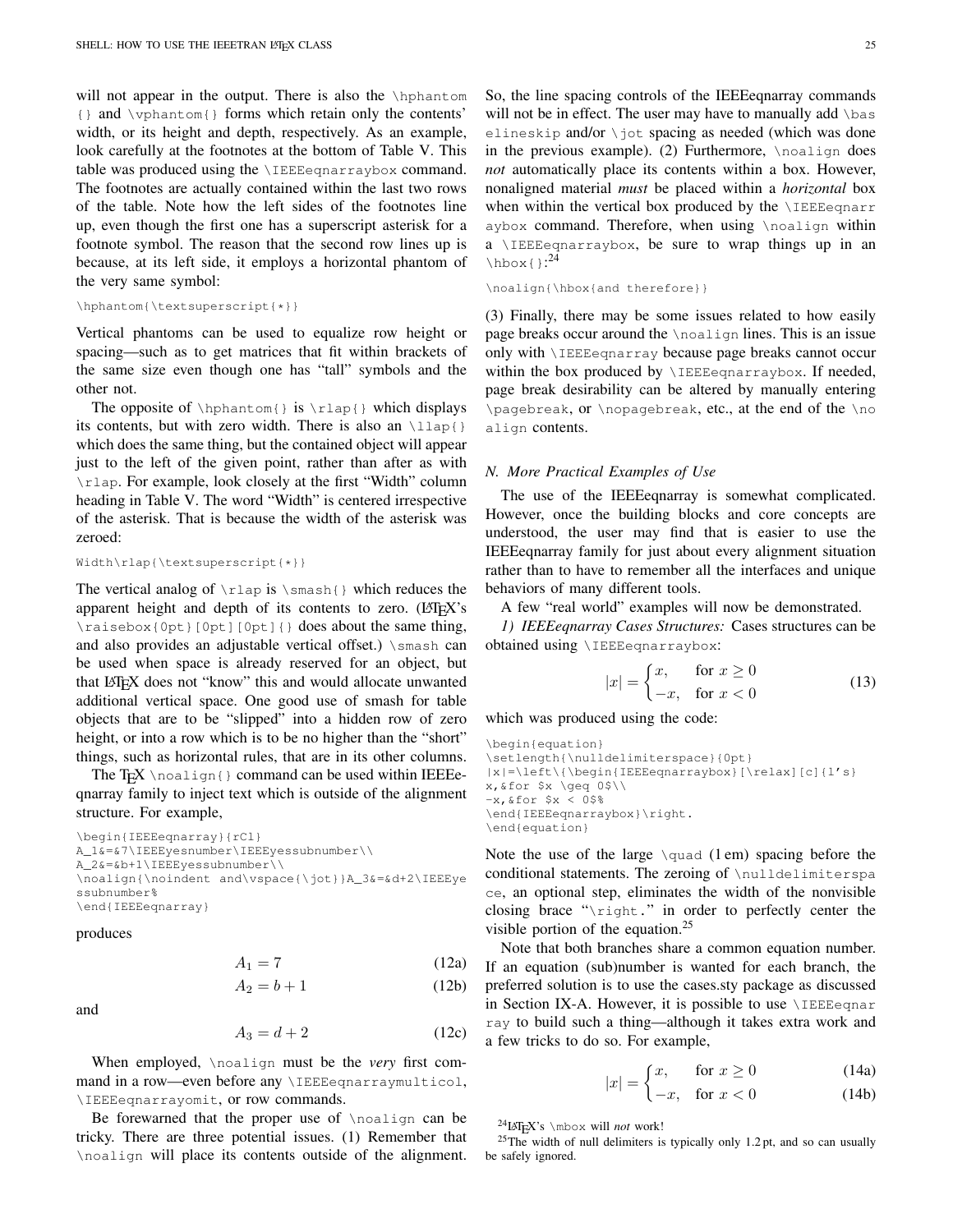#### was produced using the code:

```
\begin{IEEEeqnarray}[\setlength{\nulldelimiterspace}
{0pt}]{rl's}
&x,&for $x \geq 0$\IEEEyesnumber\IEEEyessubnumber\\*
[-0.625\normalbaselineskip]
\smash{|x|=\left\{\IEEEstrut[3\jot][3\jot]\right.}&&
\nonumber\\*[-0.625\normalbaselineskip]
&-x,&for $x < 0$\IEEEyessubnumber
\end{IEEEeqnarray}
```
A hidden middle row is used to hold the left hand side of the equality. In order to prevent this row from altering the spacing between the two branches, its height must be smashed and the extra line spacing (which consists of \baselinesk ip, plus \jot which is normally 0.25\baselineskip for IEEEtran.cls.) must be removed, half from above and half from below,—making it look as though the middle row never occurred. Because the large brace cannot "see" the height of the branches, it must be manually sized with a strut. The star form of the new line commands is used to prevent the possibility of a page break within the structure.

*2) Matrices:* Displayed matrices can easily be created with \IEEEeqnarraybox:

 $1 - \alpha$ 

$$
I = \begin{pmatrix} 1 & 0 & 0 \\ 0 & 1 & 0 \\ 0 & 0 & 1 \end{pmatrix}
$$
 (15)

The code of this example is quite simple:

```
\begin{equation}
I = \left(\begin{array}{c} I \equiv \left(1 - \frac{1}{\sqrt{1 - \frac{1}{\sqrt{1 - \frac{1}{\sqrt{1 - \frac{1}{\sqrt{1 - \frac{1}{\sqrt{1 - \frac{1}{\sqrt{1 - \frac{1}{\sqrt{1 - \frac{1}{\sqrt{1 - \frac{1}{\sqrt{1 - \frac{1}{\sqrt{1 - \frac{1}{\sqrt{1 - \frac{1}{\sqrt{1 - \frac{1}{\sqrt{1 - \frac{1}{\sqrt{1 - \frac{1}{\sqrt{1 - \frac{1}{\sqrt{1 - \frac{1}{\sqrt{1 - \frac{1}{\sqrt{1 - \frac{1}{\sqrt{1 - \frac{1}{\sqrt{1 - \1&0&0\\
0&1&0\\
0&0&1%
\end{IEEEeqnarraybox*}\right)
\end{equation}
```
Because the example matrix has elements of normal height, one can use the star form of \IEEEeqnarraybox to turn off the extra  $\setminus$  jot component of the line spacing so as to make a more compact matrix. If larger symbols had been used in the matrix, the nonstar form would be the better choice.  $\arctan$ raycolsep typically serves quite well as an element column separator. A standard small math space is added to the ends of the matrix to provide a little distance between it and its enclosing parentheses.

It is instructive to show how to construct a "small" matrix<sup>[26](#page-25-0)</sup>,

$$
S = \begin{bmatrix} \frac{1}{2} & 0\\ 0 & \frac{3}{4} \end{bmatrix} \tag{16}
$$

which was produced via

```
\newcommand{\mysmallarraydecl}{\renewcommand{%
\IEEEeqnarraymathstyle}{\scriptscriptstyle}%
\renewcommand{\IEEEeqnarraytextstyle}{\scriptsize}%
\renewcommand{\baselinestretch}{1.1}%
\settowidth{\normalbaselineskip}{\scriptsize
\hspace{\baselinestretch\baselineskip}}%
\setlength{\baselineskip}{\normalbaselineskip}%
\setlength{\jot}{0.25\normalbaselineskip}%
\setlength{\arraycolsep}{2pt}}
%
\begin{equation}
S=\left[\begin{IEEEeqnarraybox*}[\mysmallarraydecl]
```
<span id="page-25-0"></span><sup>26</sup>IEEE authors should note that the use of small matrices is not recommended as the IEEE does not usually reduce font sizes in equations or alter the main text baselineskip to accommodate in-text mathematics.

<span id="page-25-1"></span>TABLE VI NETWORK DELAY AS A FUNCTION OF LOAD

|                   | Average Delay |          |
|-------------------|---------------|----------|
| H                 |               | nax      |
| 1                 | 0.057         | 0.172    |
| 10                | 0.124         | 0.536    |
| 100               | 0.830         | $0.905*$ |
| limited usability |               |          |

 $[c]$  {, c/c, } 1/2&0\\ 0&3/4% \end{IEEEeqnarraybox\*}\right] \end{equation}

The use of a user defined command, \mysmallarrayde cl, to contain the IEEEeqnarray setup code, demonstrates how users can easily recreate their most commonly used structures by fully exploiting the on-the-fly configurability of the IEEEeqnarray family.

This example is more complex than need be in order to demonstrate a few techniques. It would be easy enough to set \baselineskip to the desired value, but suppose that the matrix rows are to be spaced some multiple of the \baselin eskip of the \scriptsize font. Complicating matters even more is the fact that most LATEX class files will not allow the user to execute text font size commands within math mode and the matrix is within an equation. So, \scriptsize cannot be used to directly set the \baselineskip.

The first step is to set the math and text columns to their desired styles. Then \baselinestretch is setup to be used like  $\arrows$  arraystretch. The trick is to run  $\scriptstyle\setminus$  scriptsize within a \settowidth command which stores the \basel ineskip of the \scriptsize font, multiplied by \baseli nestretch, in \normalbaselineskip which is then used to set \baselineskip, \jot, etc. Finally, \arraycolsep is reduced to better suit the smaller font. Note the use of "%" to prevent unwanted spaces from appearing after the braces at the end of lines in \mysmallarraydecl.

*3) Tables:* Tables, especially those with lines, tend to be a little more complicated. Table [VI](#page-25-1) was made with the following code:

```
\begin{table}[!t]
\centering
\caption{Network Delay as a Function of Load}
\label{table_delay}
\begin{IEEEeqnarraybox}[\IEEEeqnarraystrutmode\IEEEe
qnarraystrutsizeadd{2pt}{0pt}]{x/r/Vx/r/v/r/x}
\IEEEeqnarraydblrulerowcut\\
&&&&\IEEEeqnarraymulticol{3}{t}{Average Delay}&\\
&\hfill\raisebox{-3pt}[0pt][0pt]{$\beta$}\hfill&&\IE
EEeqnarraymulticol{5}{h}{}%
\IEEEeqnarraystrutsize{0pt}{0pt}\\
&&&&\hfill\lambda_{\mbox{min}}\hfill&&\hfill
\lambda_{\mbox{max\vphantom{i}}}\hfill&\IEEEeqnarray
strutsizeadd{0pt}{2pt}\\
\IEEEeqnarraydblrulerowcut\\
&1&&& 0.057&& 0.172&\\
&10&&& 0.124&& 0.536&\\
&100&&& 0.830&& 0.905\rlap{\textsuperscript{*}}&\\
\IEEEeqnarraydblrulerowcut\\
&\IEEEeqnarraymulticol{7}{s}{\scriptsize\textsupersc
```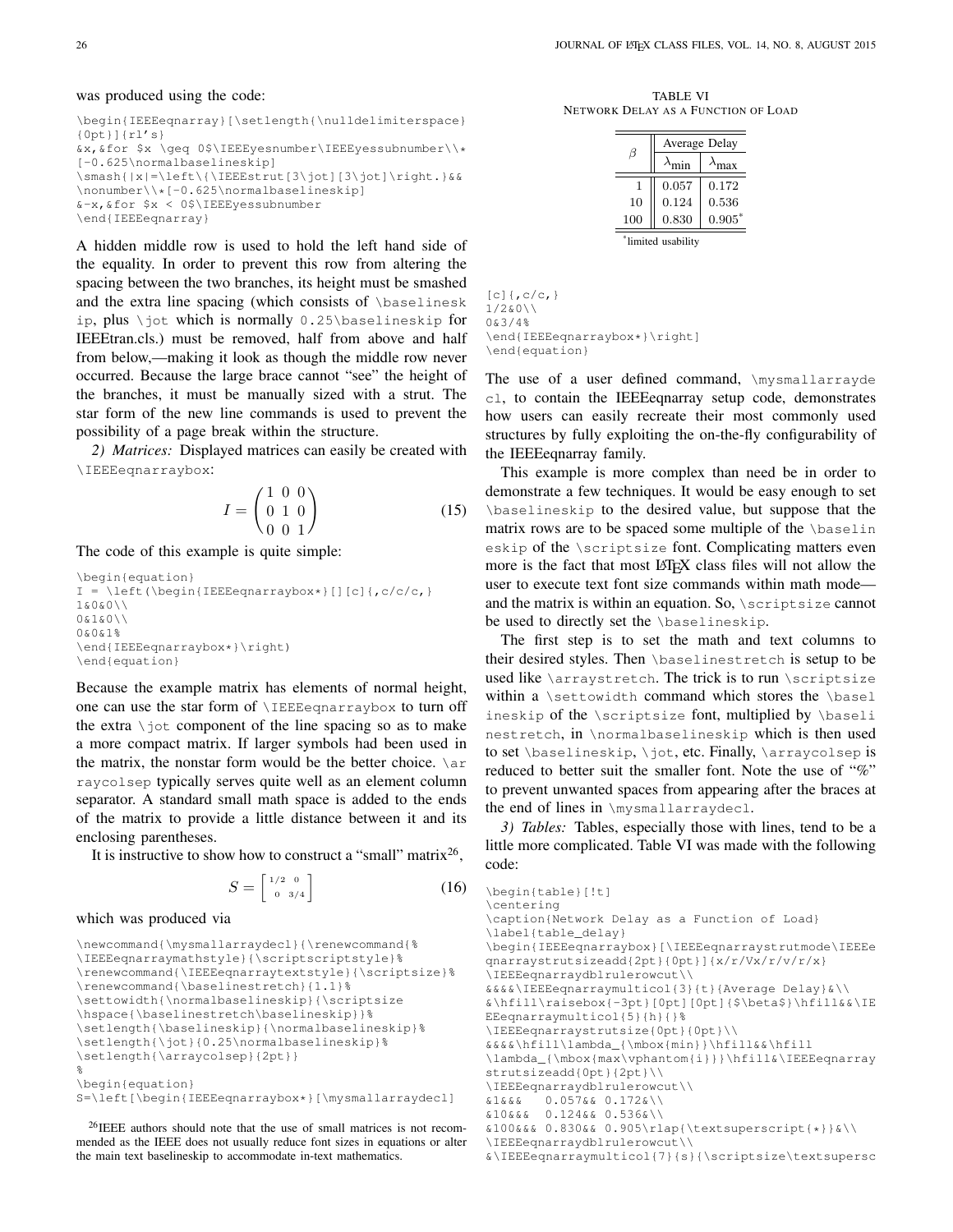TABLE VII POSSIBLE  $\Omega$  FUNCTIONS

<span id="page-26-14"></span>

| Range | $\Omega(m)$                        |
|-------|------------------------------------|
| x<0   | m<br>$\Omega(m) = \sum K$<br>$i=0$ |
| x > 0 | $\Omega(m) = \sqrt{m}$             |

ript{\*}limited usability}% \end{IEEEeqnarraybox} \end{table}

Because this table has lines, the first step is to enable strut mode line spacing. The strut height is then increased by a couple of points to provide a little more headroom above the letters.<sup>[27](#page-26-12)</sup> This table uses cutting horizontal rules and open sides as is commonly done in IEEE publications. There are three extra "x" columns which serve as place holders. The "x" columns at each end serve as a quick way to get the horizontal rules to extend a little past the contents of the table. The middle "x" column serves as an attachment point for the horizontal rule that is below "Average Delay". Without this extra column, the left side of that horizontal rule would cut into the middle double vertical rule.<sup>[28](#page-26-13)</sup> Notice how the " $\beta$ " is smuggled in as part of the row containing the horizontal rule.  $\beta$  has to be smashed so that it will not add unwanted vertical spacing. Likewise, the strut for that row is disabled. Also,  $\text{ra}$ isebox is used instead of  $\mathrm{s}$  as that  $\beta$  can be vertically lowered—otherwise it would appear on its baseline which is too high for the purpose at hand. The \hfill on either side of  $\beta$  changes the justification of that cell to centered. The "min" and "max" subscripts would not normally sit at the same level because the "i" in min is slightly higher than the letters in "max". To fix this, a  $\varepsilon$  "i" is added to "max". Because these subscripts sit so low, the depth of that line's strut is increased a couple of points. Alternatively, one could have just smashed the "i". The asterisk next to "0.905" is reduced to zero width via  $\lceil \cdot \rceil$  and so that it will not affect its cell's width or alignment. This example also illustrates how to integrate table footnotes into the end of a table without the help of external packages.

Strut spacing does not work so well for rows that contain tall symbols because such objects routinely exceed the height of the struts. Furthermore, increasing the strut height is often not an option because (1) the height and depth of the tall symbols must be measured or guessed; and (2) there may be other rows which have normal line height. Table [VII](#page-26-14) illustrates such a situation. Its code is shown here:

\begin{table}[!t] \centering \caption{Possible \$\Omega\$ Functions} \label{table\_omega} \begin{IEEEeqnarraybox}[\IEEEeqnarraystrutmode\IEEEe qnarraystrutsizeadd{2pt}{1pt}]{v/c/v/c/v} \IEEEeqnarrayrulerow\\  $\&\mbox{\n mbox{Range}}&\mbox{\n } \Omega(m)\&\mbox{\n }$ 

<span id="page-26-13"></span><span id="page-26-12"></span> $27$ Knuth calls this extra step a mark of quality.

<sup>28</sup>Some may even think it would be better that way, but we want to show some tricks in these examples.

```
\IEEEeqnarraydblrulerow\\
\IEEEeqnarrayseprow[3pt]\\
&x < 0&&\Omega (m) = \sum \limits_{i=0}^{m}K^{-i} & \IEEEe
qnarraystrutsize{0pt}{0pt}\\
\IEEEeqnarrayseprow[3pt]\\
\IEEEeqnarrayrulerow\\
\IEEEeqnarrayseprow[3pt]\\
&x \ge 0&&\Omega(m)=\sqrt{m}\hfill&\IEEEeqnarraystru
tsize{0pt}{0pt}\\
\IEEEeqnarrayseprow[3pt]\\
\IEEEeqnarrayrulerow
\end{IEEEeqnarraybox}
\end{table}
```
The solution is to use *\IEEEeqnarrayseprow* to manually add in a fixed amount of extra space as needed. In this way, \IEEEeqnarrayseprow can do for lined tables what \jot does for multiline equations. Of course, using this method, the baselines of the rows will no longer be equally spaced.

The  $\hbar$  ill in the square root cell is a cheap, but effective, way of getting the equal signs to line up without the need of additional columns.

#### ACKNOWLEDGMENT

The author would like to thank Ken Rawson, Kevin Lisankie, Kimberly Sperka, Steve Wareham, Patrick Kellenberger, Laura Hyslop and Cathy Cardon of the IEEE for their help and support in making this work possible. The knowledge and prior work of TEX gurus such as Donald Arseneau, Fred Bartlett, David Carlisle, Tony Liu, Frank Mittelbach, Piet van Oostrum, Roland Winkler and Mark Wooding were instrumental in developing the complex IEEEeqnarray family of commands. The author is also grateful to Peter Wilson and Donald Arseneau for allowing the inclusion of their  $\Diamond$  ifmt arg command.

Finally, this work might not have been possible had it not been for the efforts of the prior IEEEtran developers: Gerry Murray, Silvano Balemi, Jon Dixion, Peter Nüchter and Juergen von Hagen. Their work still lives on to some degree within IEEEtran.

#### **REFERENCES**

- <span id="page-26-0"></span>[1] (2015, Jul.) The IEEE website. [Online]. Available: <http://www.ieee.org/>
- <span id="page-26-1"></span>[2] M. Shell. (2015, Aug.) The IEEEtran.cls package. [Online]. Available: <http://www.ctan.org/pkg/ieeetran>
- <span id="page-26-2"></span>[3] ——. (2015, Jul.) IEEEtran homepage. [Online]. Available: [http:](http://www.michaelshell.org/tex/ieeetran/) [//www.michaelshell.org/tex/ieeetran/](http://www.michaelshell.org/tex/ieeetran/)
- <span id="page-26-3"></span>[4] H. Kopka and P. W. Daly, *Guide to EIEX*, 4th ed. Harlow, England: Addison-Wesley, 2003.
- <span id="page-26-5"></span>[5] T. Oetiker, H. Partl, I. Hyna, and E. Schlegl. (2015, Jul.) The not so short introduction to  $\text{LATEX2}_{\varepsilon}$ . [Online]. Available: <http://www.ctan.org/pkg/lshort>
- <span id="page-26-4"></span>[6] S. M. Moser. (2013, Aug.) How to Typeset Equations in LATEX. [Online]. Available: <http://moser.cm.nctu.edu.tw/manuals.html#eqlatex>
- <span id="page-26-6"></span>[7] R. Fairbairns. (2014, Jun.) The TEX FAQ. [Online]. Available: <http://www.tex.ac.uk/>
- <span id="page-26-7"></span>[8] M. Sharpe. (2015, Jul.) The newtx package. [Online]. Available: <http://www.ctan.org/pkg/newtx>
- <span id="page-26-8"></span>[9] (2015, Jul.) Mathtime professional fonts. Personal TEX, Inc. [Online]. Available: <http://www.pctex.com/mtpro2.html>
- <span id="page-26-9"></span>[10] D. Carlisle and F. Mittelbach. (2015, Apr.) The bm package. [Online]. Available: <http://www.ctan.org/pkg/bm>
- <span id="page-26-10"></span>[11] (2013, Jan.) The amsmath package. The American Mathematical Society. [Online]. Available: <http://www.ctan.org/pkg/amsmath>
- <span id="page-26-11"></span>[12] S. Pakin. (2009, Apr.) The IEEEconf.cls package. [Online]. Available: <http://www.ctan.org/pkg/ieeeconf>